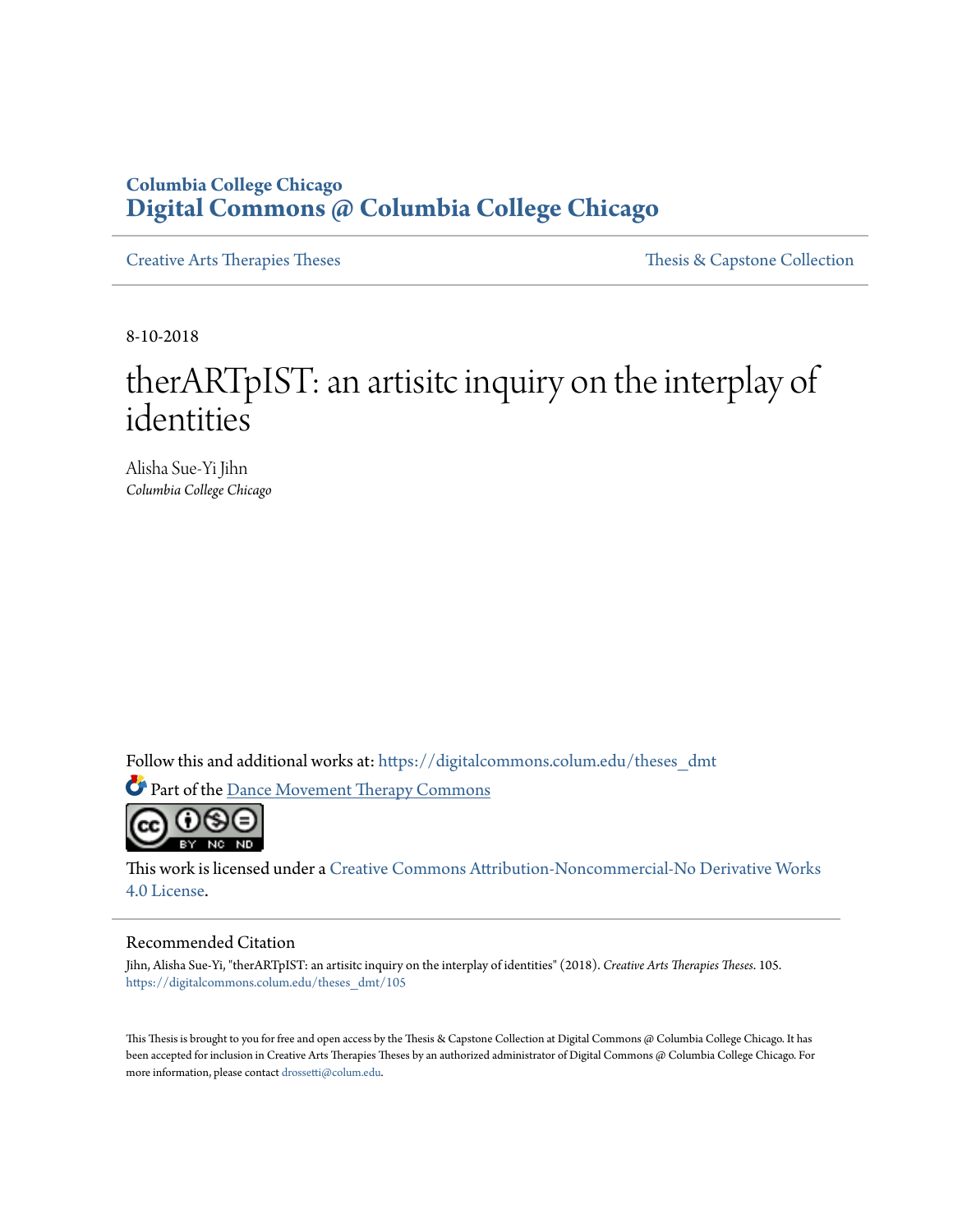# therARTpIST: AN ARTISTIC INQUIRY ON THE INTERPLAY OF IDENTITIES

Alisha Sue-Yi Jihn

# Thesis submitted to the faculty of Columbia College Chicago in partial fulfillment of the requirements for Master of Arts in Dance/Movement Therapy & Counseling

Department of Dance Creative Arts Therapies Program

August 2018

Committee

Susan Imus, MA, BC-DMT, LCPC, GL-CMA Graduate Director, Creative Arts Therapies Program Thesis Advisor

Laura Downey, EdD, BC-DMT, LPC, GL-CMA Research Coordinator

Ashley Fargnoli, MA, BC-DMT, LCPC Reader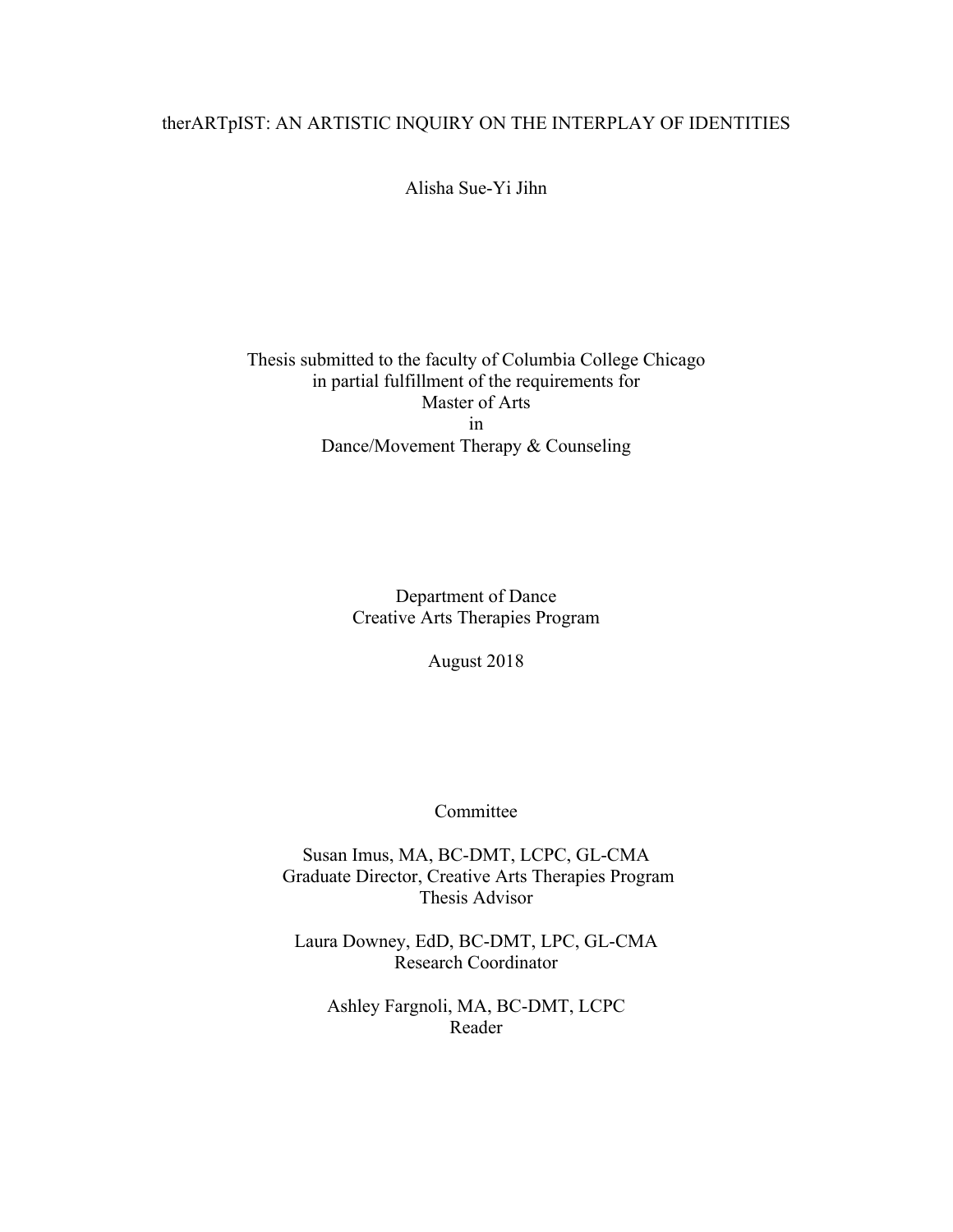#### **Abstract**

This thesis is an embodied artistic inquiry focused on thoughtfully engaging in selfreflection through movement, with the intention of discovering how the identities of emerging dance/movement therapist and dance artist inform and interplay with one another. Data was collected through six Authentic Movement sessions with a trained Authentic Movement practitioner. Data analysis occurred through arts-based creative synthesis, which included freeassociation drawing, writing, and movement improvisation. Main themes of bodily knowing and relationship developed from data analysis. Culmination of artistic inquiry occurred through a dance film focused on above-mentioned themes. The dance film can be viewed here. A review of existing research on the role of identity specifically development of body identity and professional identity was crucial to the research. Implications demonstrated the importance of embodiment for emerging dance/movement therapists.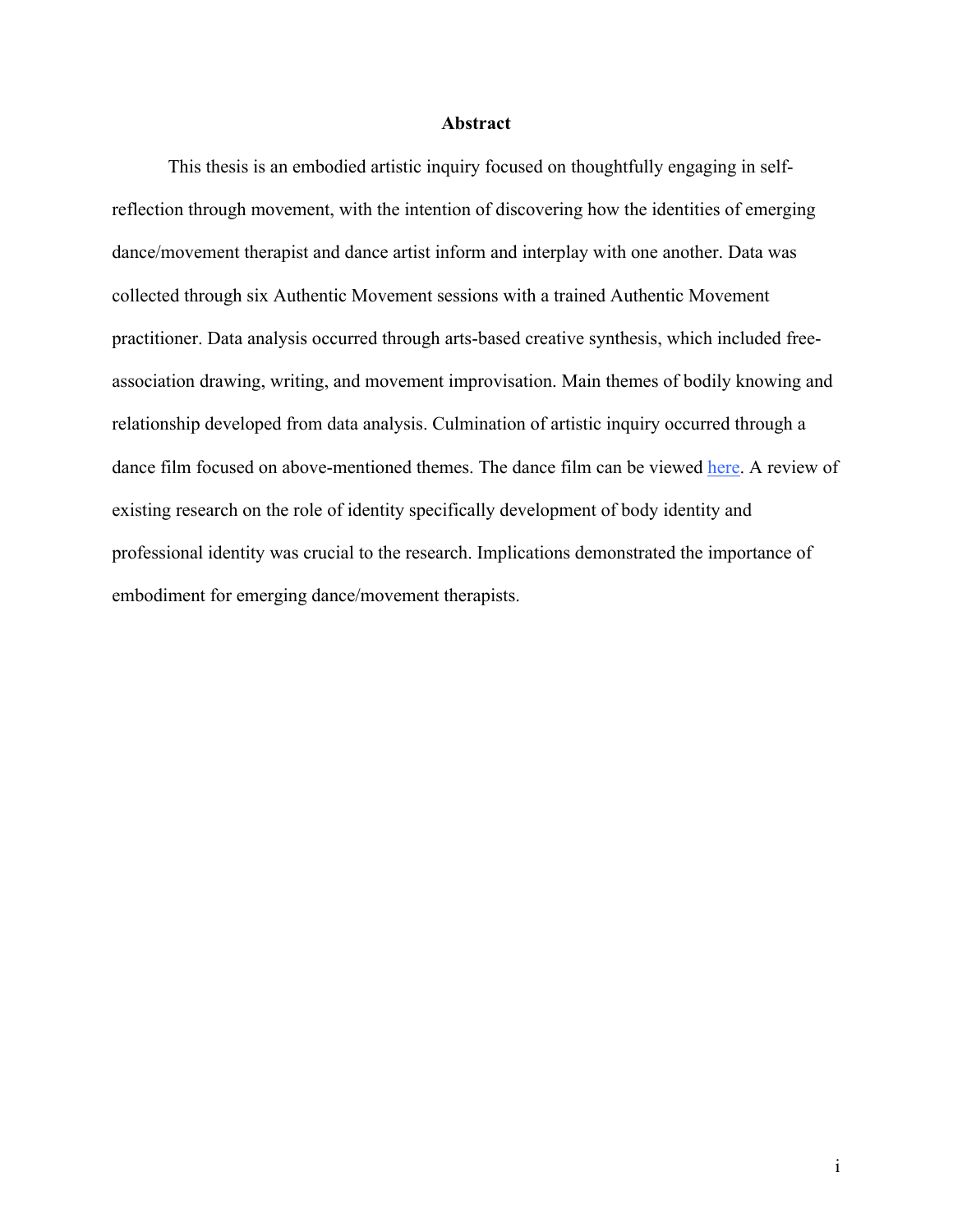#### **Acknowledgements**

I initially began this thesis under the assumption that the focus throughout would be on myself as the thesis was developed and designed as a self-study. However, through this journey, I realized that this thesis is actually an homage to all the teachers with whom I have had the honor of crossing paths. These teachers include those who taught me my first plié, how to put on pointe shoes, develop musicality, choreograph, listen to my breath, listen to my clients, write therapy notes, write essays, think critically, trust my intuition and aesthetics, and most importantly, how to live and be embodied. These teachers live in the classroom, the studio, the therapy session, the living room, the car ride, and the kitchen. They are geographically near and far, but always close to me in spirit. Thank you my friends.

Lastly, this thesis is foremost in gratitude to my parents, Steven and Haichi, who are so clearly my first teachers. Thank you for demonstrating to me how to love and have compassion for others, practice humility, persevere, and most fundamentally, how to live by faith.

如果沒有爸爸媽媽的愛我走不到现在。

| 謝謝 |

| Thank you |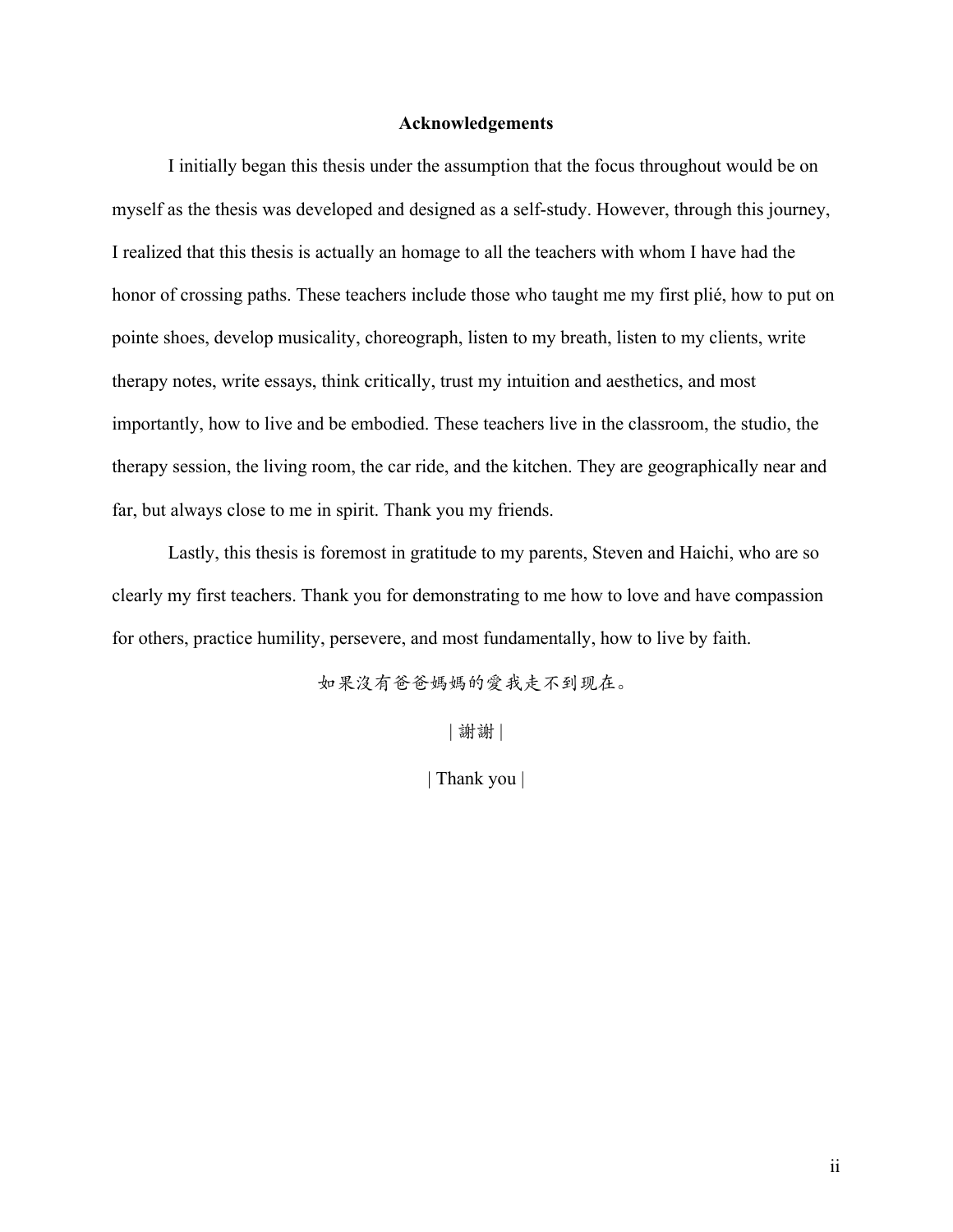# **Table of Contents**

| .16 |
|-----|
|     |
|     |
|     |
|     |
|     |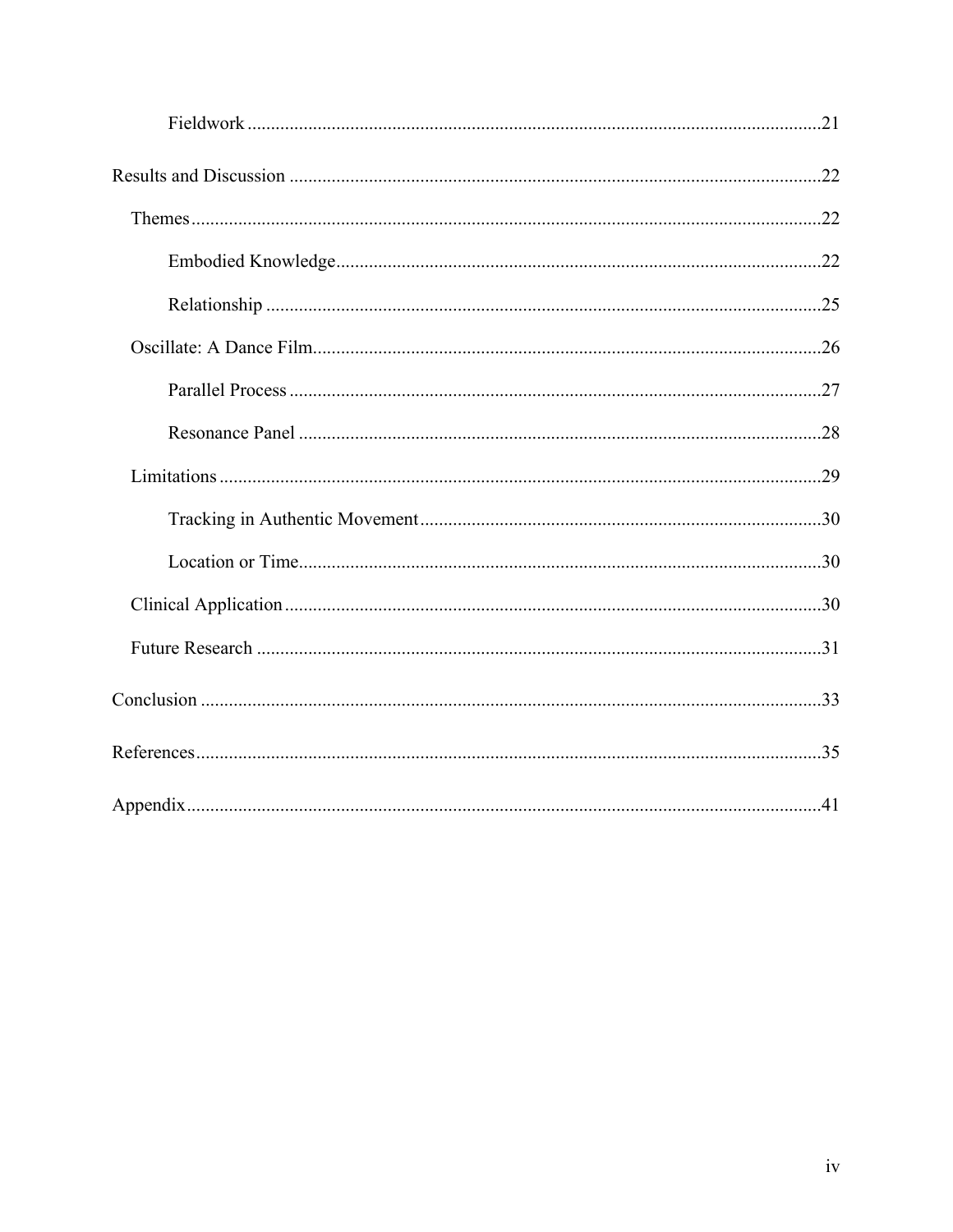#### **Introduction**

"Art's value is in the fully embodied experience of its creation and appreciation and not only in the discursive forms of academic criticism and connoisseurship" (Shusterman, 2012). This master's thesis is foremost an embodied artistic inquiry. Thus, I invite you to partake in an embodied experience of witnessing the culmination of this artistic inquiry prior to reading this written reflection. The artistic inquiry can be viewed here.

## **Motivation**

The purpose of this research study was to thoughtfully engage in the process of selfreflection through movement, with the intention of discovering how the identities of emerging dance/movement therapist and dance artist inform and interplay with one another. A secondary purpose of this research study was to intentionally bring the art of dance back into my identity as an emerging dance/movement therapist. Structured as an artistic inquiry based upon dance/movement therapist Lenore Hervey's (2000) guidelines for arts-based research, this artistic inquiry was focused on the primary research question: What is my experience of the interplay of my identities as an emerging dance/movement therapist and a dance artist?

This research question was initially constructed differently: how do I experience the interplay of my identities as an emerging dance/movement therapist and a dance artist? This question was structured around the word "how" because initially "how" seemed to capture the vagueness and unknown final product of the research. However, through feedback and beginnings of data collection, the main question revealed itself in a slightly different iteration as stated previously.

Secondary questions of the research study were as follows: How do I experience my identity as a dance/movement therapy student and as a dance artist? What is the interrelationship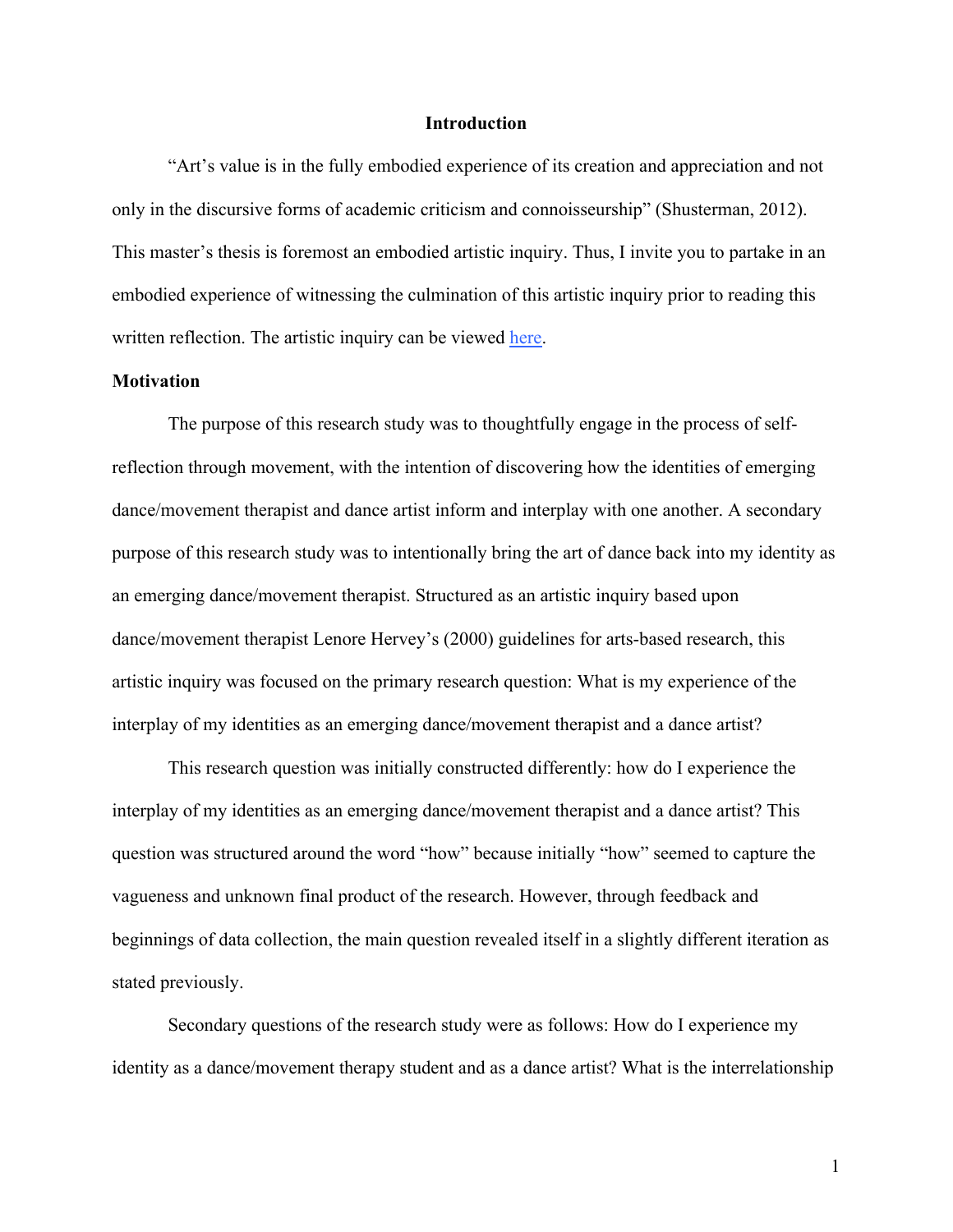of these two identities? Where do these experiences of identities cross or diverge? Can I be effective in both these roles or will one of them change as the other grows? Will I lose parts of each identity? Can my experiences and definitions of these two identities shift while still maintaining their same significance in my life?

The motivation for this research study derived from the internal opposition, conflict, and identity crisis I experienced as I entered the Dance/Movement Therapy and Counseling Program at Columbia College Chicago. I struggled with containing both my developed identity as a dance artist and the developing identity as a dance/movement therapy student and later, an emerging dance/movement therapist. There were myriads of moments where these two identities of dance artist and emerging dance/movement therapist felt at complete odds with each other. Throughout much of my time studying to become a dance/movement therapist, I experienced intense emotional turmoil as a result of the conflict and opposition between these two important identities. This emotional turmoil was evident through my frequent thoughts of wanting to leave the graduate program to pursue dance performance and simultaneously wanting to remain in the program and experience the healing powers of psychotherapy.

Thus, a main motivation in undergoing this research was to face my fears and delve into self-reflection about the dance artist and emerging dance/movement therapist identities within me. A byproduct of the consistent internal conflict and opposition was incredible personal doubt in my abilities to be an effective dance artist and effective dance/movement therapist. Therefore, another impetus for this research was the prospect of self-empowerment and healing.

### **Journey**

For much of my formative years, I had dedicated myself wholly towards becoming a professional dance artist—I would make my living through dancing, performing, dancemaking,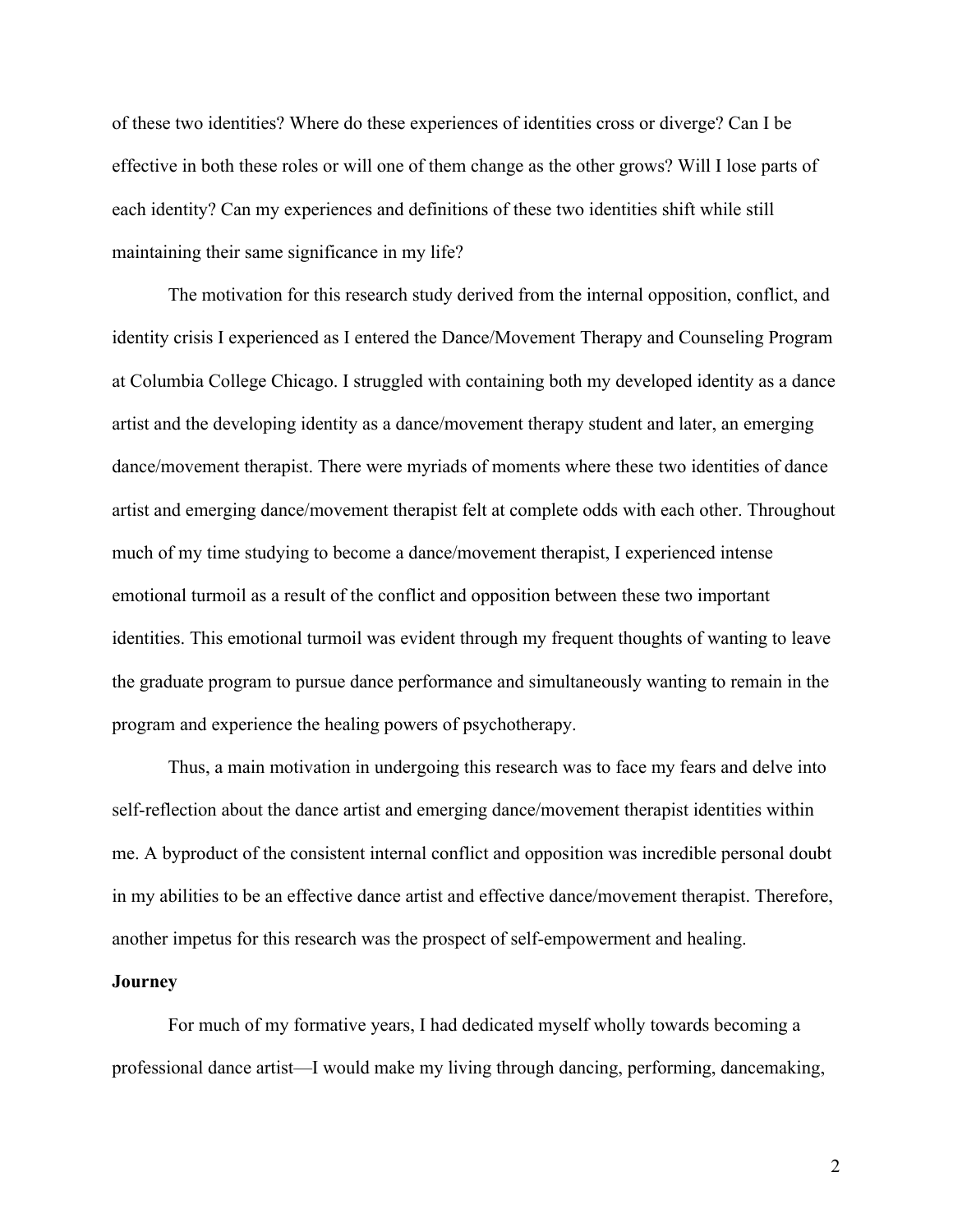and artmaking. This shifted at my undergraduate institution when I was introduced to somatics. Somatics can be defined as the awareness of the body-mind integration (Hanna, 1980). I had previously only viewed the body as a tool with which I could execute steps, and my perspective shifted and widened drastically—I was now understanding the connection between the body and the mind and learning there was an intuitive manner of moving that came directly from listening to the impulses of the body. Thus began my interest in moving beyond technical dance forms towards being embodied through developing my sensory awareness and understanding the bodymind relationship when moving and in stillness (LaMothe, 2015).

In pursuit of an embodied life, my learning path led me to dance/movement therapy and I was delighted to discover that in the field of dance/movement therapy, movement could be used a psychotherapeutic tool to foster social, emotional, and the overall holistic health of an individual (American Dance Therapy Association, 2014). Yet, in my journey of becoming a dance/movement therapist, I experienced immense disparity and internal turmoil between my identity as a dance/movement therapist and that of a dance artist. I had spent considerable amount of time and energy training to become a dance artist and the sudden shift of foci toward becoming a dance/movement therapist felt very jarring to me. I found myself attempting to nourish both identities, yet the development of the dance artist identity felt stagnant in response to this attempt.

Due to the internal conflict and feelings of opposition between my dance artist identity and developing dance/movement therapist identity, I found myself withdrawing from the dance performance world yet missing it dearly. In retreating further, I began experiencing disconnection from my dance artist identity. Simultaneously, however, my dance/movement therapist identity was developing as I acquired honing skills such as practicing empathy and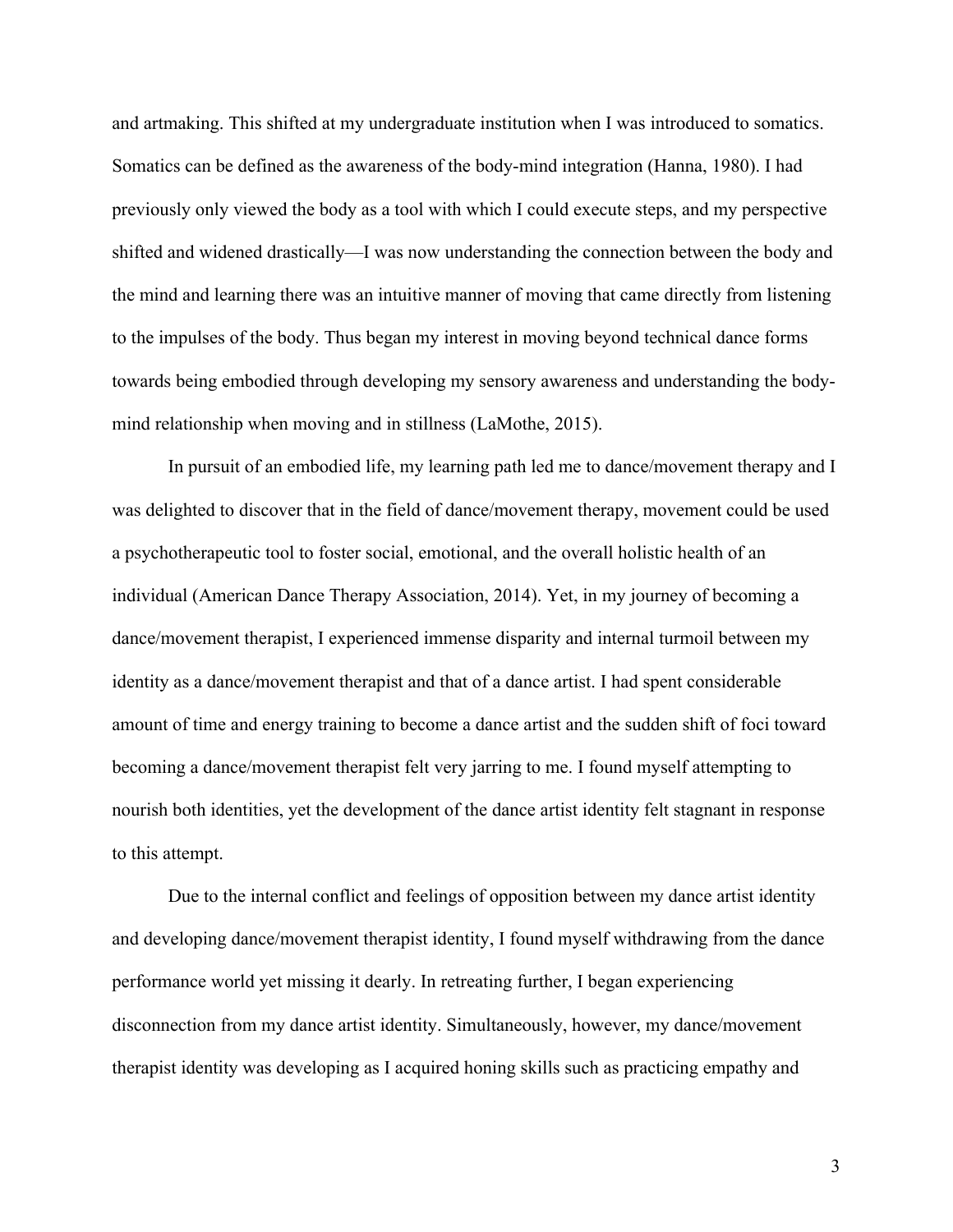positive regard for others. As I entered my internship year in graduate school, it seemed I had reached a point where I could engage in potentially understanding the exact turmoil and tension I felt towards these two identities.

The turmoil and tension between the two identities appeared to derive from fear of the unknown—I did not know what would entail through facing the conflict and opposition between these two identities. There were numerous fears about the ramifications of facing said conflict and if it would result in shattered identities due to my conscious and unconscious suppression possible confrontation of this tension. This suppression left a very tangible fragmentation between these two identities. However, in the completion of this thesis, I recognize that it has been integral in assisting me in understanding the relationship and interplay between my identities as an emerging dance/movement therapist and dance artist.

I see much value in this study as I transition out of being a student and into an emerging dance/movement therapist. Additionally, there are possible applications of this thesis for future students of dance/movement therapy who may be coming from a predominately dance performance and choreographic background. By modeling how I will be exploring this topic through my thesis, it opens opportunity for others to experience how their identities may interplay or inter-relate. Focused on embodiment of different identities, this study has provided an opportunity for myself to consider the role of my body in the forming and shaping of my identity.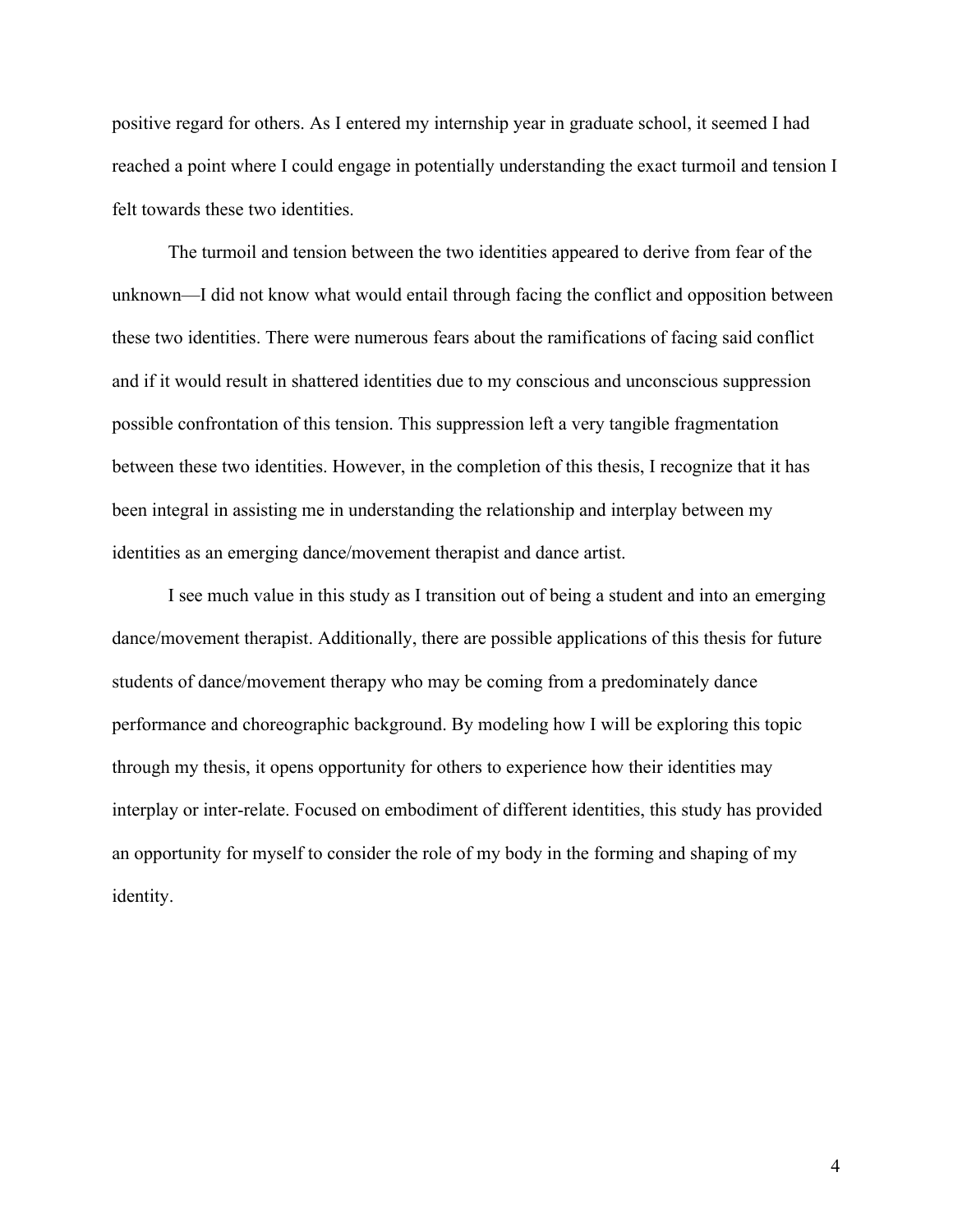#### **Literature Review**

This thesis lies in the intersection of personal identity, professional identity development, and embodiment. These topics draw from the fields of psychology, counseling psychology, philosophy, body cultural studies, dance, and performance studies.

#### **Identity**

Identity is generally understood as one of the most guiding concepts and principles throughout life. Issues and considerations surrounding identity have a magnitude of weight for individuals. Research about identity has long captivated humans. Sociologists, philosophers, biologists, and psychologists, to name a few, are among those with vested and historic interest in the concept of identity (Brubaker and Cooper, 2006; Caldwell, 2016; Vignoles, Schwartz, and Luyckx, 2011). Recently, there has been an increased interest in identity-related psychology research (Vignoles et al., 2011). Identity is generally understood to be the integration of life experiences that culminate into creating the qualities, beliefs, and personality of an individual (Hammack, 2014; Siegel, 1999; Sigelman & Rider, 2006). In short, it is how we make sense of ourselves in relationship to the environment around us. Identity plays an important role in how we interact with other people, make decisions, and live in relationship to our world (Kroger, 2007; Vignoles et al., 2011). At the same time, however, the word identity has taken many meanings (Hammack, 2014; Vignoles et al., 2011). What, then, does identity refer to?

It is clear from existing psychological literature, identity is often characterized as a process of change—an individual, collective, or relational shift (Hammack, 2014; Vignoles et al., 2011). Psychologists Vignoles, Schwartz, and Luyckx (2011) offer an integrated approach in which identity is defined by four aspects: individual or personal identity, relational identity, collective identity, and material identities. Together, these four parts of identity form an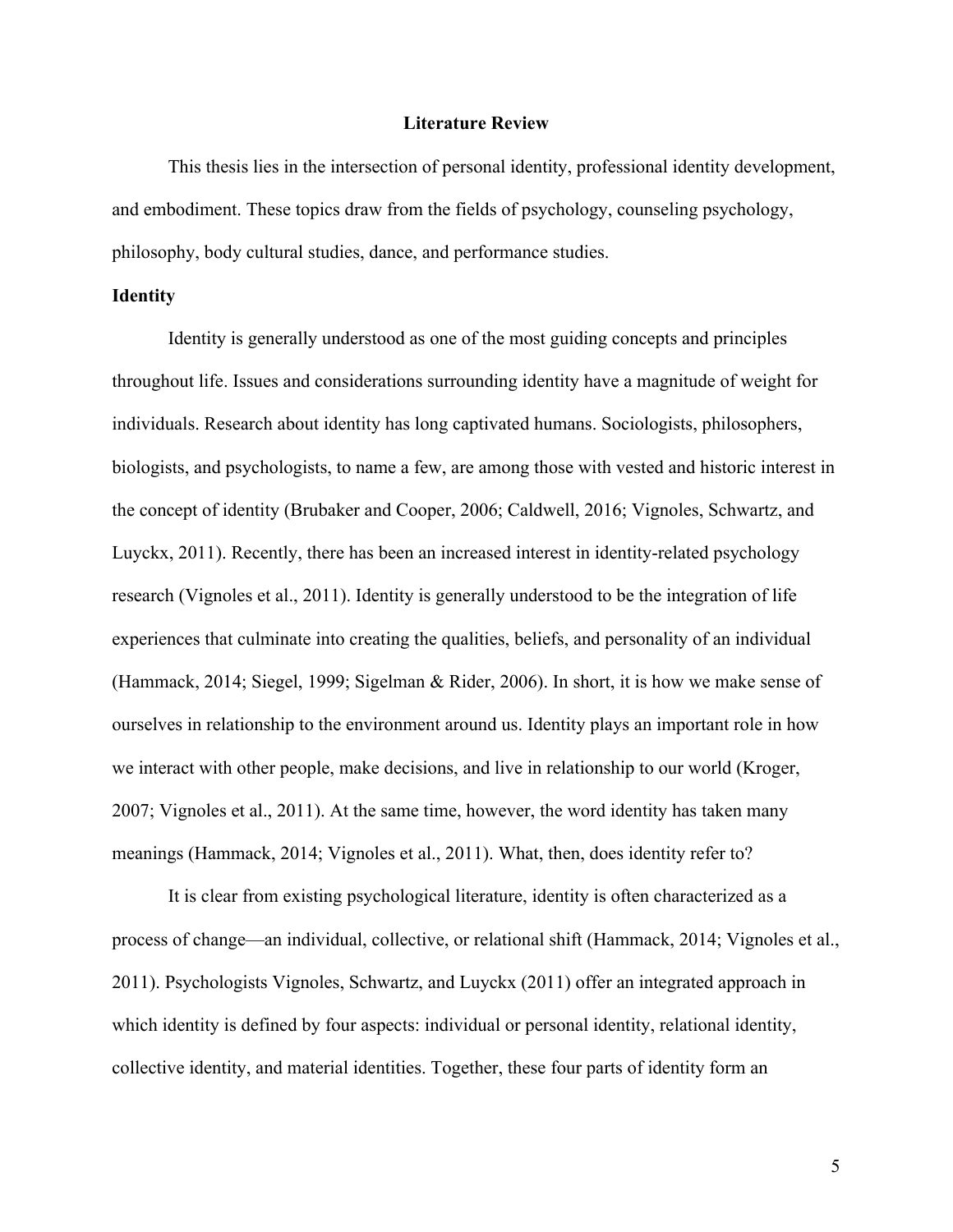integrated whole where different aspects of identity can coexist concurrently. This integrated view recognizes that diverse components of identity may become more salient and prominent in response to different environments (Turner & Onorato, 1999). It also validates how different aspects of identity can clash and be in opposition with each other (Vignoles et al., 2011).

It is important to note that there is much discourse surrounding the concept of having multiple identities versus one singular identity (Vignoles et al., 2011). However, the singular identity theory does not exclude the concept of having a multifaceted identity, thus recognizing that identity is multilayered (Vignoles et al., 2011). Psychologists may offer the identification of multiple identities or a multi-faceted identity to their clients—thus recognizing the pertinence of the client's narrative (McAdams, 2011; Vignoles et al., 2011).

**Professional Identity.** Beyond personal identity, much research has delved into the realm of professional identity. Psychologists Thomas Skovholt and Michael Rønnestad (1995, 2003) have led the majority of the research on counselor professional identity development. Skovholt and Rønnestad developed a Counselor Development Model, which identifies six phases over the course of a counselor's development—from layperson to integrated and experienced therapist. This development model is useful in understanding how the identity of a counselor and therapist develops from an individual's personal experiences (Rønnestad & Skovholt, 2003; Skovholt & Rønnestad, 1995, 2003).

Skovholt and Rønnestad (1995, 2003) described the six phases as the Lay Helper phase, the Beginning Student phase, the Advanced Student phase, the Novice Professional phase, the Experienced Professional phase, and the Senior Professional phase. Roughly described by its title, each stage emphasized the major differences based upon experience and the emergence of sympathy and empathy in the latter stages (Skovholt & Ronnestad, 2003). In their literature,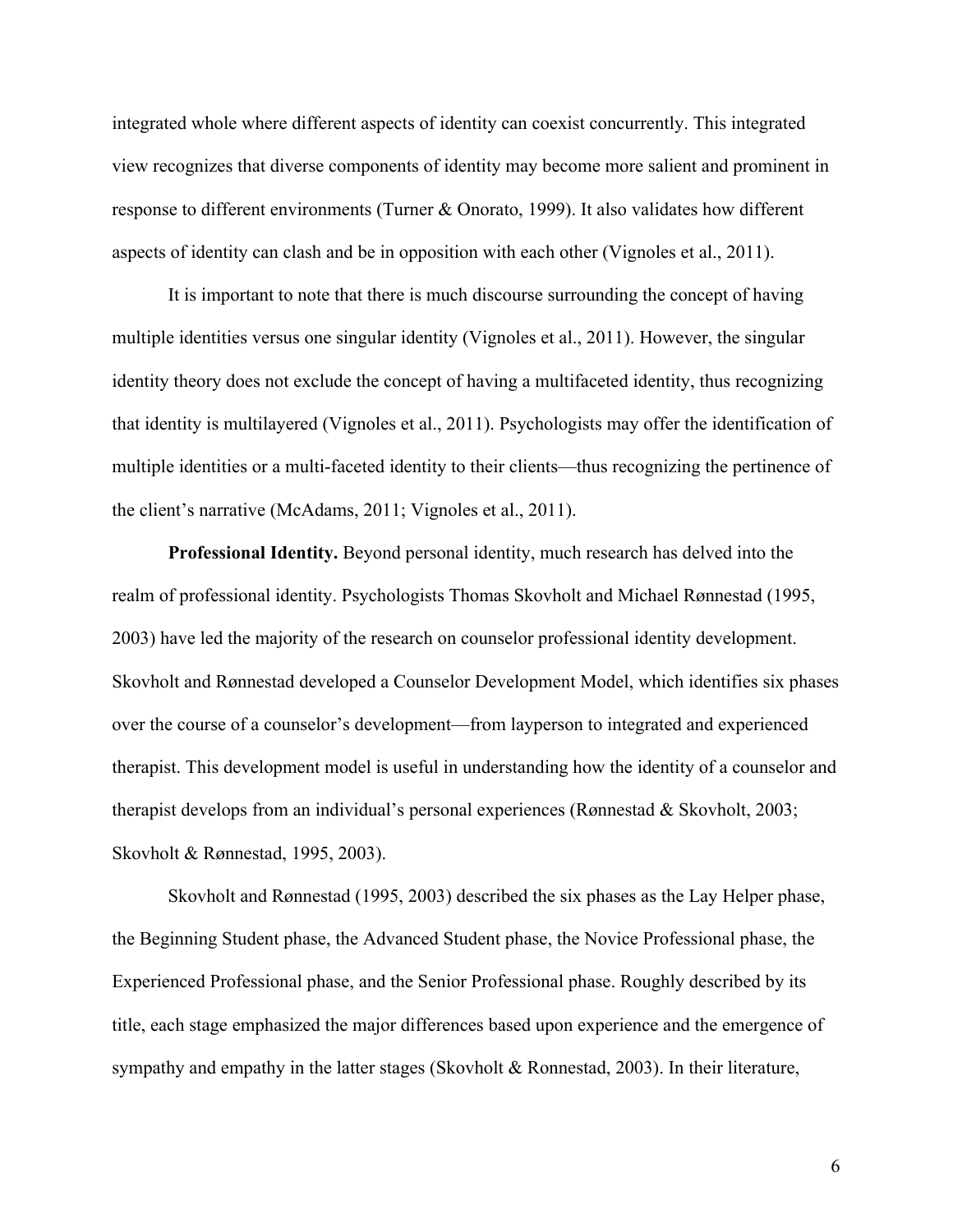Skovholt and Rønnestad (2003) offered examples of how the layperson may become overinvolved and give very strong directive advice to another individual whereas the professional may provide more emotional support.

In the student phases, Skovholt and Rønnestad (2003) described the transition period from lay helper to professional as most obvious when the student is assigned their first client. Another major transition that occurred in this model was the transition from advanced student to novice professional. One daunting transition factor was increased independence for novice professionals when there were no longer professors directly overseeing the students' work. Acknowledgements of education gaps were also made apparent in this stage. In becoming a professional counselor, many novice professionals experienced a significant learning curve in separating work from personal life to prevent burnout and exhaustion (Rønnestad & Skovholt, 2003; Skovholt & Rønnestad, 2003).

Throughout their research, Skovholt and Rønnestad (2003) also recognized several themes that develop throughout the career of a professional counselor. One theme was recognizing that professional development involves the integration of professional and personal self. This integration process is described as occurring at the intrapersonal level when the counselor begins to integrate their personality into their therapy style (Skovholt & Rønnestad, 2003). This integration is particularly relevant to this thesis research of integrating personal dance artist and professional dance/movement therapist identities.

**Professional Identity of Creative Arts Therapists**. Expressive arts therapist Hod Orkibi (2010, 2011, 2012, 2014) has published on the professional development of creative arts therapists. Orkibi stated that one of the major aspects of personal development for creative arts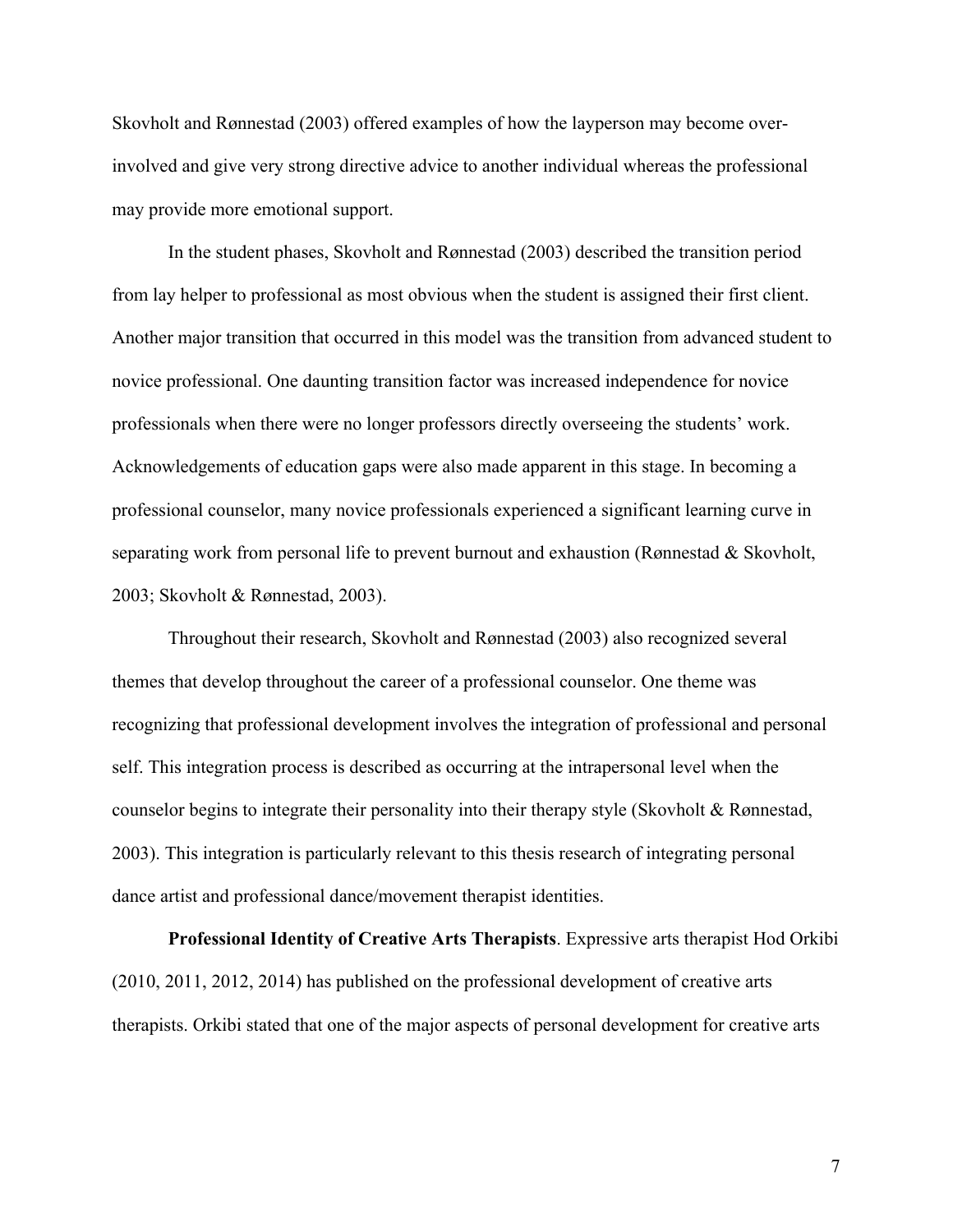therapists is understanding how they exist as an artist, in response to their identity as a therapist (2011, 2012). Art therapist B. L. Moon goes even further by stating:

If the art is only an ancillary process to your therapy work, why bother calling what you do art therapy? The professional identity of the art therapist must lie in the equal weighting of both words contained in the discipline's name: Art and Therapy (Moon, 2003, pp. 53; 60)

Other dance/movement therapists have shared the same sentiment stating, "If dance and movement lose their primacy, then something other than dance/movement therapy takes place" (Bruno, 1990, p. 107).

In Orkibi's (2010, 2011, 2012) research on the professional identity of creative arts therapists, the role of creative arts students' education in their art form was deeply emphasized. While the relationship with their art form was different for each creative arts therapies (CAT), there was a relative basic structure to the students' previous involvement with their art form despite varying levels of experience. Some CAT students had undergraduate degrees in their art form and had worked as paid professionals, while others practiced their art form as a hobby. Through Orkibi's (2012) research, he identified that art therapists and dance/movement therapists were more likely to have pre-training in their art form when compared to music and drama therapists.

In research on the CAT students' relationship with their art form pre-training and during graduate school, many participants identified that they refrained from personal art-making due to lack of time and money (Orkibi, 2012). Most significantly, however, was how CAT students' relationship to their art form shifted from an aesthetic product to an expressive process. This is very significant in response to the transformational process of professional identity development.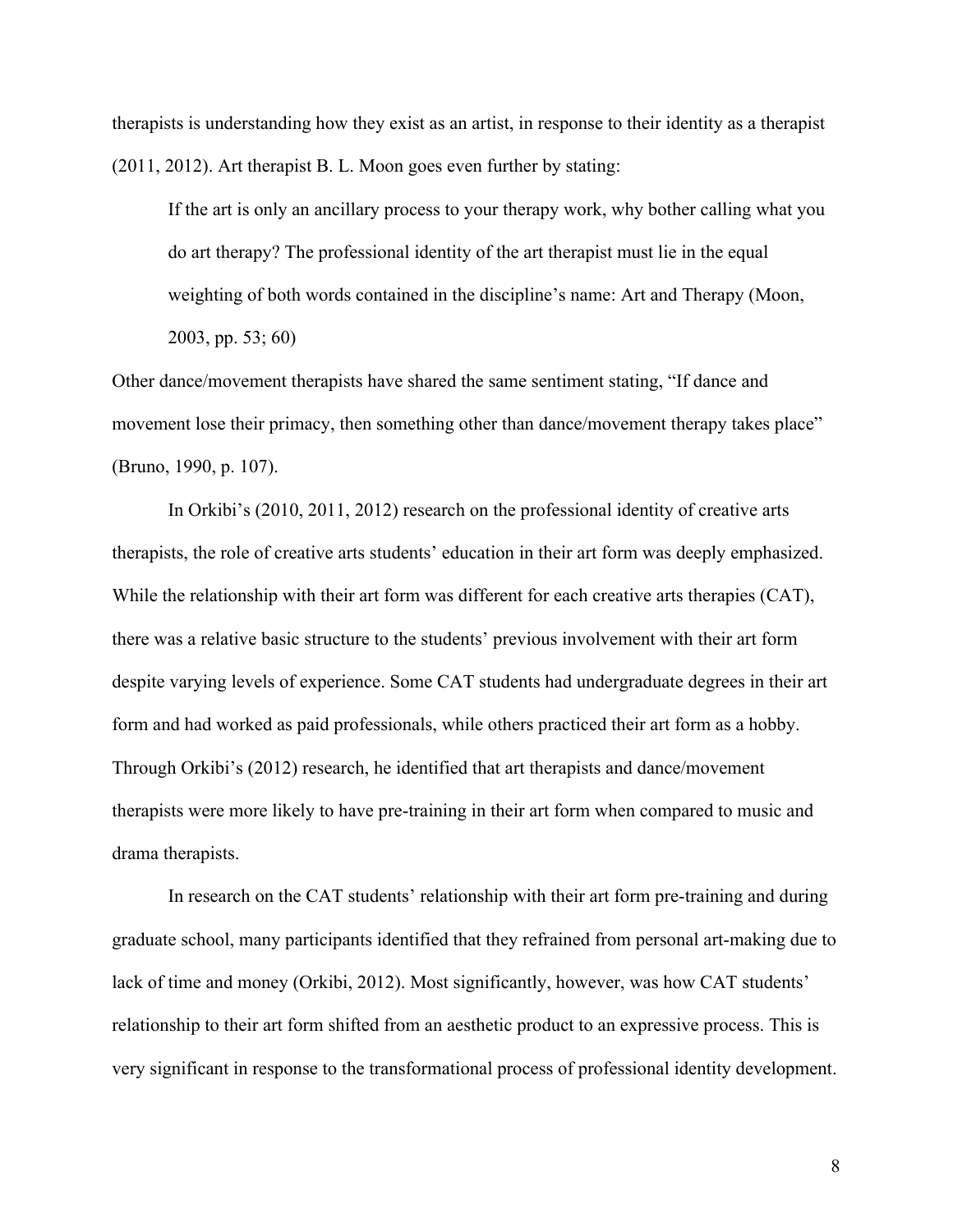It is reasonable to assume that in shifting from layperson helper and into beginning student and advanced student phases, the relationship to a CAT students' art form is also evolving (Orkibi, 2011, 2012, 2014). Additionally, Orkibi (2014) studied the extent to which creative arts therapies students perceived and identified with Skovholt and Rønnestad's (2003) three phases. A mixedmethod approach revealed that a higher percentage of CAT students identified with the stages that Skovholt and Rønnestad had determined (Orkibi, 2014).

In a pilot study, Orkibi (2010) studied the sense of vocational identity of CAT students. In this quantitative study, it was revealed that of all of the creative arts therapies, dance/movement therapists were most likely to experience higher vocational identity and higher career commitment scores. Orkibi surmised that this could be in response to how a relationship with the body-self is foundational in dance/movement therapy and that for DMT students, having a clearer relationship or sense of the body-self can lead to a clearer sense of an "embodied professional identity" (Orkibi, 2010).

Beyond Orkibi's (2010, 2011, 2012, 2014, 2016) research on professional identity developing in creative arts therapies students, there is not a wealth of literature examining the interplay of dance/movement therapist and dance artist. There are, however, a handful of Master's theses and heuristic inquiries surrounding this particular subject. Dance/movement therapists Annie Snow (2012) and Brigette Steinken (2016) both described their experiences integrating identities from dancer to dance/movement therapist or dance educator to dance/movement therapist respectively. Both Snow (2012) and Steinken (2016) addressed the importance of process in the integration of identities. Orkibi (2012) described this transformation as aesthetic and product-oriented artmaking shifting towards an expressive and process-oriented approach. Echoing Orkibi's (2012) conclusions, Snow (2012) and Steinken (2016)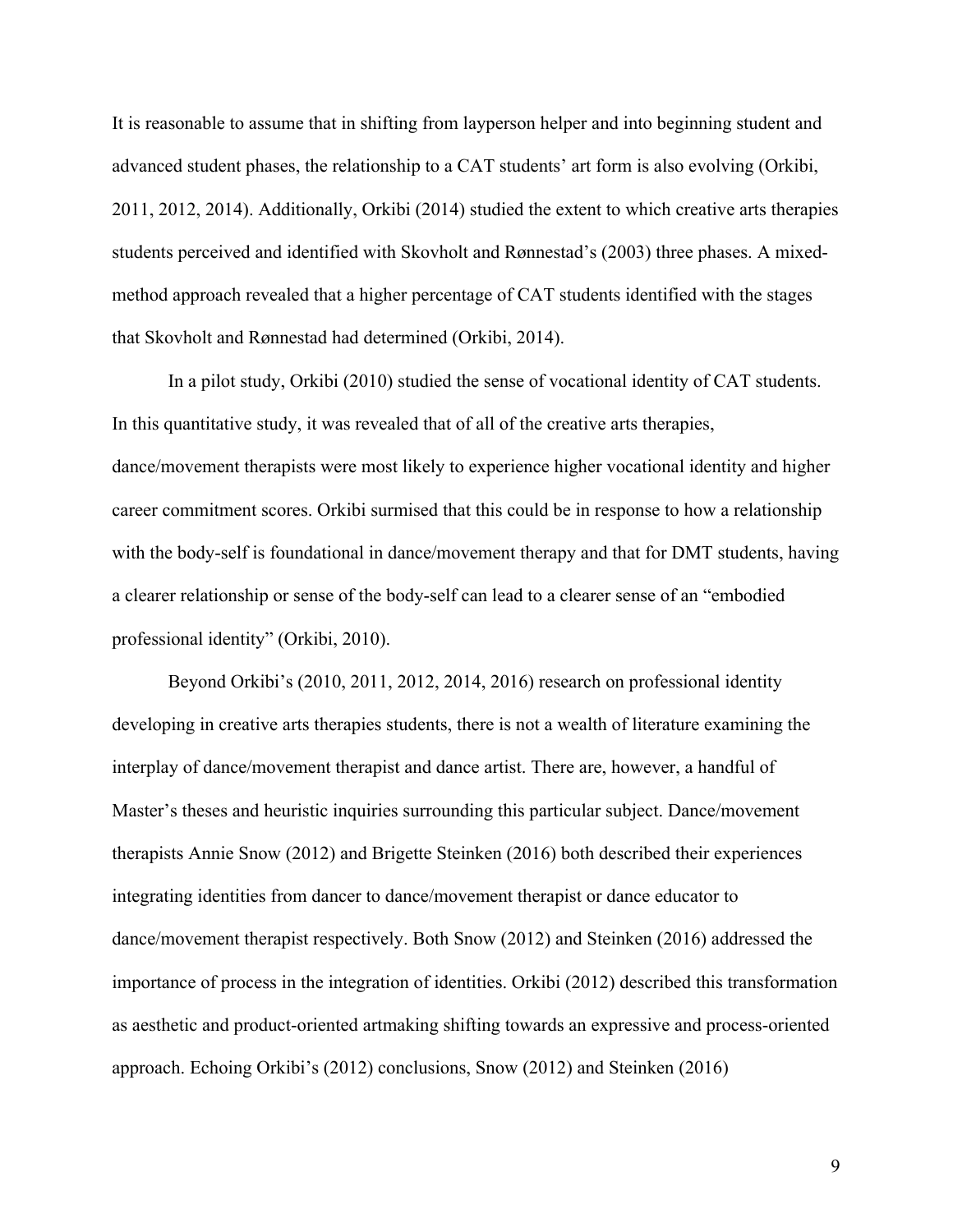acknowledged the role of the creative process and increased belief in the healing power of movement. In both Orkibi's (2012) and the heuristic studies, there was recognition that a foundational tenet of dance/movement therapy is reconnection with the creative process (Snow, 2012; Steinken, 2016). Orkibi (2012) concluded that the shift towards expressive process-based art was intertwined with a CAT students' continued education in their graduate program and a continuously growing belief in the healing power of their art form through creative process.

#### **Body Identity**

Similar to Orkibi's (2010) ponderings about dance/movement therapy students' embodied professional identity, dance/movement therapist Christine Caldwell offered the concept of body identity to augment our understanding of identity. Drawing from narrative identity theory, which assumes that there are multiple identities and selves, body identity is a new discourse focused on "asserting that identity is developed (generated) and lived out in the body" (Caldwell, 2016).

Traditionally, identity has been considered to be a cognitive phenomenon (Caldwell, 2016; Hammack, 2015). Through Cartesian thought and puritanical religiosity, the body was often considered to be less than and oppressed by societal constraints. Identity was thought of as separate from the body and solely composed of cognitive strength (Hammack, 2015). Caldwell (2016) stated that if life experiences and memory of said experiences are pertinent in the development of identity, thus, body memory must be equally a part of our experiences (Fuchs, 2003). Recent research on trauma and its deeply psycho-physiological ramification of the bodymind connection echoes this concept (Van der Kolk, 2014). Caldwell (2016) emphasized that if everything we experience in life is filtered through our bodies then our bodies must be at the core of our identity—cognitive identity is not separate but also encapsulated within body identity.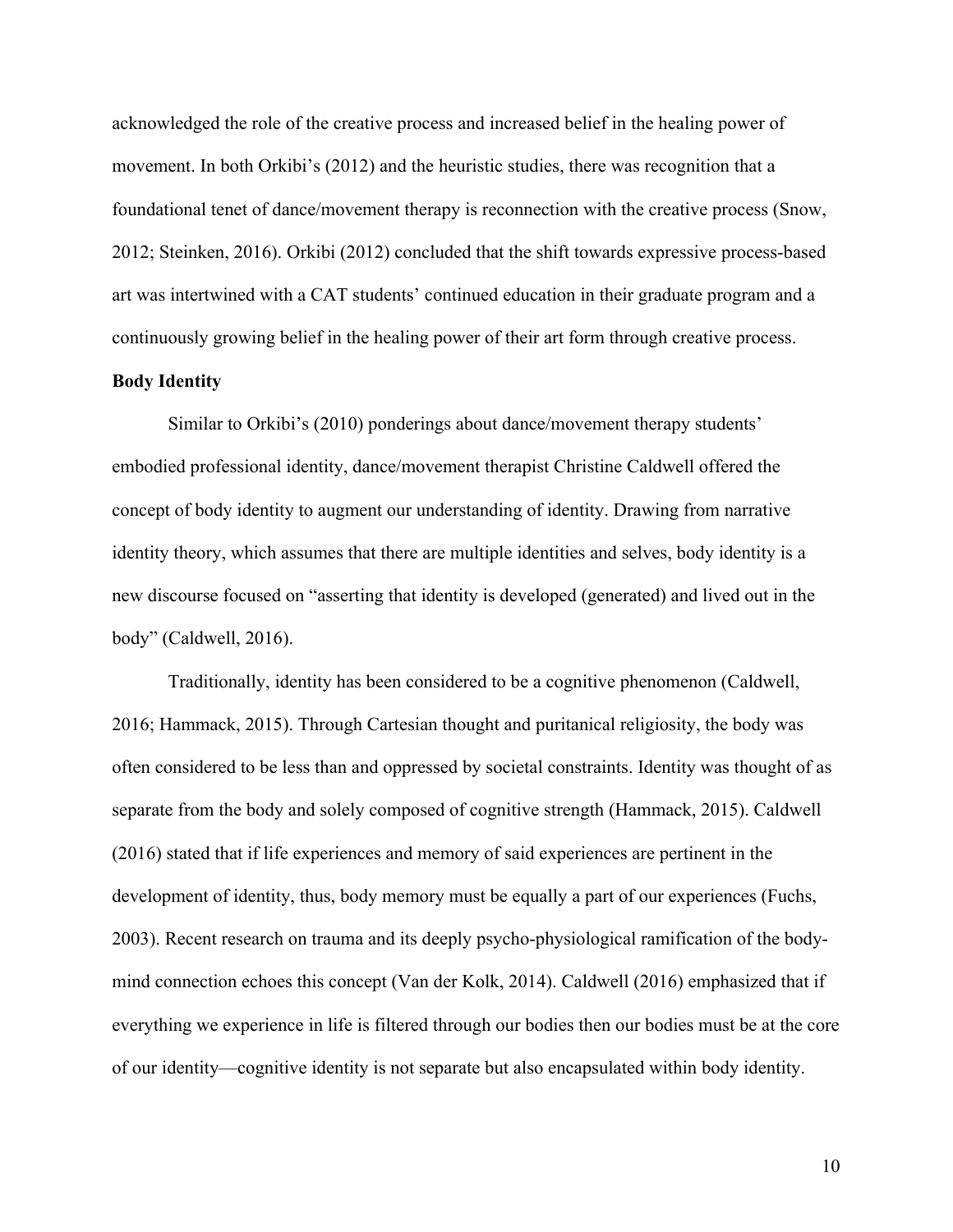Caldwell (2016) identified body identity as drawing from narrative identity where each individual's body physiologically and metaphysically narrates a unique narrative (McAdams, 2008, 2011). Caldwell (2016) concluded by stating identity is a "bodily phenomenon" where the body preserves, produces, enacts our multisensory experiences into memories, narratives, and finally into our identity.

**Embodiment.** In the discussion of body identity, it is important to include the work of somatic practitioners and philosophers interested in the relationship of the body and the mind. While we often associate mind-body dualism to Cartesian thought, it is evident through his sixth meditation that Descartes himself did not hold the exact rigidness of mind-body duality that is often associated with him (Turner, 2012, 2015). In her book, *Why We Dance*, dance philosopher and religion scholar Kimerer LaMothe (2015) identified that we dance to know, express, and become. LaMothe described that despite the advent and proliferation of Cartesian thought in mainstream public thought, philosophers such as William James had long expressed a pondering in mind-body connection and how embodiment, and having a relationship with the body was enlivening (LaMothe, 2015).

Somatic practitioners Hanna (1980) and Olsen (2014) described personal rejection of Cartesian or Western thought and shifting towards awareness of the body-mind connection particularly the healing ramifications. Hanna (1980) and Olsen (2014), among other somatic practitioners, depicted personal transformational stories as a result of body awareness and practice of embodied living.

Through the intersection of this literature, this research recognizes that the body cannot be separated from a dance-based artistic inquiry. Through using the body as the source of data collection and analysis in this thesis, there has been increasing awareness and acknowledgement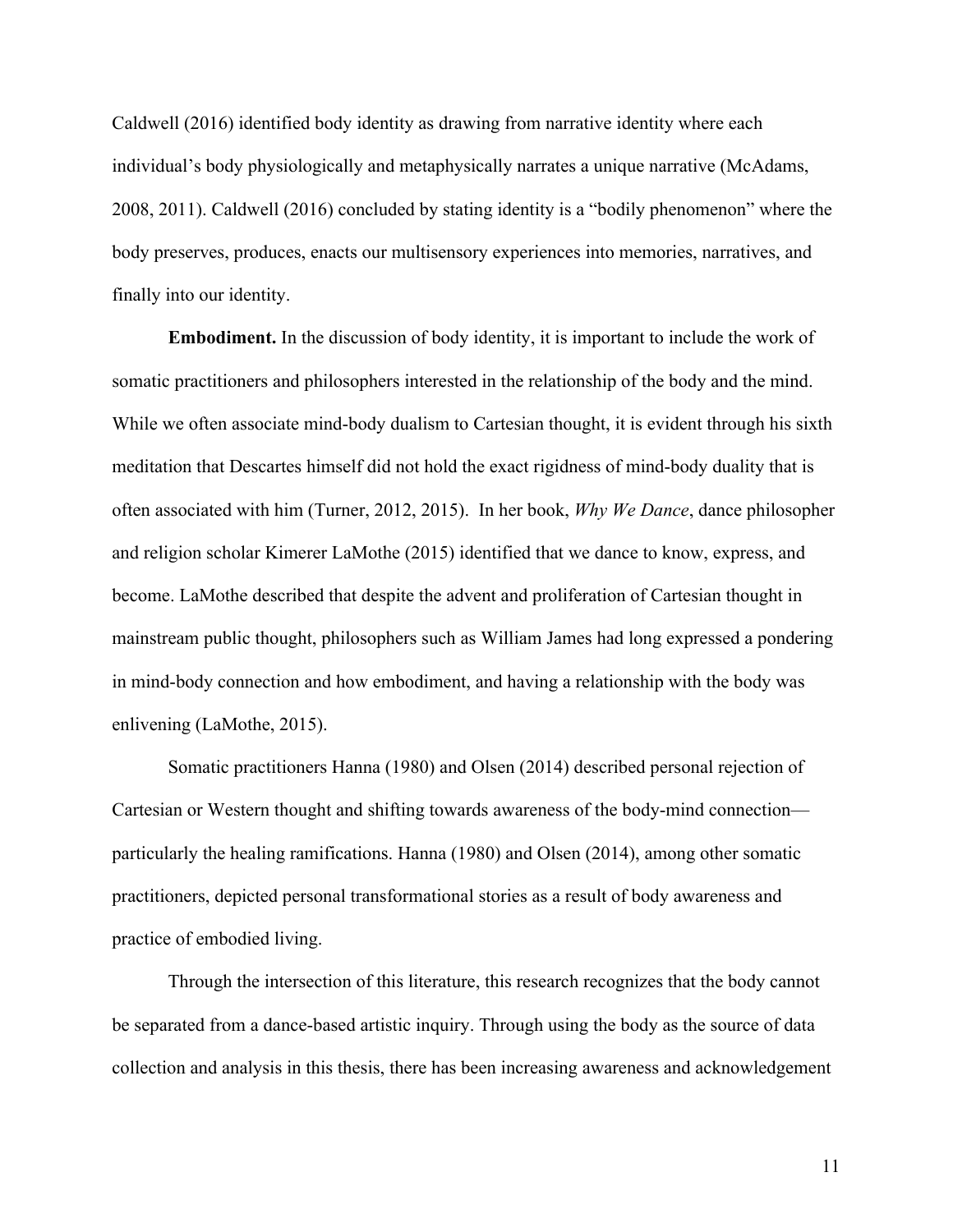of a shift from aesthetic product based art towards expressive process-based art, body identity, and embodiment (Caldwell, 2016; LaMothe, 2015; Orkibi, 2012).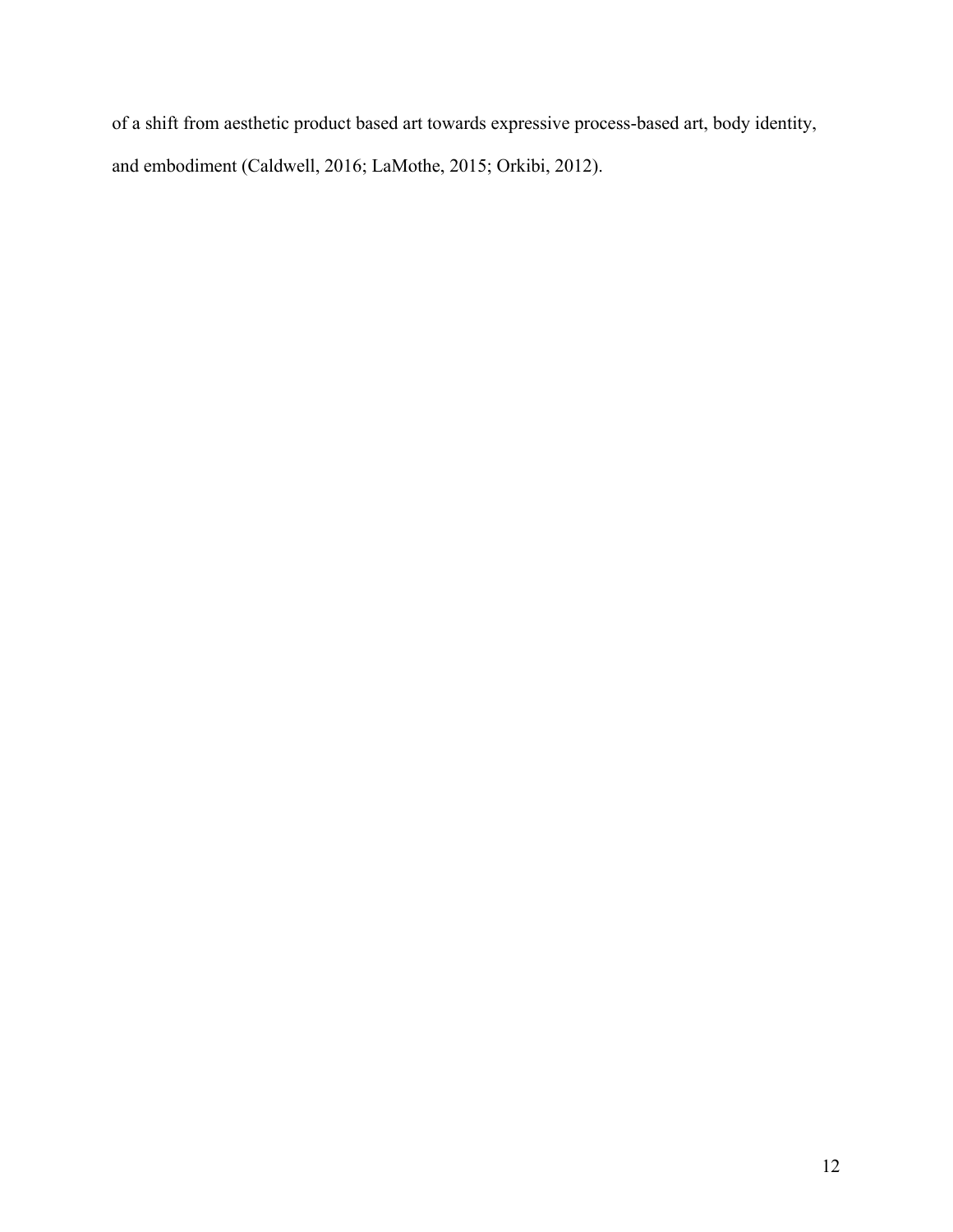#### **Methodology and Methods**

#### **Embodied Artistic Inquiry**

Embodied artistic inquiry was utilized for this study. There were both personal and professional motivators in utilizing embodied artistic inquiry. As an emerging dance/movement therapist and a dance artist, I value movement as a form of nonverbal data. Additionally, artsbased research, specifically embodied artistic inquiry, values and integrates both movement and the creative process in a constructivist approach that is both inductive and subjective (Creswell, 2013; Eisner, 2008; Hervey, 2000, 2012, 2015; McNiff, 2008).

According to Hervey (2000), artistic inquiry included arts-based methods of gathering, analyzing, and/or presenting data, engagement and acknowledgement of the creative process, and recognition of the researcher's aesthetic values motivating and determining the research. The embodied aspect of embodied artistic inquiry emphasized that the human body with its derived kinesthetic, sensory, and emotional experiences were the primary artistic method used by the researcher (Hervey, 2000, 2012).

Additionally, embodied artistic inquiry was chosen as a way to reconnect to my dance artist identity. Throughout the past two years of graduate school, I had continually participated in technical and embodied improvisational dance and movement classes, whilst experiencing a decreased connection to creativity. I had engaged in creative process through creation of a handful of dances from a less engaged position, resulting in feelings of disconnection from my dance artist identity. I realized that I needed to re-engage with this dance artist identity and deepen my understanding of how it could and had positively influenced my emerging dance/movement therapist identity.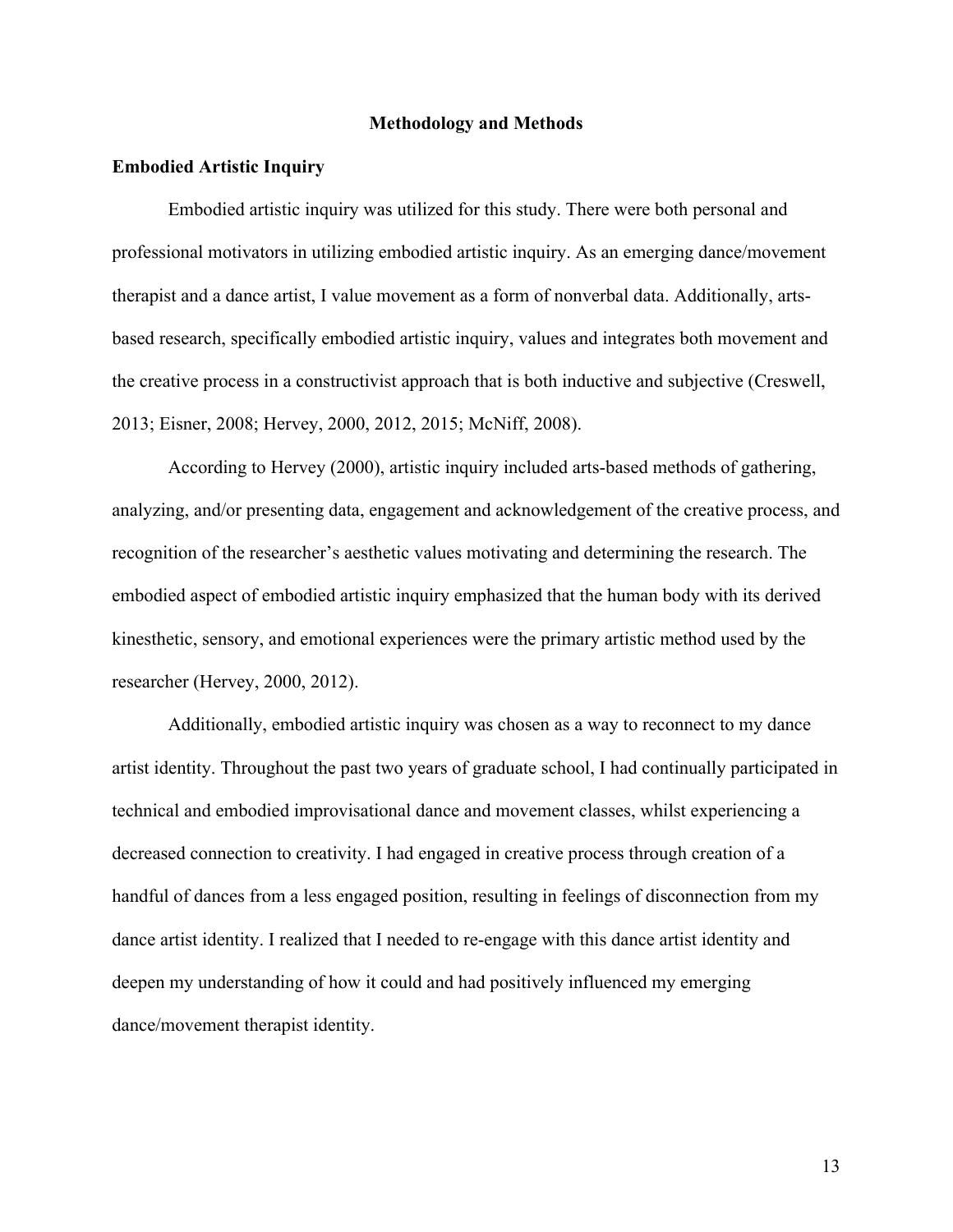As reflected in my research question, Hervey (2000) recommends embodied artistic inquiry as the methodology of choice if the research question is sensory, emotional, or intuitive. Art, through its use of metaphors, allows an opportunity for certain research questions to be viewed from various vantage points (McNiff, 2008). Arts-based research also has the ability to address the qualitative nuances of situations by creating opportunities for research to be transformed through the research process and imagined into new ways of beings (Eisner, 2008; Finley, 2008; Higgs, 2008). Conversely, arts-based researcher Shaun McNiff (2008) also warns against focusing too deeply on a personal research topic as it could limit the possibilities of replication from other arts-based researchers.

Much of how I intake and ingest experiences as a dance artist and an emerging dance/movement therapist is through sensory awareness, trusting, and intuiting what is occurring in my body at the present moment. In arts-based research, particularly movement or body-based artistic inquiry, trusting what the body teaches is a deeply important step (Pelias, 2008). Through trusting that the body is a site of knowledge and knowing, a researcher using dance or movement-based inquiry understands that the unconscious of the body and its cultural environment will be revealed through movement (Blumenthal-Jones, 2008; Pelias, 2008). In acknowledging the body as the center of cultural integration for movement and dance-based research, the researcher needs to recognize the implications of body biases (Caldwell & Johnson, 2012; Finley, 2008; Pelias, 2008). Finally, with artistic inquiry, one of the foundational tenets is the distinguishing that the final product cannot be planned from the initial planning (McNiff, 2008). Arts-based researchers may have a general understanding of the form of presentation, but the actual specifics of the final product is difficult to determine from the beginnings of the research process (McNiff, 2008).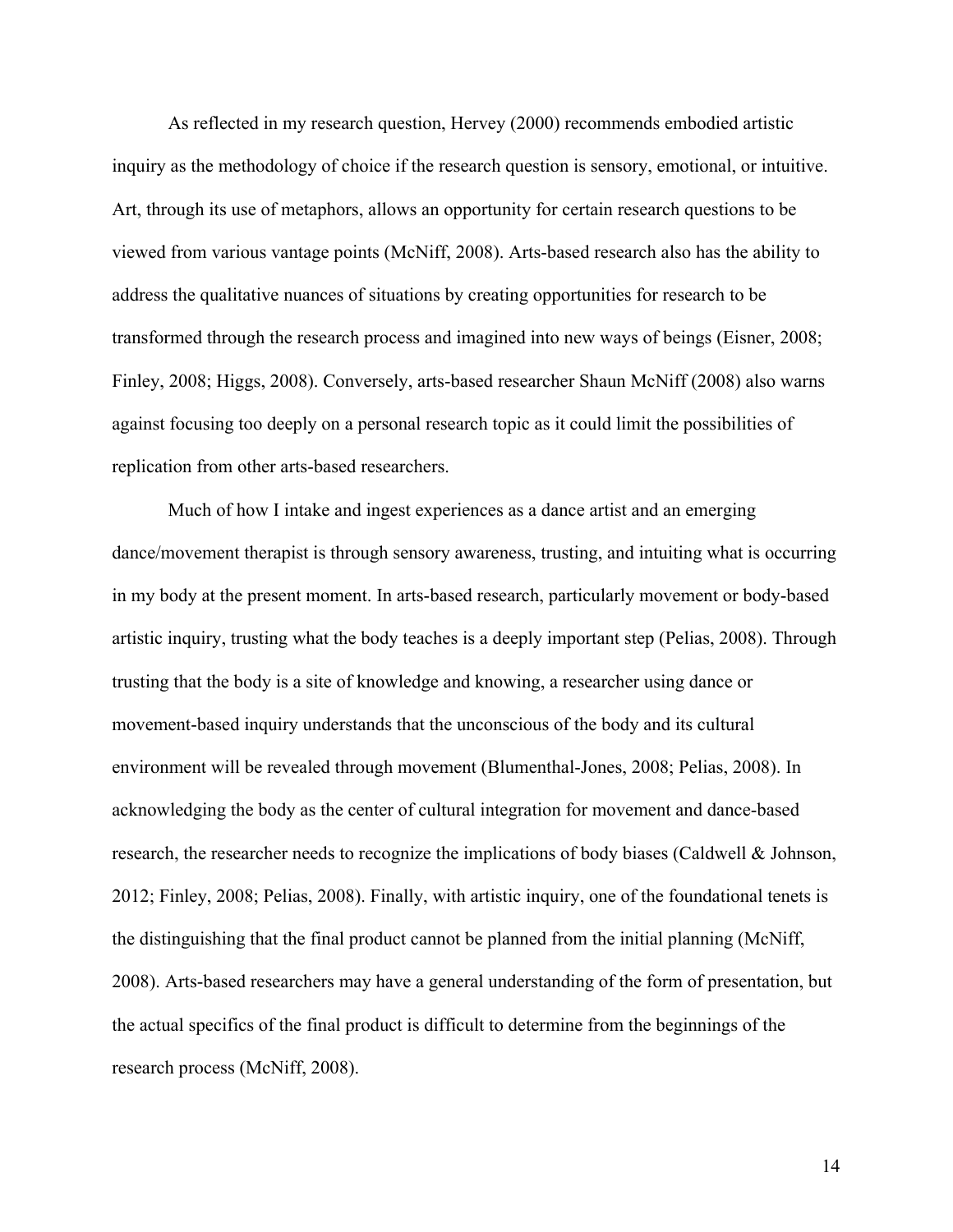#### **Research Procedure**

Data was collected using arts-based methods including Authentic Movement, movement improvisation, audio recording, journaling, and free association drawing. I participated in six one-hour long Authentic Movement sessions centered upon a different theme and research question with a research consultant or Authentic Movement witness (Adler, 2002). The first and sixth sessions acted as introductory and concluding sessions focused on the research study as a whole. The second, third, fourth, and fifth sessions focused on secondary research questions. These movement sessions were not video-recorded to honor the intuitive practice of Authentic Movement. The verbal discussion and sharing between myself and the witness or research consultant was audio-recorded. Witness and research consultant will be used interchangeably throughout the rest of this thesis.

**Authentic Movement.** Authentic Movement is a form of self-directed movement, done in the presence of at least one witness (Adler, 2002). The role of the witness included sitting to the side of the movement space and observing the movement of the mover openly and nonjudgmentally. The witness also focused on their personal emotional or movement response to observing the mover. Beyond witnessing the movement of the mover and the witness' personal response, the witness was also responsible for holding and considering the physical and emotional safety of the space for the mover (Adler, 2002, 2015).

Through being witnessed, Adler (2002, 2015) believed in the ability of the mover to bring conscious awareness to authentic thought and movement that typically resides in the subconscious of an individual. In moving, the mover brings these subconscious thoughts and experiences to a place of illumination in order to find more clarity and understanding. The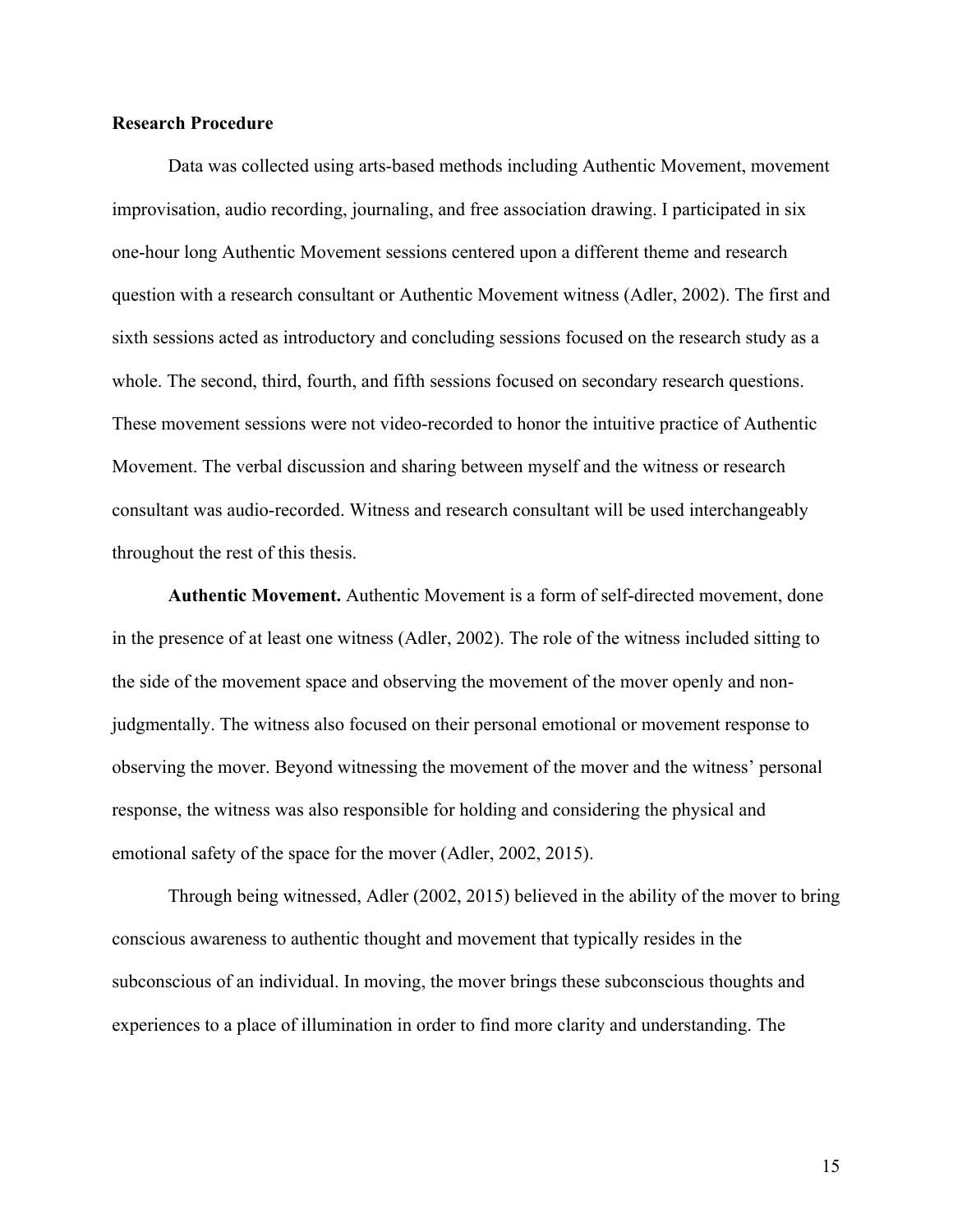mover's ability to track thought processes while moving is difficult, but through time and practice, the mover can strengthen and develop this skill (Adler, 2002).

In Authentic Movement, the mover's eyes are closed to minimize distractions in the space. In doing this, the mover's internal thoughts, images, and feelings become more apparent and judgment is slowly relinquished. Following moving for a predetermined amount of time, the mover and witness verbally discuss and process the experience. First, the mover describes and tracks the journey of the movement from beginning to end or identifies specific "pools" or sections of movement. In describing the movement, the mover also verbally acknowledges any images, feelings, and/or thoughts that emerged simultaneously with the movement. This tracking is a reflection of what Adler (2002) refers to as the "inner witness" of the mover. The inner witness of the mover is aware of the significance of the movement and how the movement draws meaning from memories and metaphors (Adler, 2002, 2015).

The mover is in control of the Authentic Movement experience and chooses how and when to receive feedback from the witness. Following the mover's expression of their journey, the witness can offer reflection or "witnessing" back to the mover by engaging in description of the movement executed by the mover. Additionally, the witness can express other sensory, emotional, or movement responses to both the mover's movements and the verbal sharing (Adler, 2002).

**Participant**. The sole participant of this research was myself. At the time of data collection, I was a 24-year-old female Asian-American emerging dance/movement therapist raised in the Midwest. I was also a dance artist who has received extensive education in performance and choreography. I had been taking dance classes, choreographing, and performing throughout my experience as a dance/movement therapy student. Throughout completion of data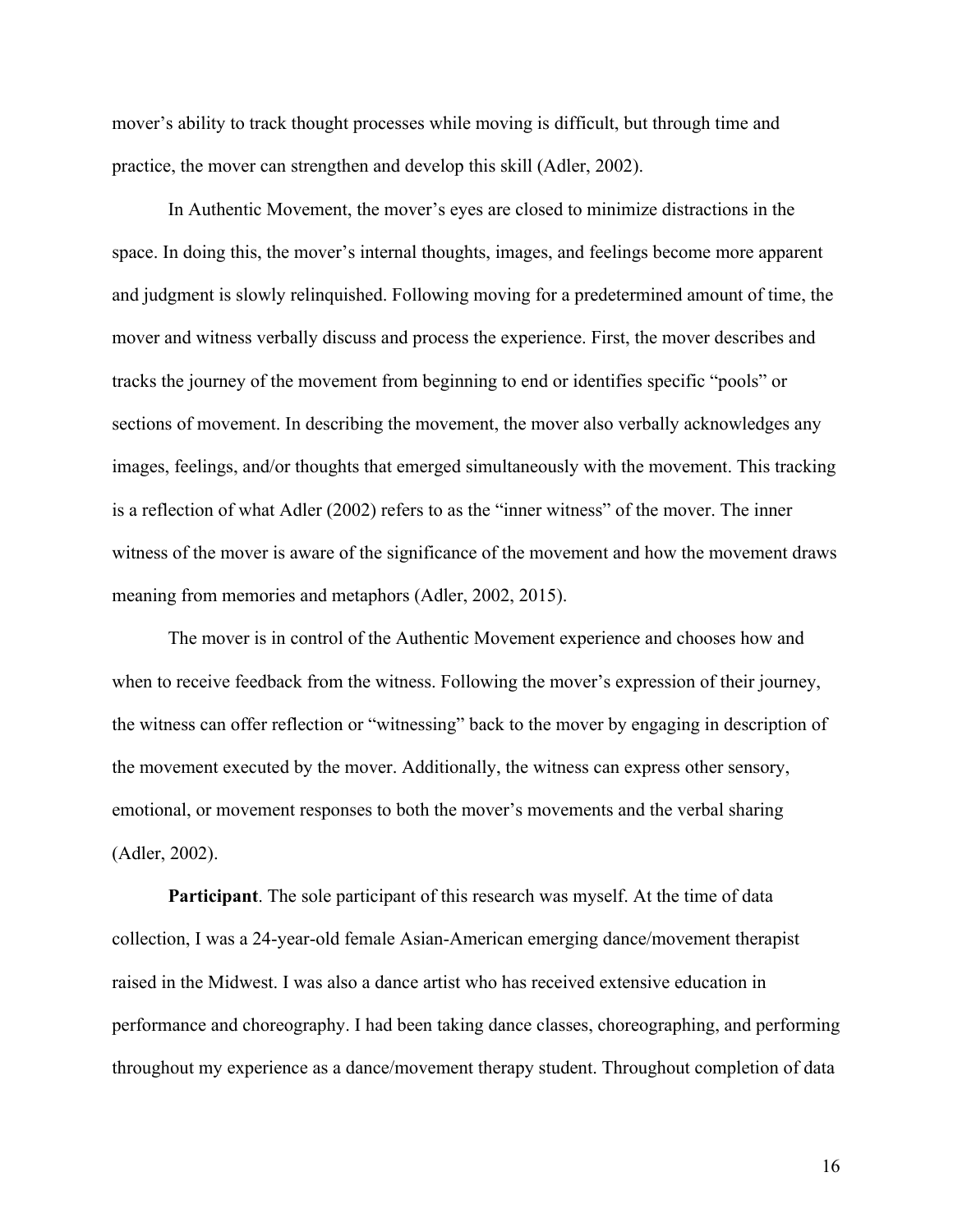analysis and compilation of the final artistic product, I was living and working in Taipei, Taiwan as a U.S. Student Fulbright Fellow.

**Setting.** The data collection and preliminary data analysis occurred at a private location in Chicago collaboratively identified with the research consultant. Continual data analysis and development of movement motifs and choreography occurred in private locations including my respective apartments in Chicago, Milwaukee, and Taipei. Further data analysis and culmination of artistic inquiry into a dance film occurred in Taiwan. The dance film was filmed on location at four different sites in Taitung County, Taiwan.

**Data Collection.** The research procedure was structured around six sessions of Authentic Movement. Authentic Movement was chosen facilitate embodied artistic inquiry because of my innate trust in bodily knowing and belief that the body is the conduit between the two identities of emerging dance/movement therapist and dance artist.

Each Authentic Movement session lasted sixty minutes in length. The sessions were not video-recorded to emulate the ephemeral and transient quality of dance. Additionally, I personally found that the beauty of Authentic Movement lies in how the inner witness of the mover recognizes movement—not in how it actually looks from an outside or external perspective (Adler, 2002). These six sessions occurred within a timeframe of three weeks with one or two days in between each session. The goal of this timeframe was to maintain continuity between sessions without an extended break between sessions. The first and last sessions were focused around the main research question: What is my experience of the interplay of my identities as an emerging dance/movement therapist and a dance artist? The second and third sessions were focused on my identity as a dance artist and an emerging dance/movement therapist respectively. On the fourth session, the question centered upon the interrelationship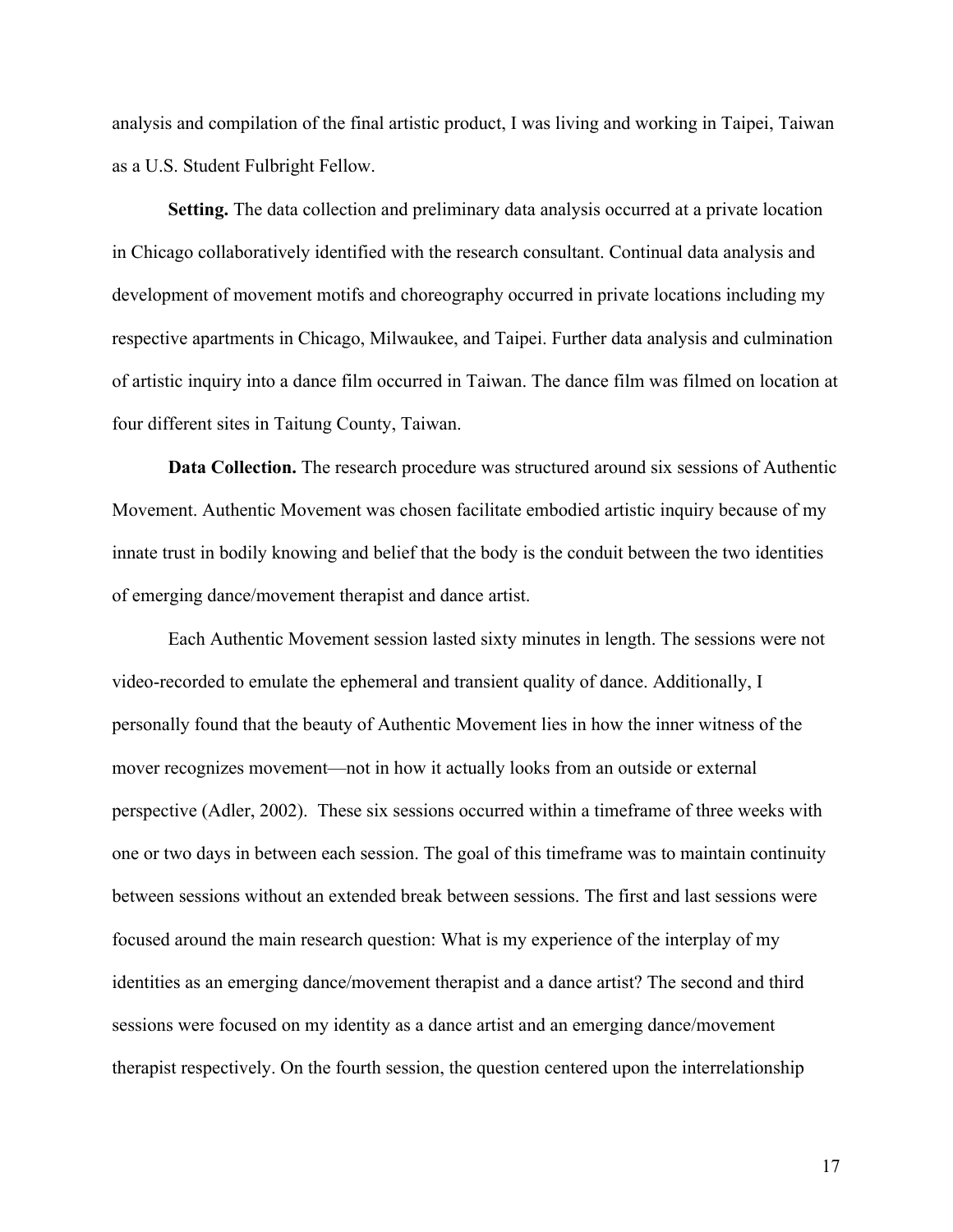between the two identities. The fifth session revolved around new questions and illuminations from previous sessions.

In the beginning of each Authentic Movement session, my witness and I verbally checked-in and I identified how I felt in that present moment and if there was an internal impulse to discuss my relationship and experiences of previous movement sessions. Following, my witness and I engaged in the ritual affirmation of creating the space for the movement where I stood near the far wall away and across from my witness who was located at the opposite wall. After setting a verbal acknowledgment of my role as a mover and my research consultant's role as a witness, I focused my attention on the emptiness of the space before me and invited that space internally to practice a moment of silence and emptiness to allow for movement to emerge. My witness then rang a bell indicating the beginning of twenty minutes of movement (Adler, 2002).

Immediately following the ringing of the bell, I spoke the question of the session and began to move by allowing any internal impulse to guide my movement, thus, aligning with an important part of Authentic Movement (Adler, 2002). After moving in silence with my eyes closed for twenty minutes, my witness rang the bell four times to signal the transition out of the movement experience and into verbal discussion. Taking my time to transition from moving, I sat near my witness and placed both hands on the ground to signal the end of my movement and beginning of verbal discussion and processing (Adler, 2002).

In the verbal discussion of these Authentic Movement sessions, I began by naming either the journey of movement that I experienced or a specific "pool" or section of the movement that took precedence and had left an indelible impact (Adler, 2002). I described the movement and any accompanying thoughts, feelings, emotions, images, or memories as thoroughly as possible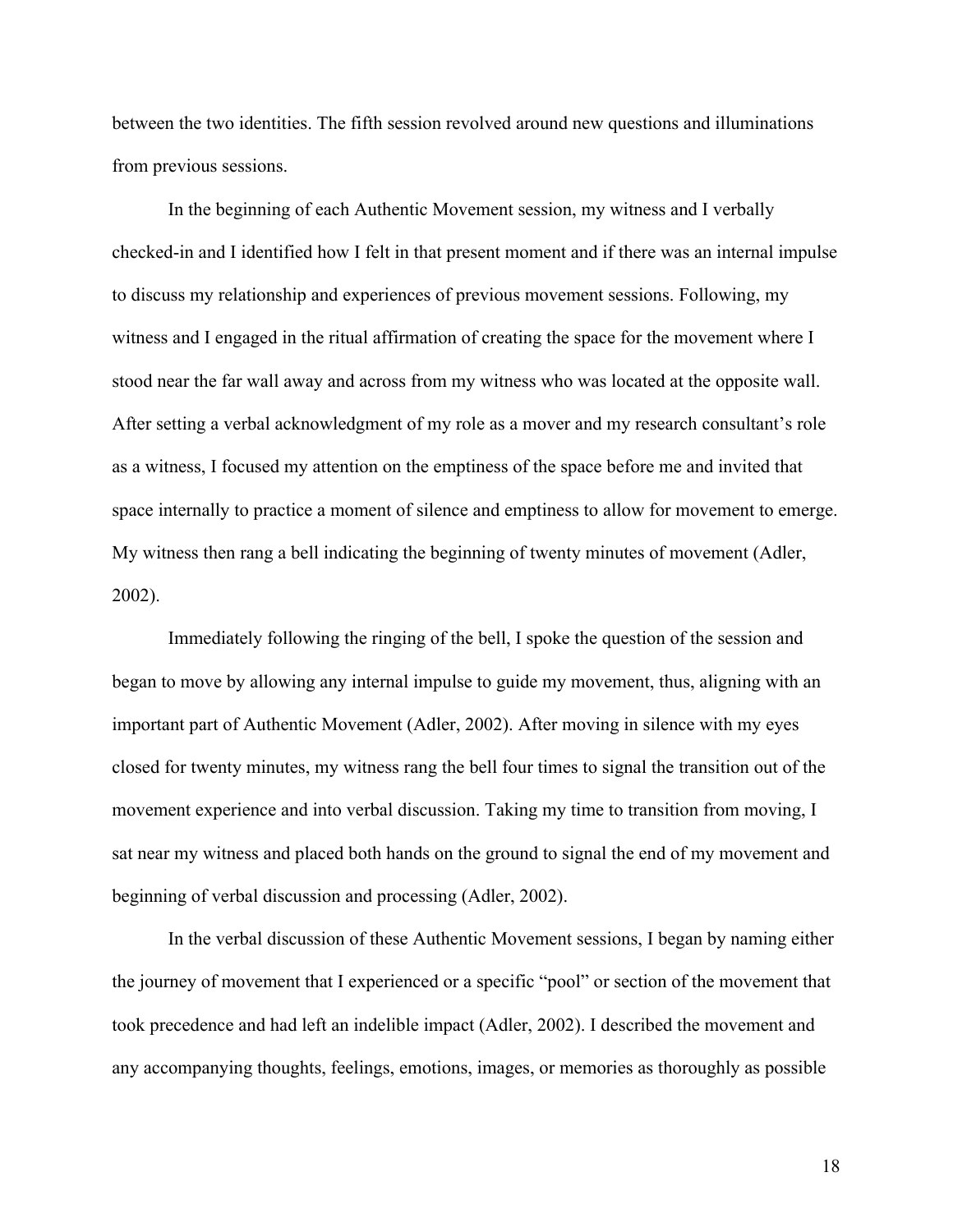using the present tense. In her responses, the witness offered both what she had experienced in that moment and any responses she had to my verbal discussion or description of the movement journey or pool. Following her verbalization, the witness invited me to speak, if so desired, in response to her witnessing. To signal the end of verbal discussion, my witness and I both placed our hands on the ground and the session ended with me blowing out a candle that had been burning from the beginning of the session.

**Data Analysis.** Data analysis occurred both concurrently with and after data collection. Data analysis occurred first through the verbal discussions of Authentic Movement sessions with the Authentic Movement research consultant. Additional audio recording of the Authentic Movement discussion was transcribed for further clarity. In listening to the transcribed audio recordings of each session, I resonated with and marked certain words from each recording that I intuitively determined as important. Each identified word or phrase from the verbal discussion sparked sensations, memories, and images that influenced my free association writing, drawing, and improvisational movement. Using that preliminary analysis, I engaged in further movement improvisation to clarify and develop the movement motif or theme of these sessions. This creative synthesis informed the choreographic, embodiment, and aesthetic process of creating a final product of this artistic inquiry.

**Artistic Product.** The final product of this artistic inquiry was presented in the form of a dance film viewed at Columbia College Chicago's Creative Arts Therapies Alumni Concert on March 22-23, 2018. Due to the methodology of artistic inquiry, the final product of a dance film was integral to this research (Hervey, 2000, 2012). The dance film was filmed at four different locations in Taitung County, Taiwan. Taitung is located on the southeastern coast of Taiwan and each location was situated on the waterfront. I was intuitively drawn towards the relationship of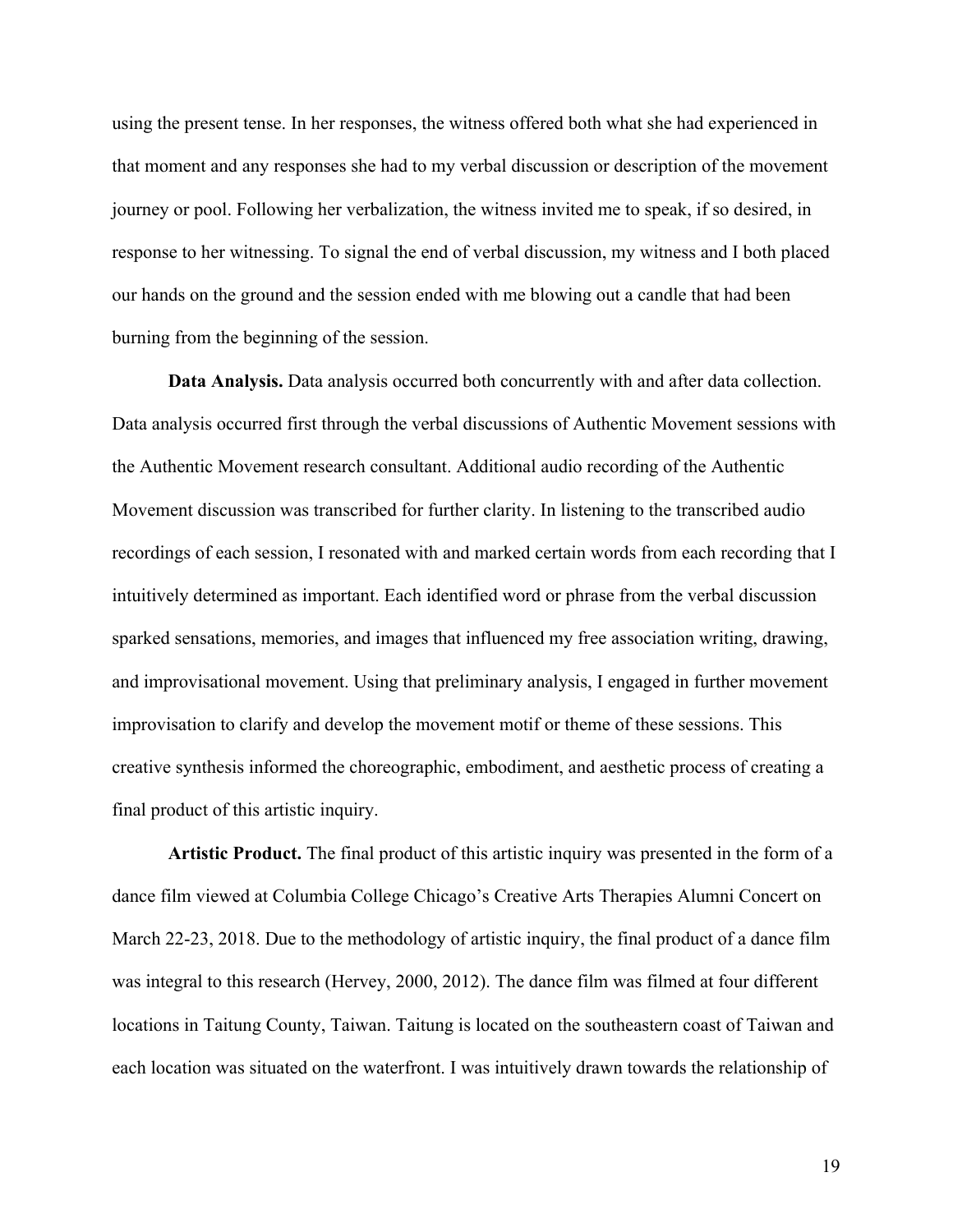the water and the shore as it reflected a dichotomy similar to the two identities of emerging dance/movement therapist and dance artist. The movements developed for the dance film were a combination of choreographed movement and motifs from the data analysis, as well as movement improvisation based upon the themes gathered from the data. A videographer, who had previous experience filming movement and dance, filmed all the footage of movement. Following gathering of footage in Taitung, I engaged in creative synthesis to edit and create the final artistic product.

#### **Validity and Reliability**

The validation strategies utilized were two external auditors and a resonance panel. One auditor was the research consultant, who acted as an external witness for the data collection and preliminary analysis. The second external auditor was the videographer of the dance film. Throughout the process of preparation for and during filming, there was much discussion between the videographer and myself regarding the transferring and evoking of emotions from movement onto film. Following each location, the videographer and I watched and re-watched all of the footage and consistently discussed the themes of the research to analyze if those themes had transferred from live movement onto film. This acted as a form of feedback regarding the execution of the artistic inquiry.

The resonance panel consisted of three individuals focused on offering feedback regarding the artistic quality of the embodied artist inquiry prior to completion of the dance film. The feedback gathered from the resonance panel echoed the format of Fieldwork where the work is offered feedback without much information given about the movement. Members were selected based upon their experience in art-making, choreography, and dance filmmaking. Some members were part of the dance/movement therapy field, while other members were not. The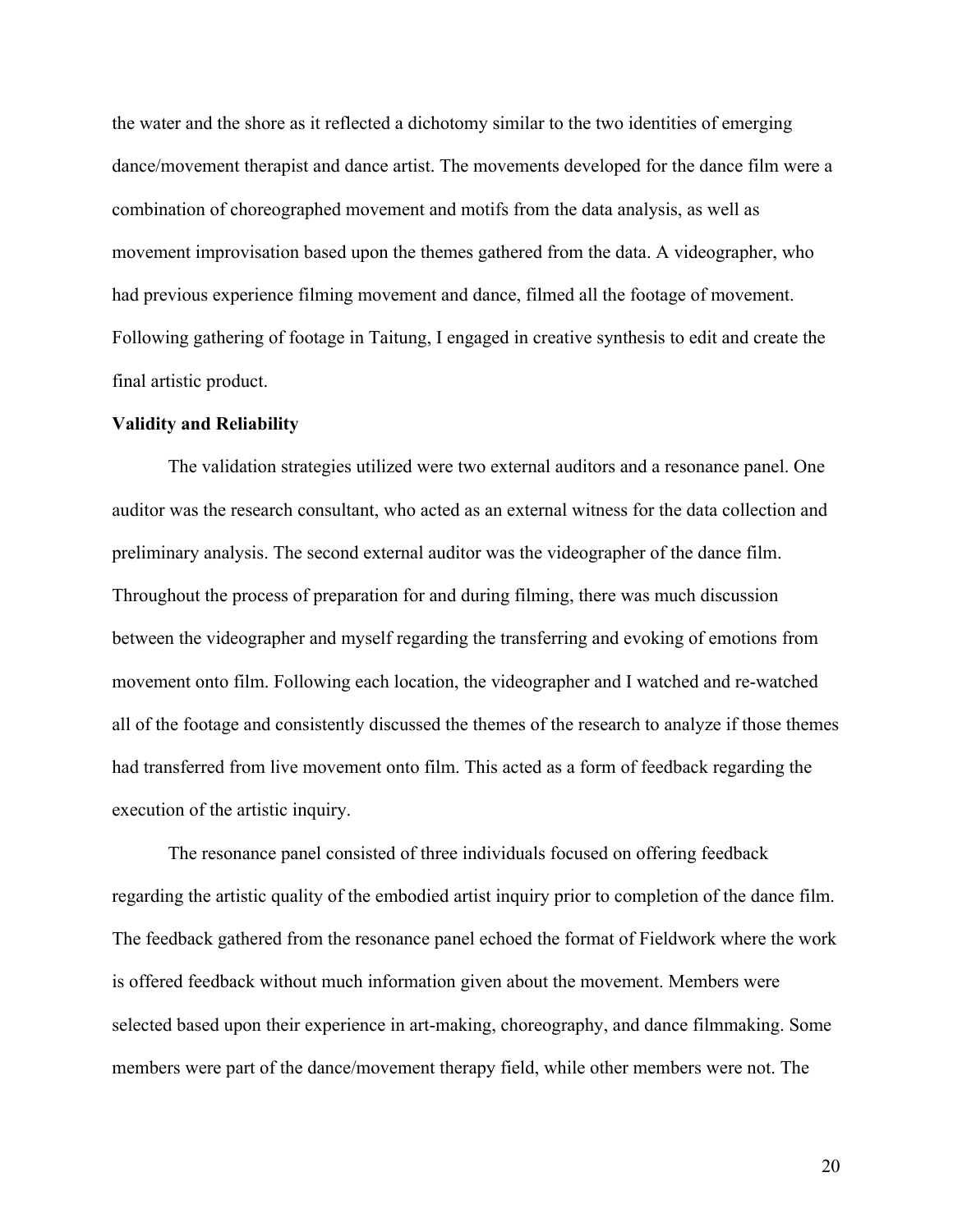members of the resonance panel offered feedback on the movement individually and only once in the artistic inquiry process.

An electronic folder of movement footage was shared with each member of my resonance panel. Without divulging information about the theme of the research, each member was invited to go through the folder of footage and share their impressions and comments about the aesthetics and their overall response. Members shared their impressions and responses with me via email or in person. The feedback of the resonance panel and external auditors was essential in assisting me to further clarify the translation and execution of my movement from the embodied artistic inquiry onto the final dance film.

**Fieldwork.** Fieldwork is derived from the work of *The Field,* which was founded by Wendy Lasica in New York City in 1985 (The Field, 2018). The Field was originally a space for artists to show their work and receive feedback. However, over time, The Field became an organization where the form of feedback called Fieldwork was established.

In Fieldwork, each artist shows their work to a group of individuals with diverse backgrounds without previously sharing or discussing the content or history of the work. Following sharing of movement, feedback is given in an honest and immediate manner without being suggestive or corrective to the artist's work (The Field, 2018). Thus, Fieldwork acted as the structure for the resonance panel in offering feedback on the choreographic, embodiment, and aesthetics aspects of the artistic inquiry. This reflects the four criteria of qualitative research validation of substantive contribution, aesthetic merit, reflexivity and impact (Creswell, 2013; Finley, 2008; Higgs, 2008). Additionally, it emphasizes the requirements in artistic inquiry of emphasizing creative process and aesthetics (Hervey, 2000, 2012).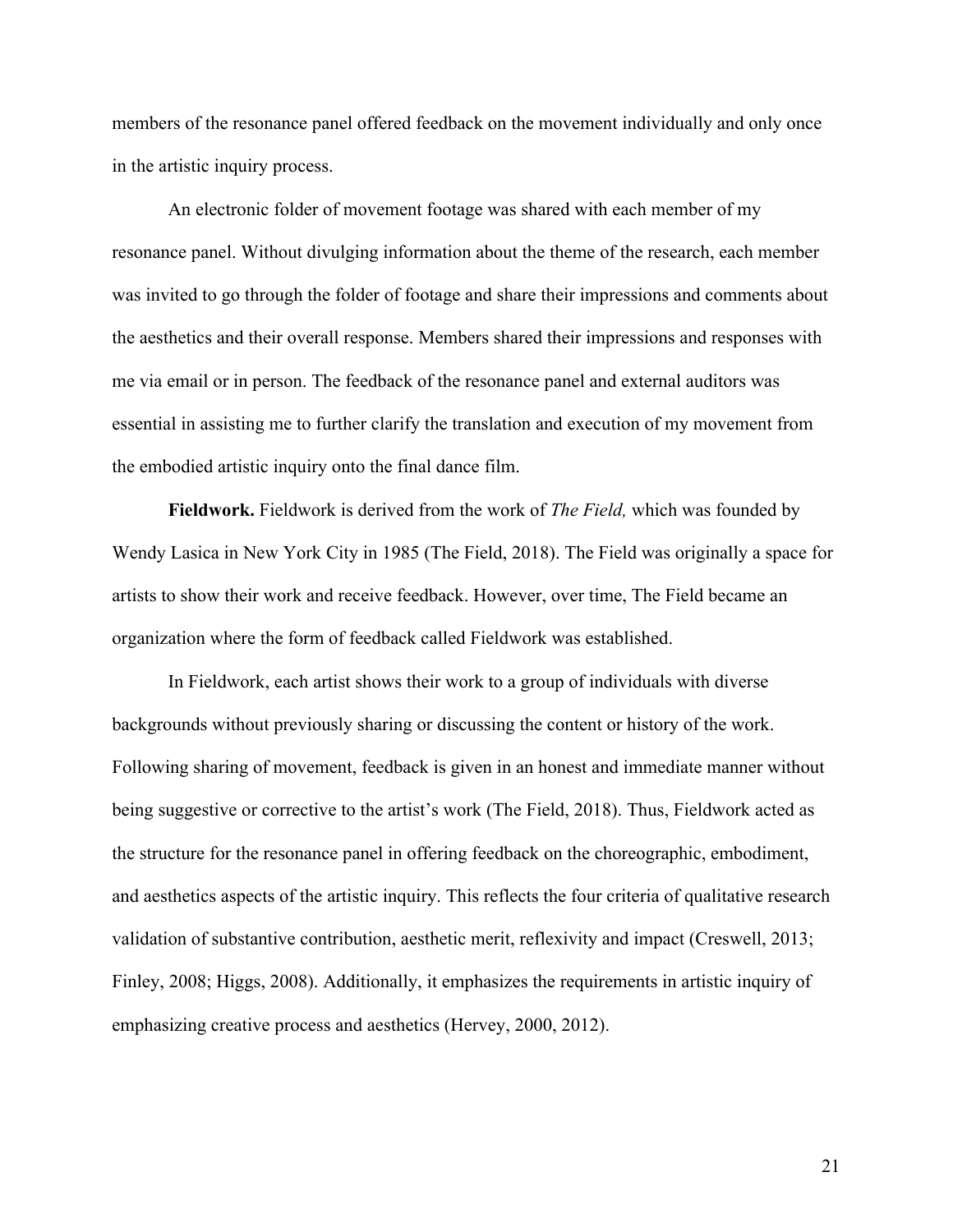#### **Results and Discussion**

## **Themes**

Several themes have emerged in this artistic inquiry centered upon the research question: what is my experience of the interplay between my identities as an emerging dance/movement therapist and dance artist. The two main themes gathered from the collected data are embodied knowledge and relationship.

**Embodied Knowledge.** The first major theme that arose throughout my data analysis was that of embodied knowledge: *This exploration, it has been about the body, telling the mind to pause and telling the mind to trust the body.* The quote above from my collected data summarizes that sense of bodily knowing. From the onset of the research process, I was not certain about the answers that would result from this artistic inquiry. Yet, I put considerable trust in the intuitive knowledge of my body. This is reflective of the intuitive processes in arts-based research (Eisner, 2008; Hervey 2000; Hervey, 2015).

In her 2015 Marian Chace Foundation lecture for the American Dance Therapy Association Conference, dance/movement therapist Lenore Hervey shared the following about artistic inquiry:

In my many years of doing research and advising hundreds of researchers, I have found that sometimes the researcher thinks she is asking one question when actually she is asking another, and the data won't answer the first question, it will only answer the question she is really asking. Sometimes research questions hide until they are ready to be seen. And when they do reveal themselves, it's obvious they've been secretly directing the research all along. (Hervey, 2015, pp. 9)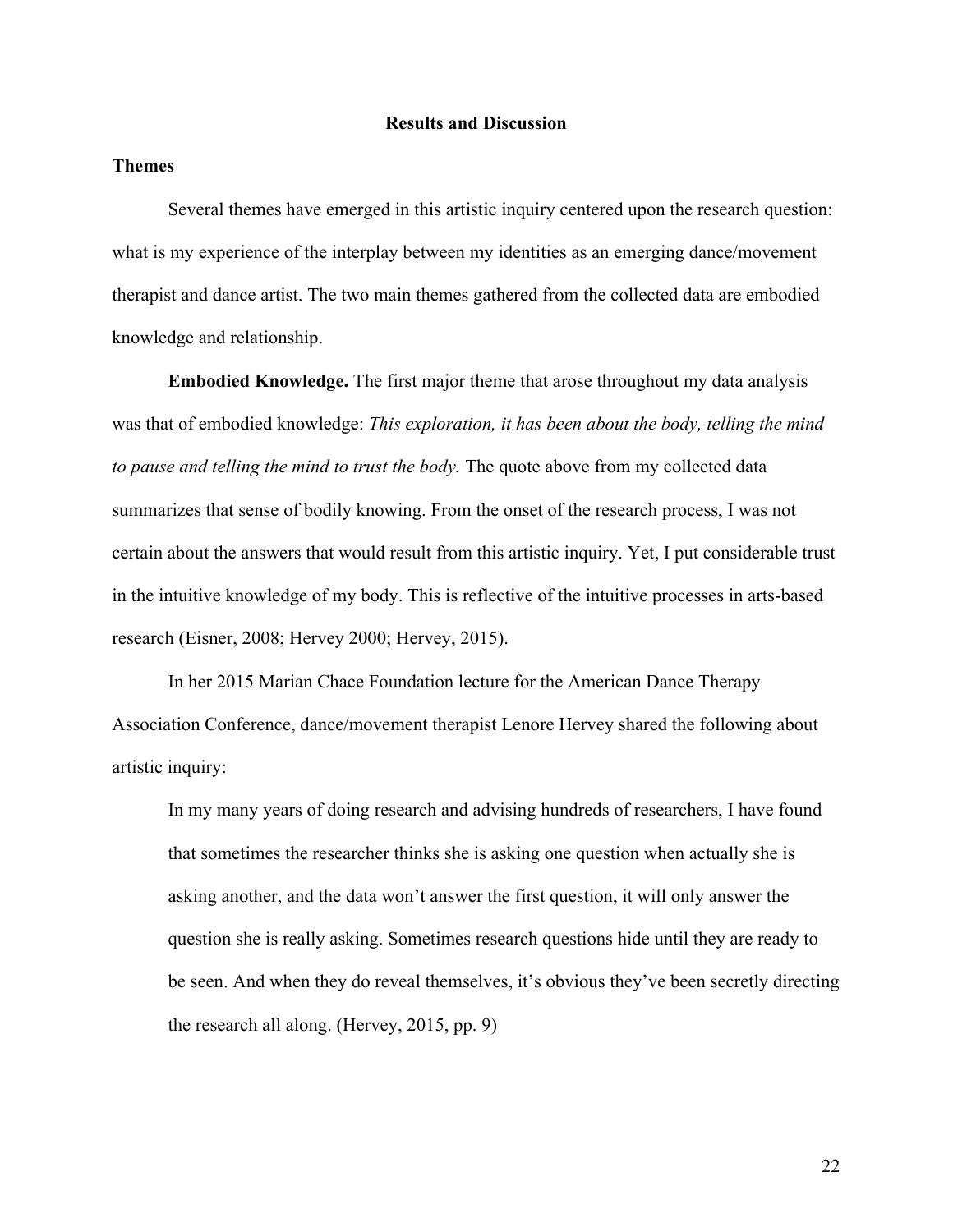I found myself in a similar situation where, during the preparation stage of the thesis, I was filled with uncertainty regarding the exact focus of my research. To better understand these feelings of uncertainty, I engaged in embodied movement improvisation as the first step in research development. In listening to my body, I came to the realization that this topic of understanding the interplay between identities was pertinent for my growth as an individual and as a developing professional dance/movement therapist.

Initially, the research question had framed itself as: How is my experience between my identities as an emerging dance/movement therapist and dance artist? Grammatically and structurally, this initial research question embodied a vagueness that reflected my internal ambiguity. However, through movement improvisation, it became increasingly clear that the equivocation of the research question was not constructive. Thus, in accordance with Hervey's (2015) observations, at the right moment, the main research question revealed itself as: What is my experience of the interplay between my identities as emerging dance/movement therapist and dance artist? This first foray of trusting the body to reveal the main research questions set the precedence for the entirety of this artistic inquiry. Throughout data collection, trust in bodily knowing and the wisdom of the body consistently revealed itself as a major theme (Adler, 2002; Eisner, 2008).

I experienced curiosity about embodiment of the two identities in different body parts in the first Authentic Movement session: *I feel the dance artist in my pelvis. It's very grounded. It's heavier. It feels settled in the pelvis…I feel the therapist…I don't know, I'm not quite sure, I float it up and down. But I know that it's above the dance artist.* In movement, the dance artist felt very secure and developed in its identity and in its association with the pelvis. The emerging dance/movement therapist, conversely, was less concrete in its association with a body part. As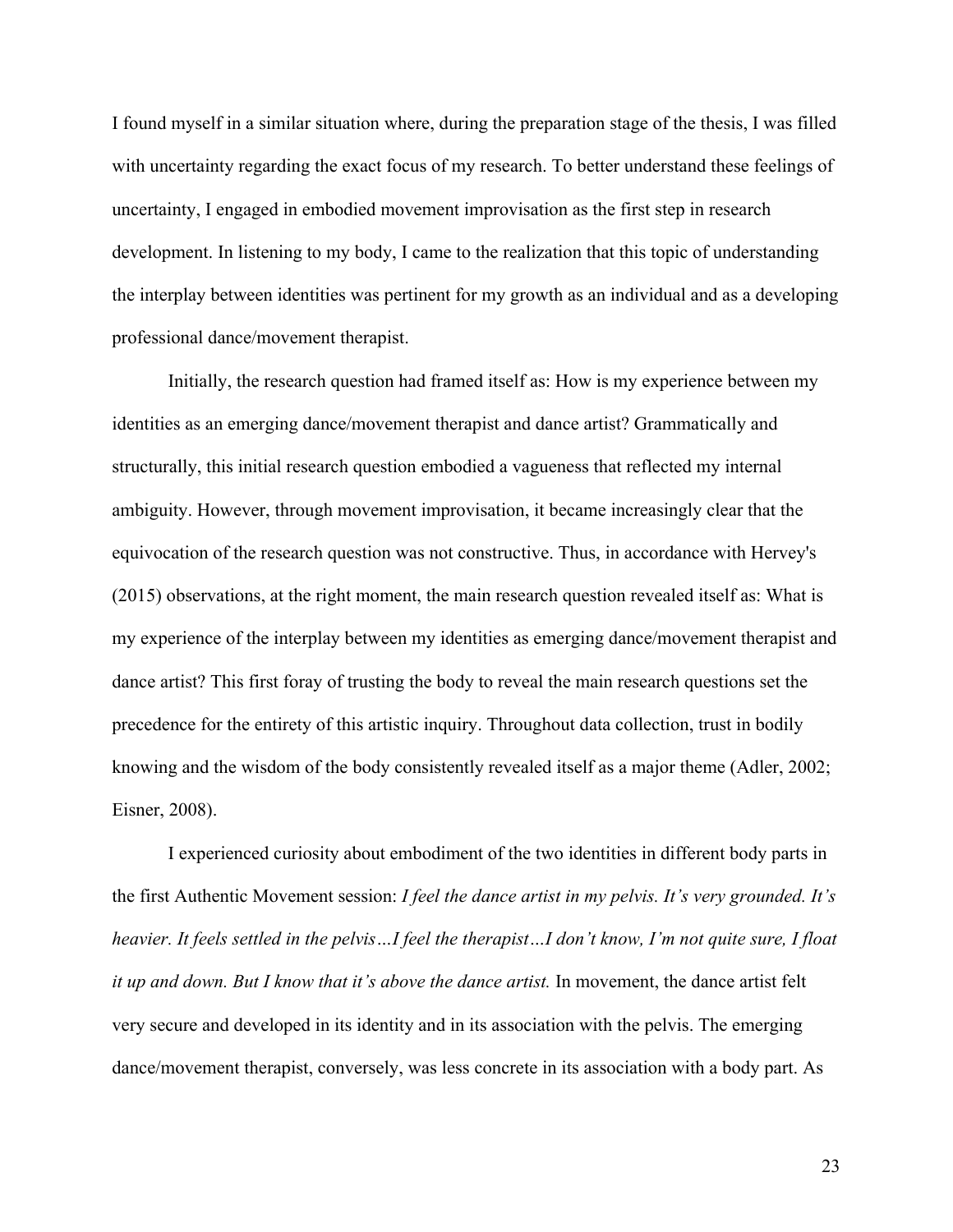Authentic Movement sessions progressed a different understanding of the dance/movement therapist identity slowly emerged.

In the third session, there was a shift in my understanding*: I feel the dance therapist in the back, under the scapula…I engage my back muscles and I feel this connection down the spine.* As data collection progressed, the understanding of the dance/movement therapist identity associated with the scapula also shifted. Initially, the connection with the dance/movement therapist identity required extreme exertion and "muscling" but, by the fifth session, shifted to a recognition of softening: *I feel the strength in the back…I'm not muscling it. There's still firmness in the bones…but also a suppleness to it and I feel that [suppleness]in my back.*

By the final session, I am experiencing a commitment to bodily knowing: *I have strengthened my trust in my body…in this connection…I'm committing to this journey of trusting.*  Throughout much of the data collection, my journey in understanding these two identities has depended upon the initial and continual trust that the body knows what the mind does not or cannot see (Adler, 2002, 2015; Caldwell, 2016; Einser, 2008). Through trusting in bodily knowing and wisdom, I was presented with new perspectives surrounding my preconceived notions about the identities of emerging dance/movement therapist and dance artist.

As both a dance/movement therapist and a dance artist, embodied knowledge is essential. Historically, there has been more emphasis placed on tangible quantifiable knowledge as evidenced by Cartesian thought (Turner, 2012). However, as philosophers Kimerer LaMothe (2015) and Garry Young (2004) state, embodied knowledge has not always been rejected or "subjugated." There is an inherent intangibility in knowledge wherein the body lives (LaMothe, 2015).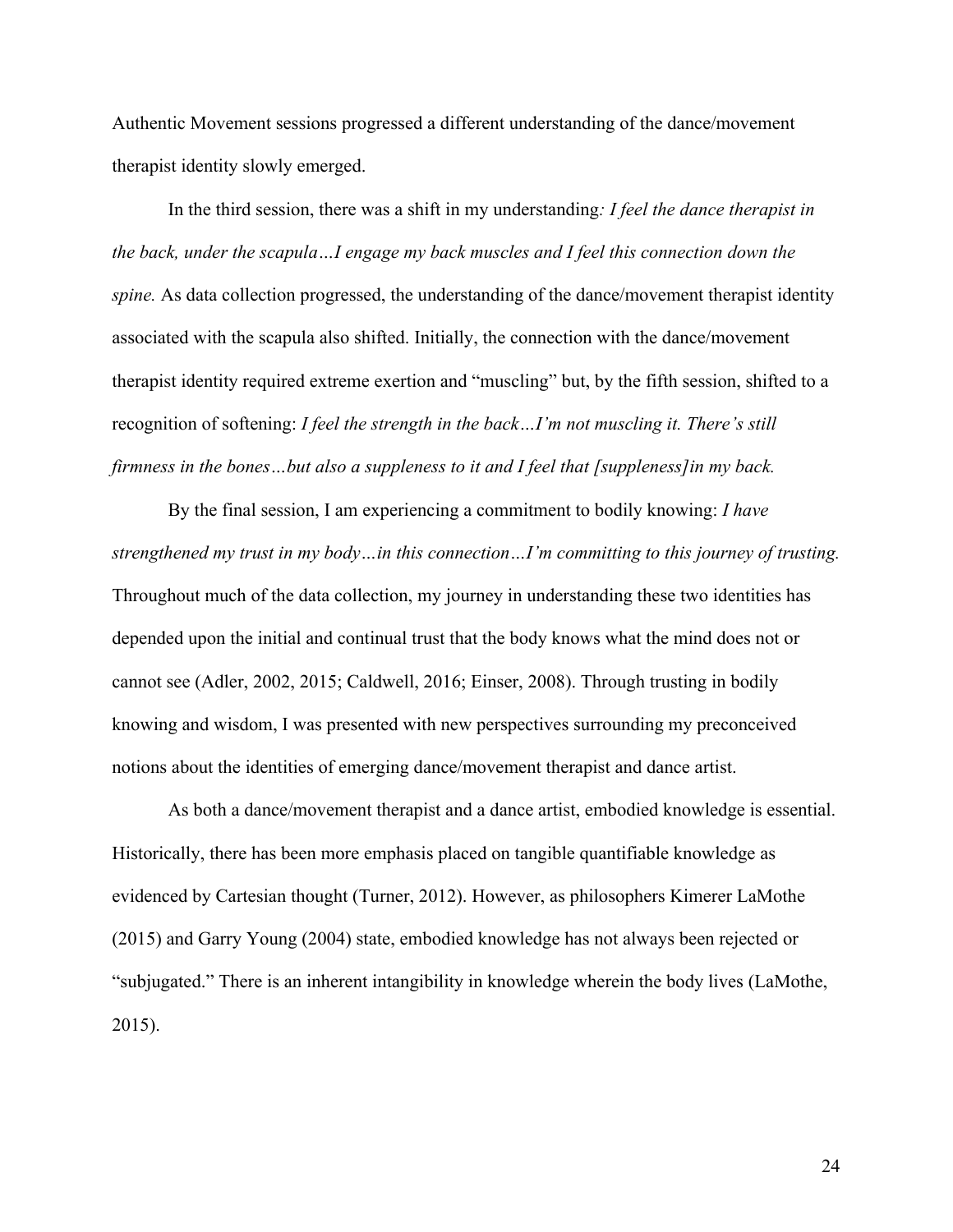**Relationship.** The second theme that resulted from the data collection was relationship. In the fourth session, a question revealed itself in response to the main research question: *How can I be in relationship with both of my identities?*

This final question in response to the main research question is indicative of the importance of relationship in this research. In the first data collection session, the focus was on identifying the associated and correlated body parts with the emerging dance/movement therapist and dance artist identities. By identifying the body as the holding vessel for the identities (Caldwell, 2016), it implicitly and explicitly implied relationship. Each body part is a part of a whole—the whole of the body (Hackney, 2003). The language used in my verbal processing revealed an implicit awareness of the relationship that eventually was explicitly stated: *I'm sitting on my sitzbones. And where I feel the sitz bones on the ground, I feel my upper body engage…and I recognize that this sitz bones engagement, that groundedness…that's the dance artist. And I really feel the dance therapist in the back, under the scapula…sort of coming down. I engage my back muscles and I feel this connection down the spine between the scapula…and I have this thought, "This is who you can be." This feeling in the scapula is powerful…I feel really powerful.*

In the identification of these body parts, I am also identifying that both of these identities live in my body, they already live within the self. Thus, they are each a part of a whole and have a relationship to my pelvis and scapula already. The identities are not in opposition as I had originally imagined in my mind. The body acts as a reminder that these two identities are already in relationship, it is now simply a new understanding of what this relationship looks like.

In the final data collection session, through trusting the body and trusting the relationship between the two identities, the following occurred: *I come to the end of my movement and lie in*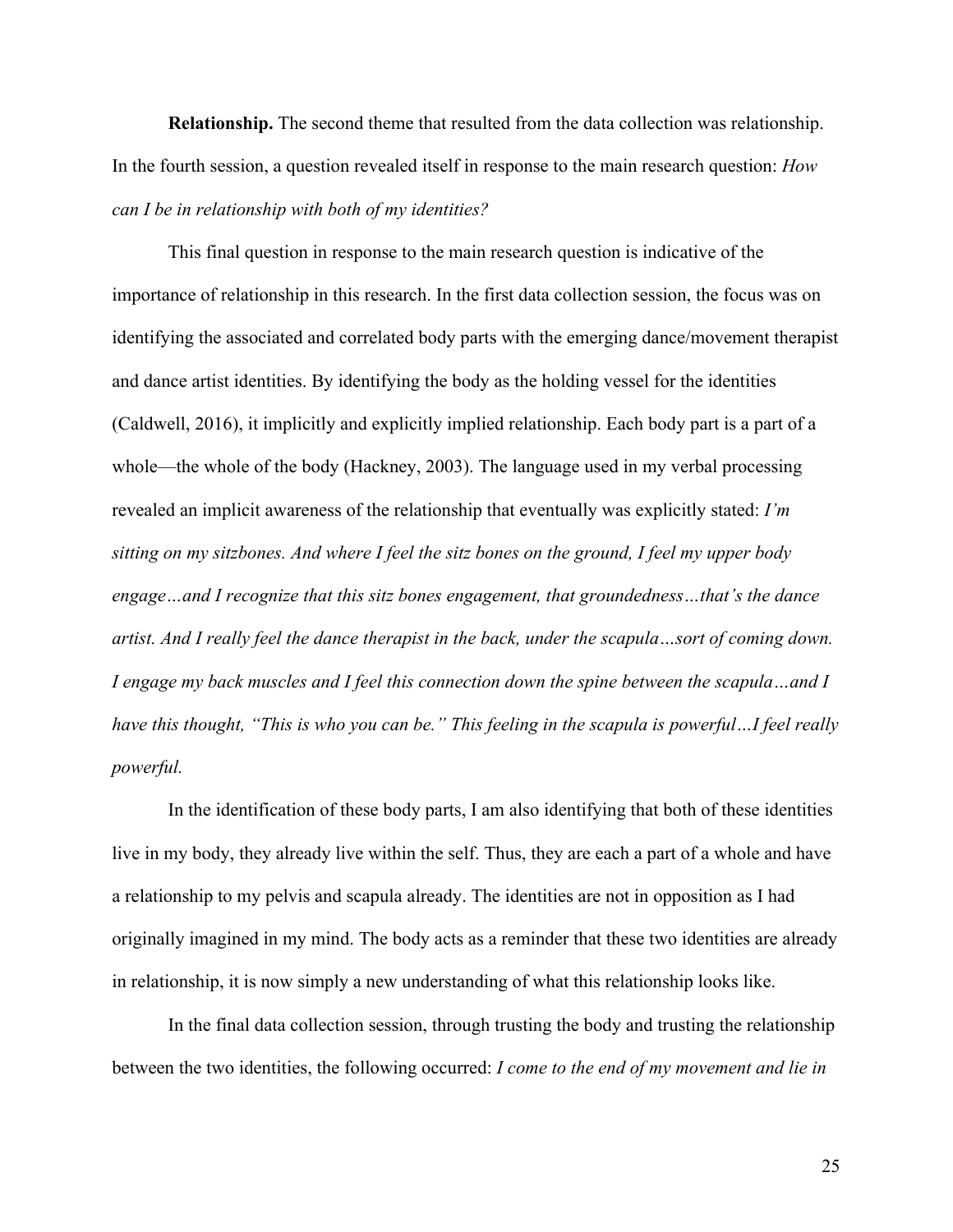*the mandorla.* This use of the word mandorla describes the intersection of two circles where the identities of dance/movement therapist and dance artist can be together peacefully. Thus, from beginning in a place of opposition and resistance to ending in a place of being together with both identities, it is clear that a transformational shift occurred.

#### **Oscillate: A Dance Film**

The culmination of the artistic inquiry was the creation of a dance film entitled *oscillate.*  This dance film was filmed at four different locations in Taitung, Taiwan. Drawing from the themes of relationship and bodily knowing, the movement echoed and reflected these growing understandings. I was drawn to the locations due to the dichotomy of land and sea where oscillation occurred as I moved between identities and between water and land on film. In that parallel process, there was a constant negotiation of what each identity was experiencing at a given moment.

Similar to Orkibi (2012), Snow (2012), and Steiken's (2016) research, through the creation of the dance film, I experienced the transformational shift of planning and desiring to make aesthetic product-based film to creating a dance film that was expressive and processbased. A byproduct of my inability to travel from Taipei, Taiwan to Columbia College Chicago's Alumni Concert in March 2018, I experienced a sense of completion and healing without needing the validating response of an audience. In contrast to my previous choreographed work where I deeply valued the response of the audience, *oscillate* provided an opportunity where the process itself was more fulfilling and pertinent (Orkibi, 2012).

Additionally, despite the permanent nature of film when compared to ephemeral live performance, what feels most salient is still the process of creating this dance film. The sensory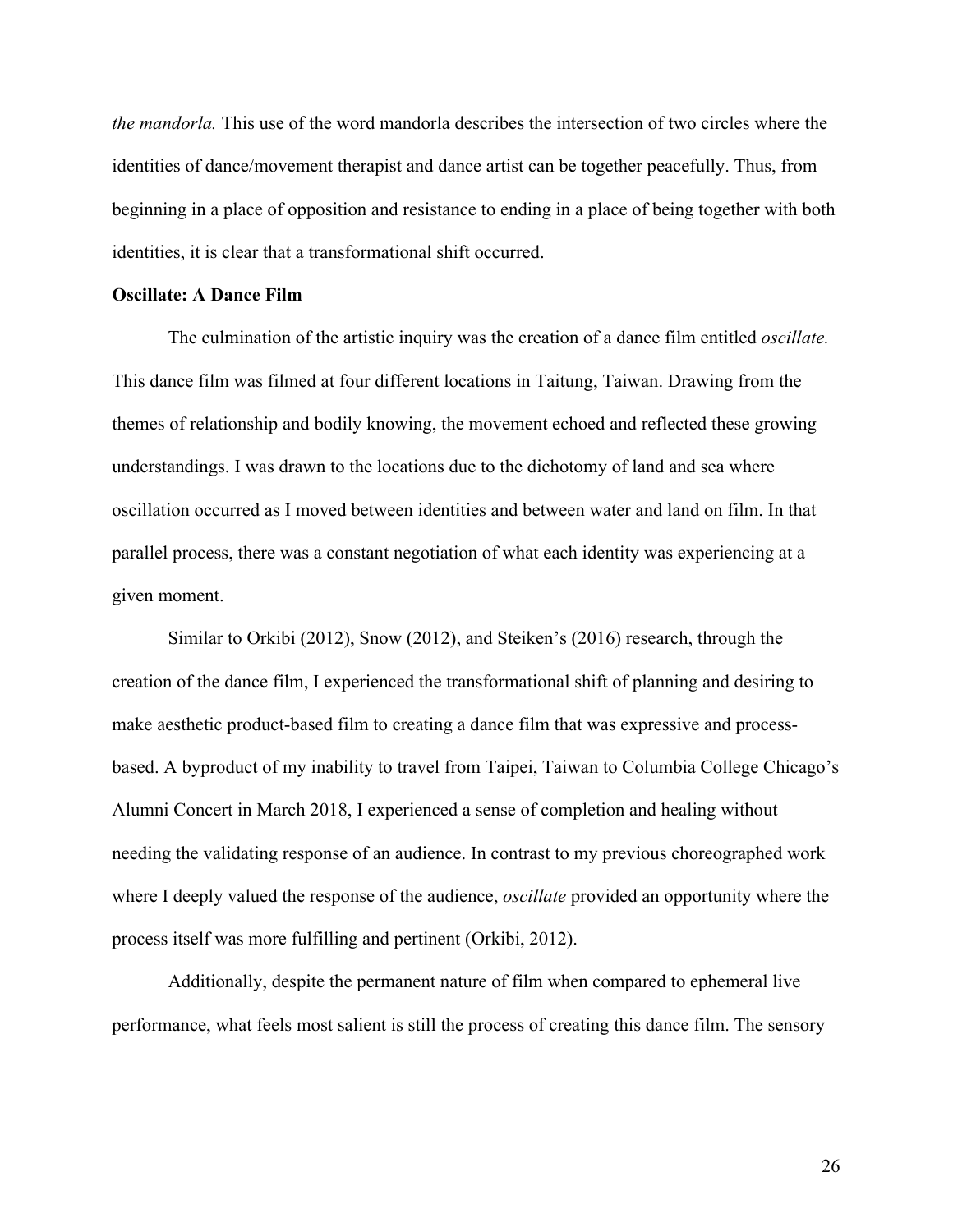and kinesthetic memory of moving between water and land, demonstrating the relationship between identities of dance/movement therapist and dance artist, was and is unforgettable.

**Parallel Processes**. In discussion of identities of dance/movement therapist and dance artist, I was reminded of another dual identity in my life—that of Asian American. This was starkly felt while being in Asia, specifically in the country from where my parents immigrated. In many ways, the constant negotiation of Asian and American identities was reflected in my negotiation of the dance/movement therapist and dance artist identities. While the discussion of racial and ethnic identity and its relationship to professional development and overall identity is worthy of its own thesis, it is necessary to identify and clarify the implications that arose throughout this process.

It is important to recognize that definitions and experiences of "Asian" and "American" are incredibly broad (Huynh, Nguyen, & Benet-Martinez, 2011). I have traditionally identified as an Asian American as the moniker has had the ability to speak to two separate yet connected cultural experiences. In similar ways to my analysis of dance/movement therapist and dance artist identity, my racial identity experience has depended upon relationship and constant negotiation of these two different cultural identities. Similarly, embodied knowing is valuable in that I can only speak of my lived personal experiences of my bicultural identity.

One manner in which the parallel process is evident is through the symbolism in the dance film. Through my movement interactions with water and land, I bodily negotiated the experiences of Asian American and emerging dance/movement therapist and dance artist. Negotiation is a word that comes to mind often because of my lived experience of knowing that the culture in which my school or work life is significantly different from my home life and how I was raised as a child of immigrants. In daily life there existed challenges of deciding how to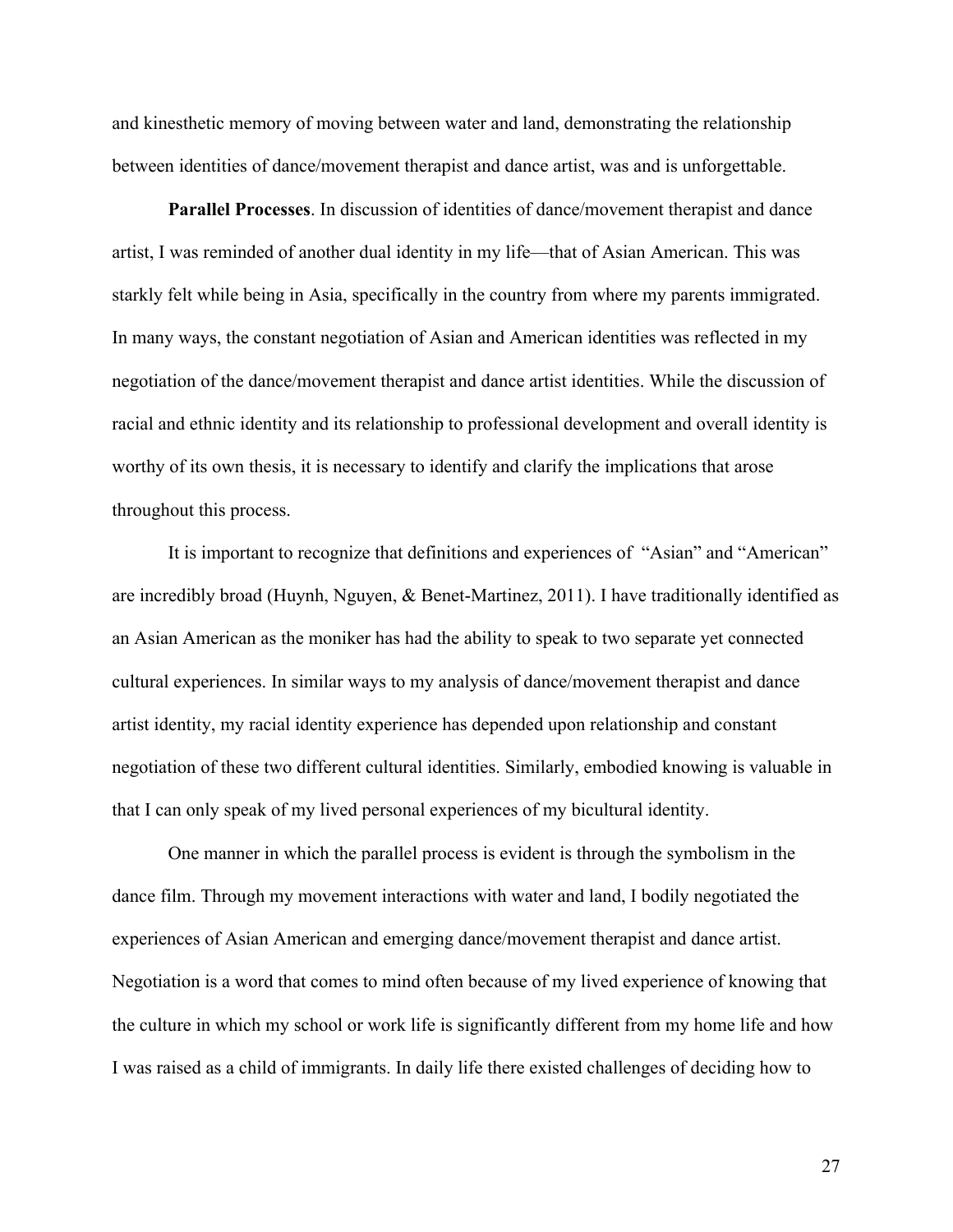interact in ways that are culturally appropriate (Huynh et al., 2011). In this thesis year in Taiwan, I have been faced with reverse and converse situations than what I faced growing up in the United States. Theorists Huynh, Nguyen, and Benet-Martinez (2011) referred to this shifting as cultural frame switching where individuals with higher bicultural identity integration are more likely to switch smoothly. Huynh, Nguyen, and Benet-Martinez stated that in bicultural identity integration, some individuals might exhibit either blendedness or compartmentalization. This reference to blendedness appeared to reflect the theme of relationship, while compartmentalization spoke towards feelings of opposition or turmoil (Huynh et al., 2011).

I particularly saw the bicultural negotiation in my movements that are based upon the water. At times, I attempted to muscle my way through movement, at other times, I surrendered and let the waves and metaphoric cultural tides pull and move me. When moving on land, it was clear that I was experiencing physical grounding and rooting in my pelvis in the land where my families' indigenous roots lay. Living in Taiwan, moving on Taiwanese land, I cannot deny the pull of home—the recognition that my ancestors are buried in this land.

The negotiation of my interactions from land and water speak to daily cultural negotiations where I recognize and understand that certain ways in which I walk through life can be deeply culturally inherent. The difficulty of moving in water reminds me of the difficulties of bicultural negotiation and simultaneously reminds me of how said negotiations can be different for each individual—in very similar ways to professional identity development (Huynh et al., 2011; Orkibi, 2012; Rønnestad & Skovholt, 2003; Skovholt & Rønnestad, 1995, 2003).

**Resonance Panel.** A concern of mine throughout the filming of movement was the transference and evocation of emotion similar to what I experienced throughout the research process. This concern was met through validity via a three-person resonance panel. To my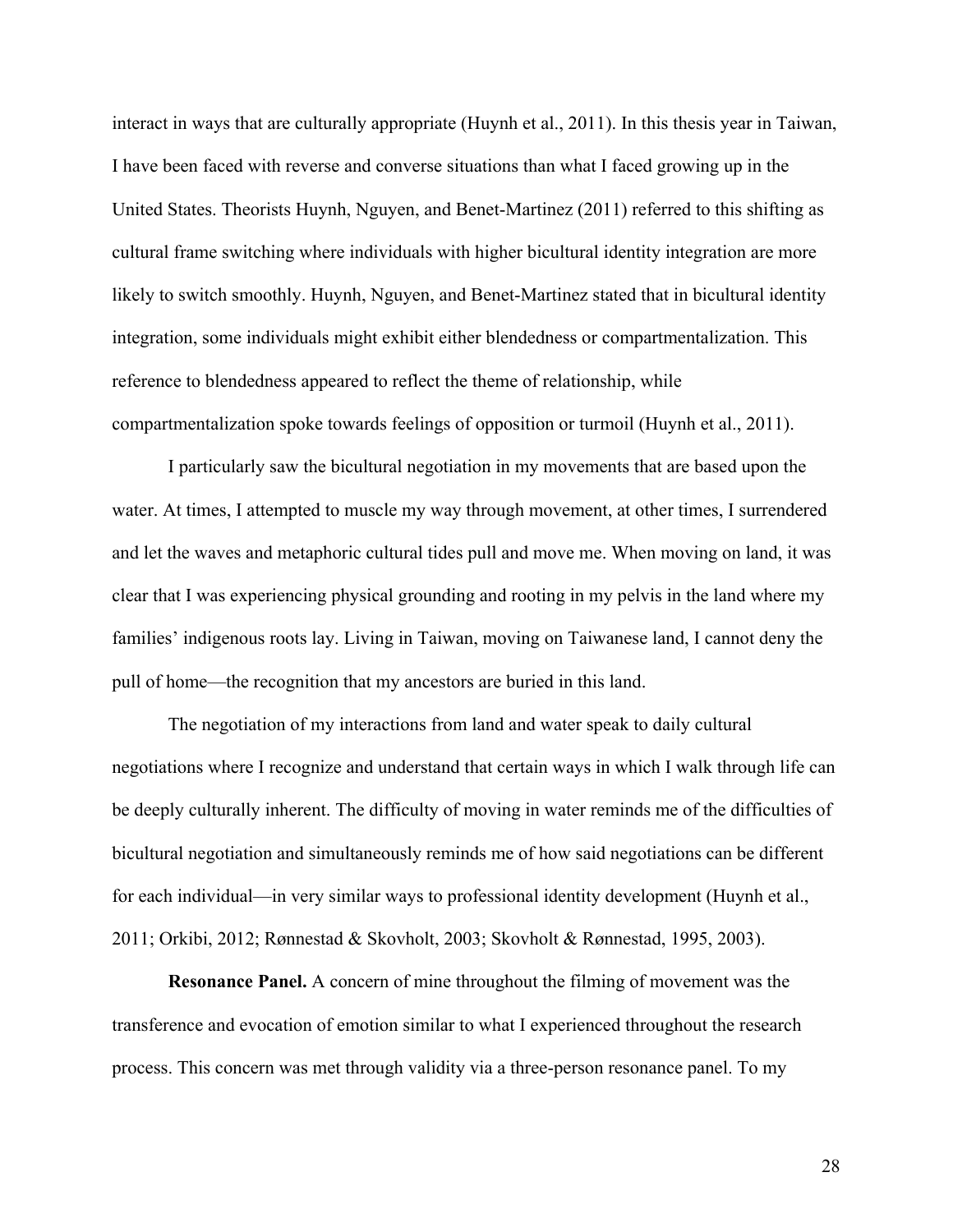surprise, the response of the resonance panel members reflected certain experiences such as the initial conflict, and a slow development of understanding and peace, and eventual joy. One member commented that there was "thoughtful processing of your relationship to the world around you—or seeking a relationship with the world around," as well as a "struggling with something you can't reconcile." Another member commented on the contrast of the colors in the footage—particularly on slow progression of brighter lighting affecting the overall emotional tone of the footage. This member also commented on the authenticity in movement—a true interaction with internal and external environment.

A third member mentioned my movement's relationship with the waves as "the fear of the unknown, a slight step beyond my comfort zone, that easily dissolves into a peaceful understanding that all is in fact well." This member identified that "your movements exist between these two worlds [water and shore], your body bridging them together for me," and that the "return to water feels quite different this time [at the end]…I feel a freedom and certainty that feed into a courage to take flight when necessary combined with a wisdom to recuperate in grounding as needed." Thus, in their own words, each member of the resonance panel reflected upon my aesthetic choices in ways that echoed the emotional context and embodied learning in the research process.

### **Limitations**

Limitations of this study include tracking in Authentic Movement, location, and time. Another limitation of this study is due to the thesis being arts-based research. Due to the nature of arts-based research, another researcher may not necessarily reproduce the exact final artistic product. As a result of the subjective quality of art, another researcher may make completely different aesthetic choices regarding the movement, filming, or editing of the final dance film.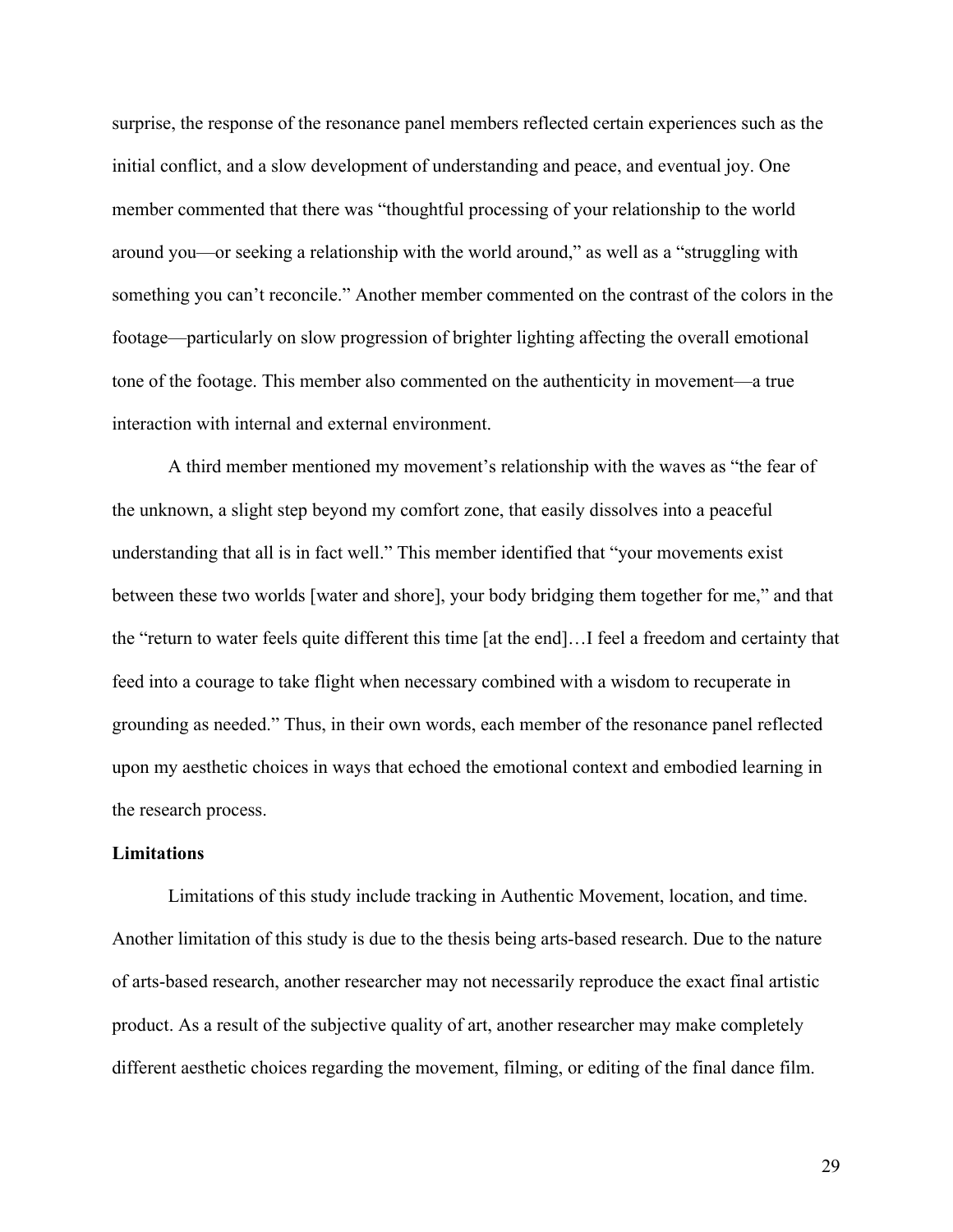**Tracking in Authentic Movement**. One note of consideration is the role of tracking in Authentic Movement. Prior to this self-study, I had previous exposure to and practice with Authentic Movement both individually and with groups (Adler, 2002). It was brought to my attention, both from my research consultant and my thesis advisor that the amount of detail that I was able to track in movement is at a more advanced level and was very comfortable tracking more specific pools in each Authentic Movement session. In a possible recreation of this research process, it is very evident that each individual researcher may track their movements in different ways that are intuitive to each individual. Furthermore, Authentic Movement is focused on an individual narrative, thus, it is clear that different themes may emerge for each individual.

**Location and Time.** It is important to note the possibilities of the location and timing of data analysis into the culminating dance film influencing the research process. While the data collection occurred in Chicago immediately following the conclusion of my graduate studies, the majority of the data analysis and creative synthesis of artistic inquiry occurred in Taiwan where I was working as a Fulbright Fellow.

In considering the significance of literal and metaphoric space, I was thousands of miles away from where I had most intensely felt the internal turmoil between identities. The geographic and time distance assisted my ability to ponder objectively about my relationship with the emerging dance/movement therapist and dance artist identity. Time-wise, I had the opportunity to spend a significant part of a year analyzing data and creating the dance film. The length of time contributed to the reflection of the relationship between these two identities. For another individual, they may not have the same opportunity of time and geographic distance in objective reflection or data analysis.

#### **Clinical Application**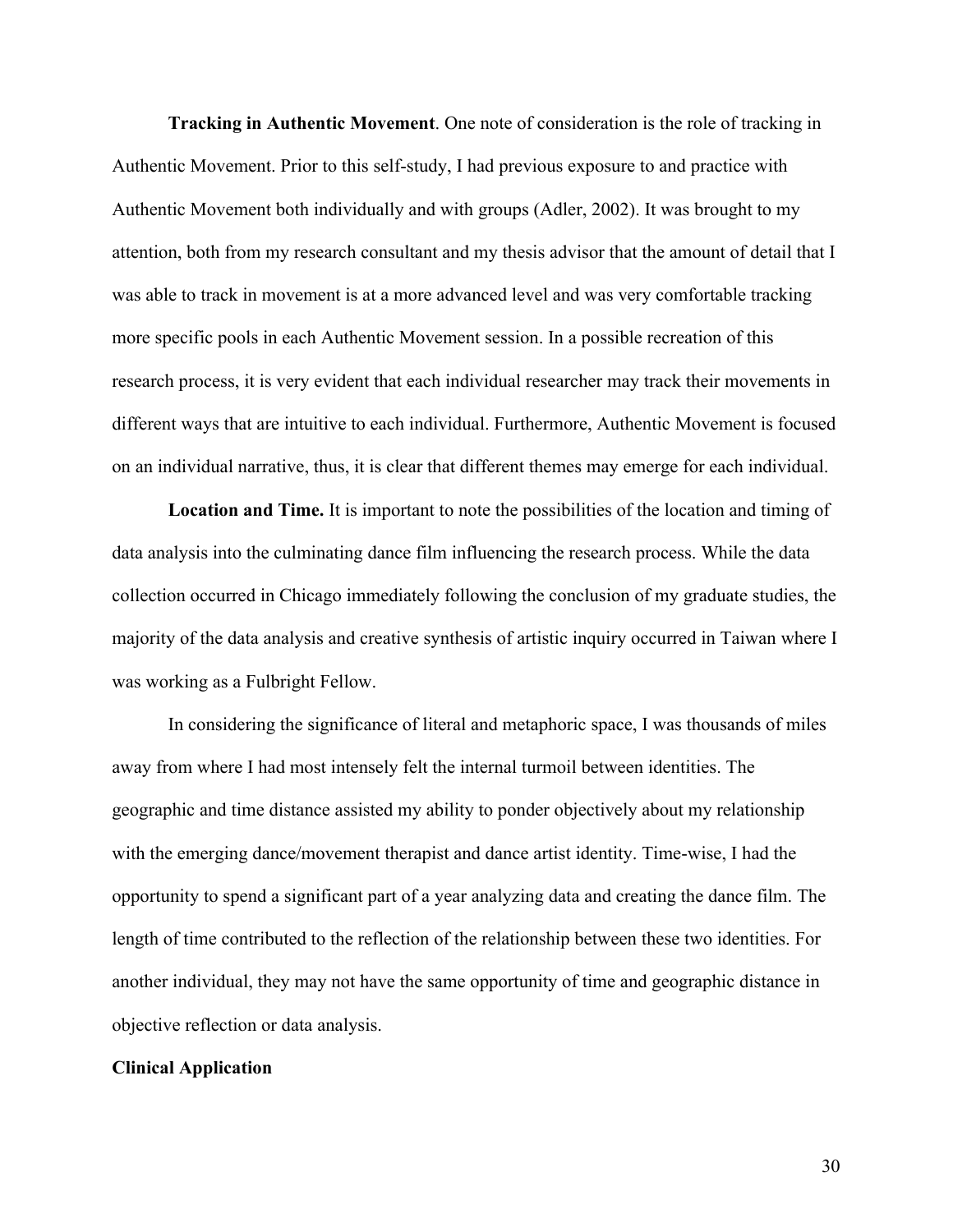As mentioned previously, this research reaffirms the importance of fostering creativity outside of clinical work for clinicians. Hod Orkibi's (2012) longitudinal study concluded that many creative arts therapies students avoided making art during their training. Dance/movement therapist Corinna Brown (2008) goes further and describes how professional creative arts therapists have and are continually avoiding making art as well. Thus, a contribution of this study to the field of dance/movement therapy and more generally, creative arts therapies, is to draw attention to how the art of dance can live within our practice as dance/movement therapists.

While previous theses and articles focus primarily on professional counselor identity development, this thesis is focused on how embodiment and body identity development can bring new awareness for dance/movement therapy students in regards to their identities. Dance, and most fundamentally, the body, is undeniably identified at the core and foundation of dance/movement therapy (Chaiklin & Wengrower, 2016). Thus, this thesis offers support for research and inquiry on the re-introduction of dance and embodiment into our work as dance/movement therapists. Finally, this thesis is reflective of the healing power of movement. As other dance/movement therapy students and emerging professionals have expressed, creative arts therapists' belief in the healing abilities of creative process is the result of continued intrapersonal and interpersonal exposure to their art from. As dance/movement therapists and bodybased clinicians, we have the opportunity to access different modes of knowledge. Thus, this thesis is a reminder for us as clinicians to bring our bodies into our sessions, to remember that we also have a completely other set of tools.

### **Future Research**

This research has considerable value to students entering the creative arts therapy field. For many students, it is possible that they had previous careers as artists, educators, or worked in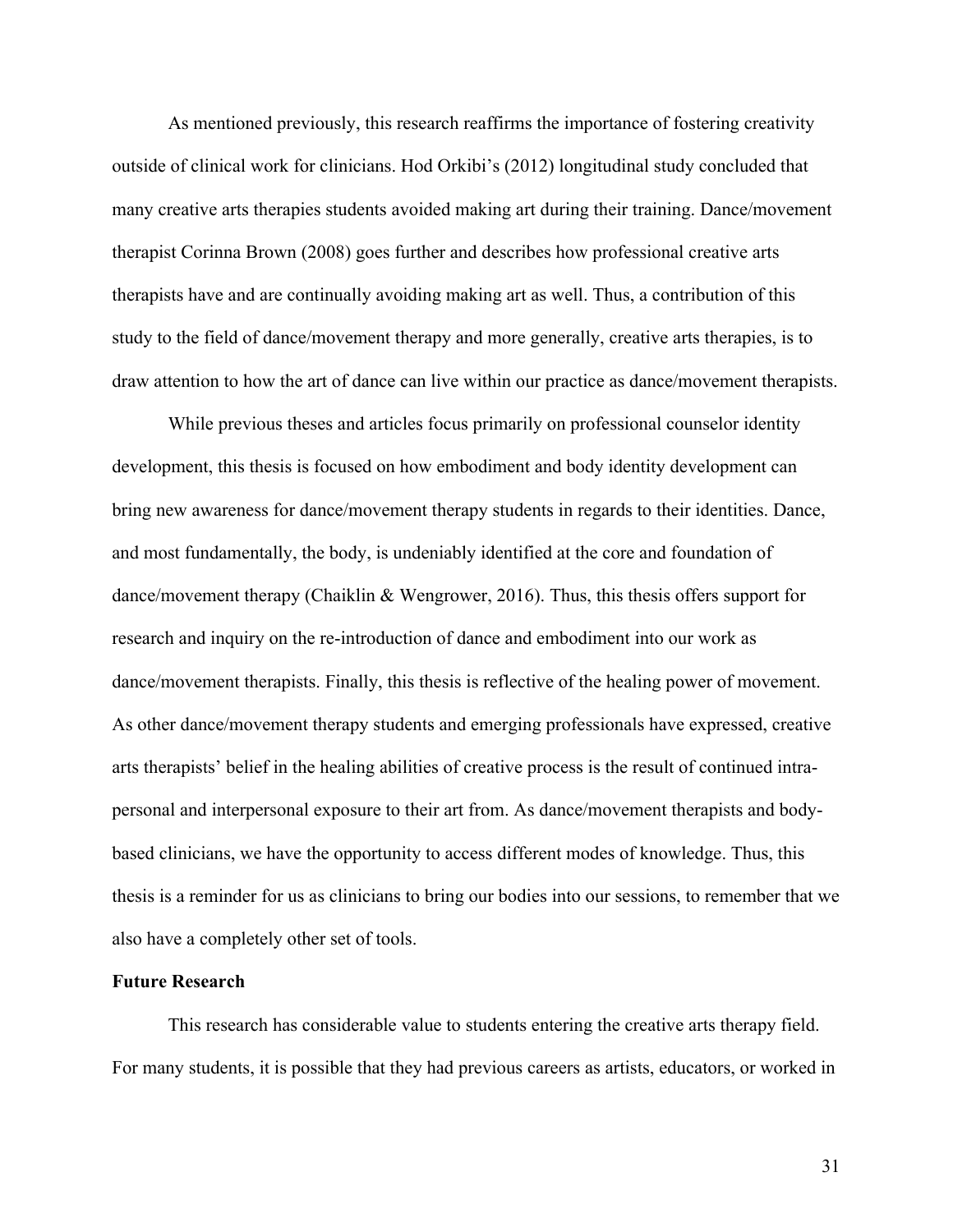other creative or educational fields. The transition into becoming an emerging dance/movement therapist is not simple. By emphasizing embodiment, this research provides new opportunity and perspective for students immersing themselves into the field. Thus, there are implications of this research in longitudinal studies for beginning creative arts therapy students, as well as for established professionals in the field. In my life, there will be future ponderings about the main research question as I continue to develop in the field of dance/movement therapy.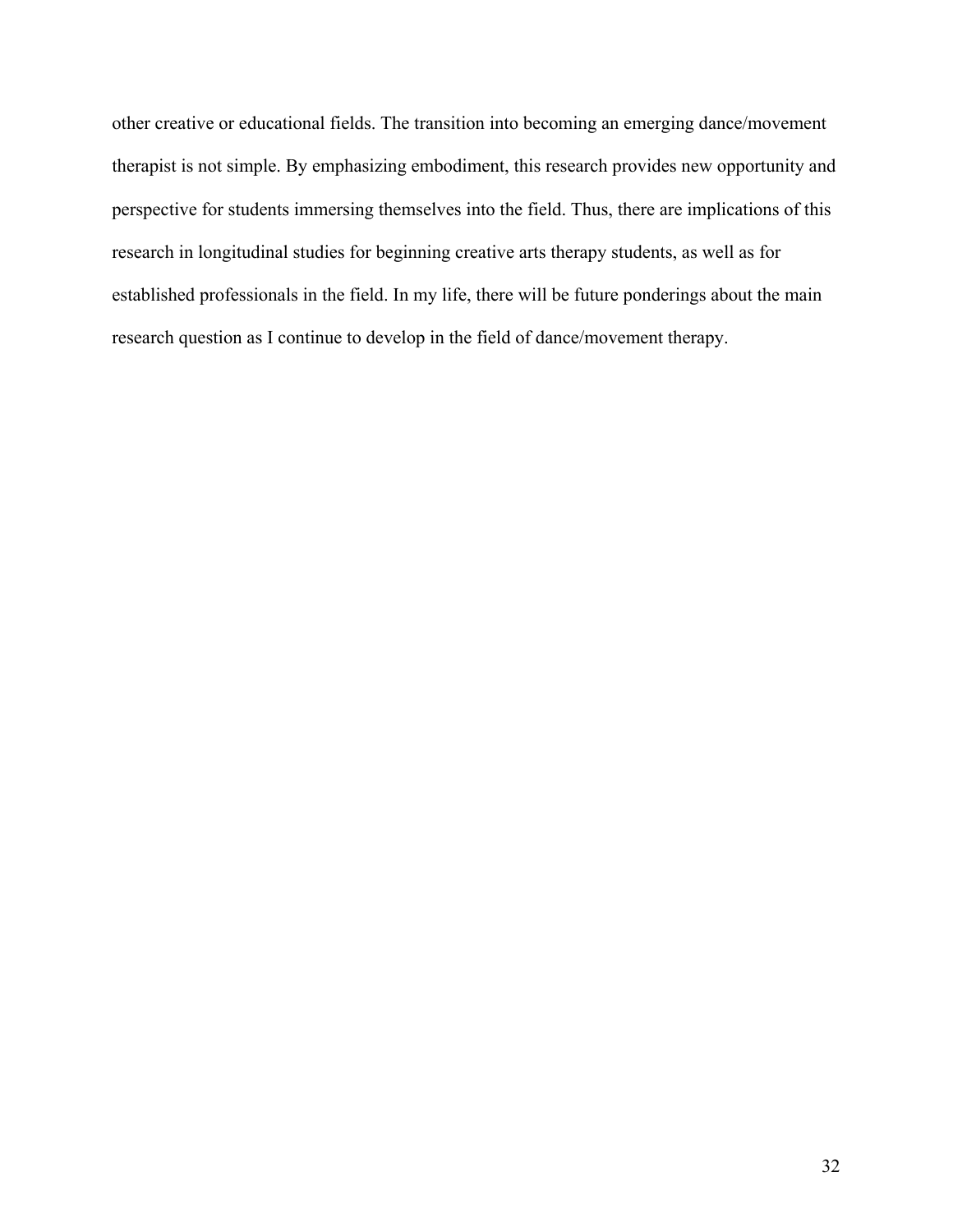#### **Conclusion**

Through this artistic inquiry, I found the courage to face my fears and came to the realization that the identities of dance/movement therapist and dance artist are connected. Despite experiencing a significant amount of emotional turmoil during the beginning of this thesis process, I can confidently say that I have experienced a transformational shift towards healing due to my increased belief in the power of the creative process and the wisdom of the body. In shifting towards creating expressive process-based art, I experienced a metamorphosis through discovering softness and openness in my movement. I understood that I did not need to "muscle" the relationships between my two identities, but that my body acted as a conduit of relationship. While I may continually struggle with lingering aspects of the main research question, this arts-based and written reflection will act as a reminder to trust in the power of embodied knowledge.

Embodied knowledge is an entire body of knowledge that must not be ignored. Regardless of the influence of Cartesian thought, it is important to pay attention and understand our bodily knowing (Caldwell, 2016; Hanna, 1980; LaMothe, 2015). As clinicians working in mental health, specifically as body-based dance/movement therapists, we not only have access to our quantifiable knowledge, but also our embodied experiences. This thesis is a reminder to tap into that embodied knowing, activate it in our work with our clients, and utilize it in our personal art making endeavors (Orkibi, 2010, 2011, 2012, 2014).

While this thesis is focused on a personal journey, it is clear to me that the act of embodying these questions through movement was the initial breakthrough. Thus, for others who may experience fragmentation in identity and roles, I invite you to embrace your fears and trust your embodied experiences. As dance/movement therapists, we must not forget the role of our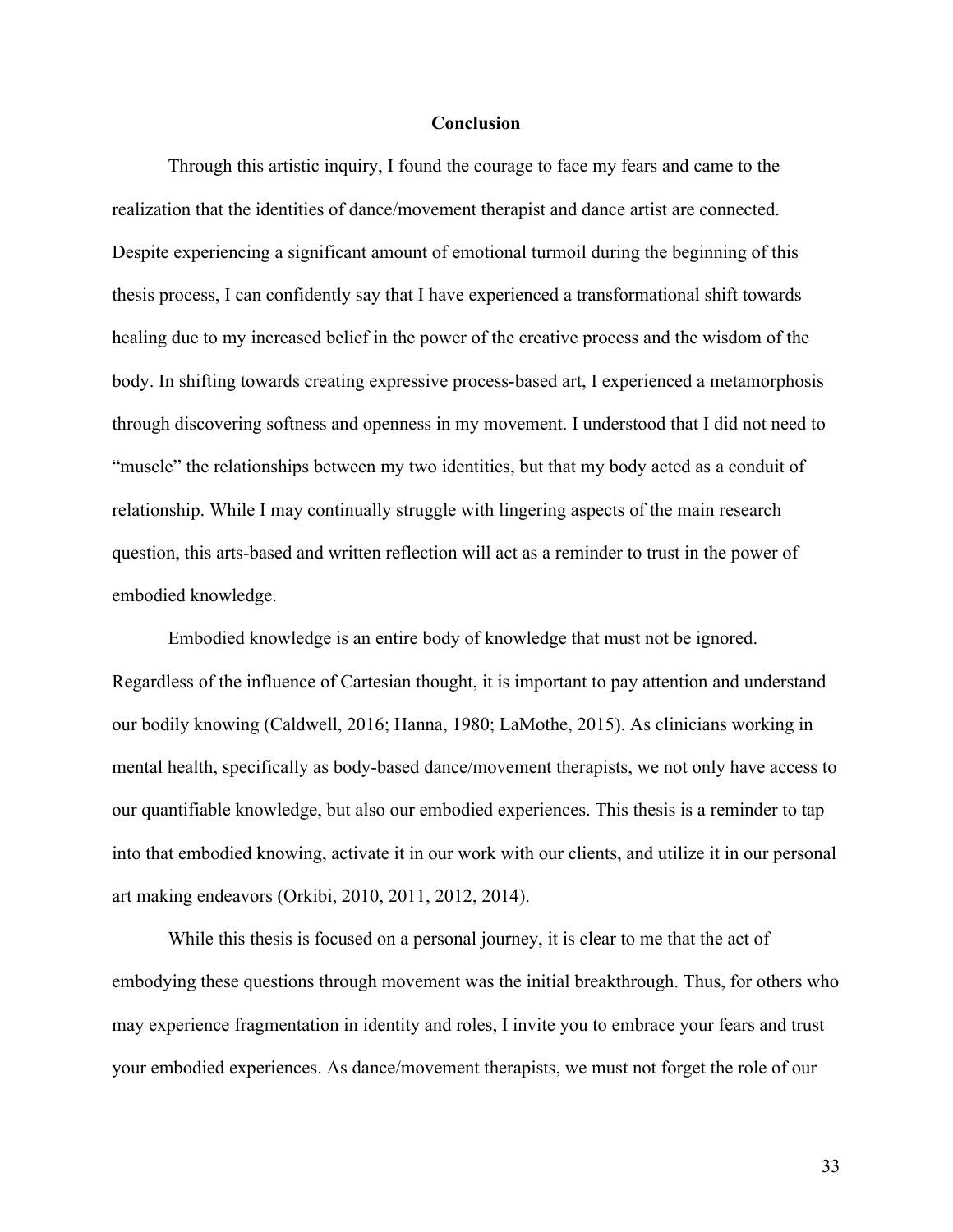bodies in dance/movement therapy. Let us remember to bring the body back into the therapy session, and I can only hope that the awareness of our embodied knowledge coupled with personal art making can further enrich our creative spirit as creative arts clinicians.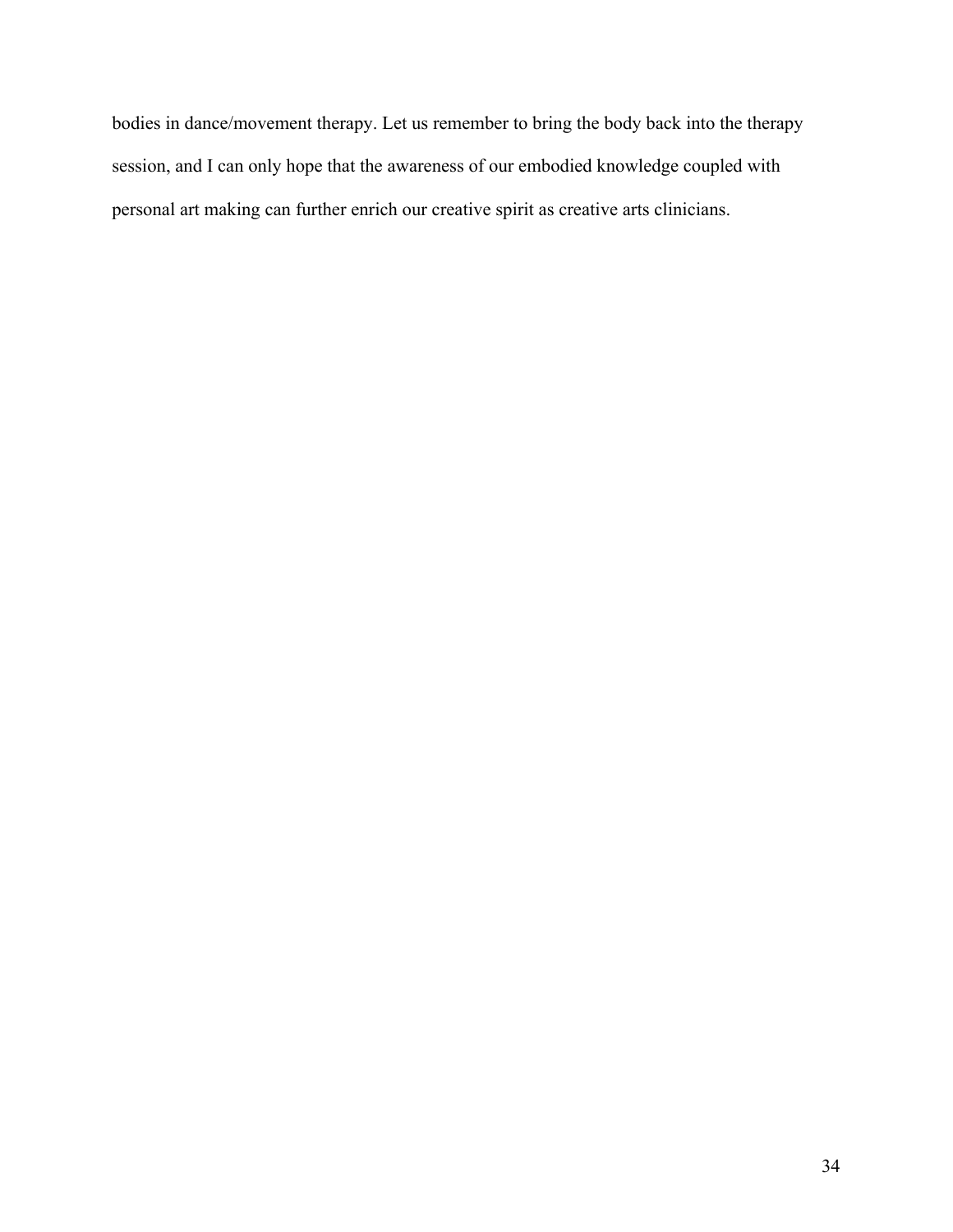#### **References**

- Adler, J. (2002) *Offering from the conscious body: The discipline of authentic movement*. Rochester, Vermont: Inner Traditions.
- Adler, J. (2015). The mandorla and the discipline of authentic movement. *Journal of Dance and Somatic Practices, 7*(2), 217-227. doi:10.1386/jdsp.7.2.217\_1

Blumenthal-Jones, D. (2008). Dance, choreography, and social science research. In J. G. Knowles & A. L. Cole (Eds.), *Handbook of the arts in qualitative research: Perspectives, methodologies, examples, and issues* (pp*.* 175-184). Los Angeles, CA: Sage.

- Bruno, C. (1990). Maintaining a concept of the dance in dance/movement therapy. *American Journal of Dance Therapy, 12*(2), 101-113. doi: 10.1007/bf00843885
- Brown, C. (2008). The importance of making art for the creative arts therapist: An artistic inquiry. *Arts in Psychotherapy*, *35*, 201-208.
- Brubaker, R., & Cooper, F. (2000). Beyond "identity". *Theory and Society, 29,* 1–47.
- Caldwell, C. (2016). Body identity development: Definitions and discussions. *Body, Movement and Dance in Psychotherapy, 11*(4), 220-234.
- Caldwell, C. and Johnson, R. (2012). Cultivating a somatically-informed research mind. In C. Young (Ed.), *About the Science of Body Psychotherapy*. Galashiels, UK: Body Psychotherapy Publications.
- Chaiklin, S. & Wengrower, H. (2016). Introduction. In S. Chaiklin and H. Wengrower (Eds.), *The art and science of dance/movement therapy: Life is dance (2nd ed., pp. xxiv-xxxii).* New York: Routledge.
- Creswell, J. W. (2013). *Qualitative inquiry and research design: Choosing among five approaches* (3rd ed.). Thousand Oaks, CA: Sage Publications.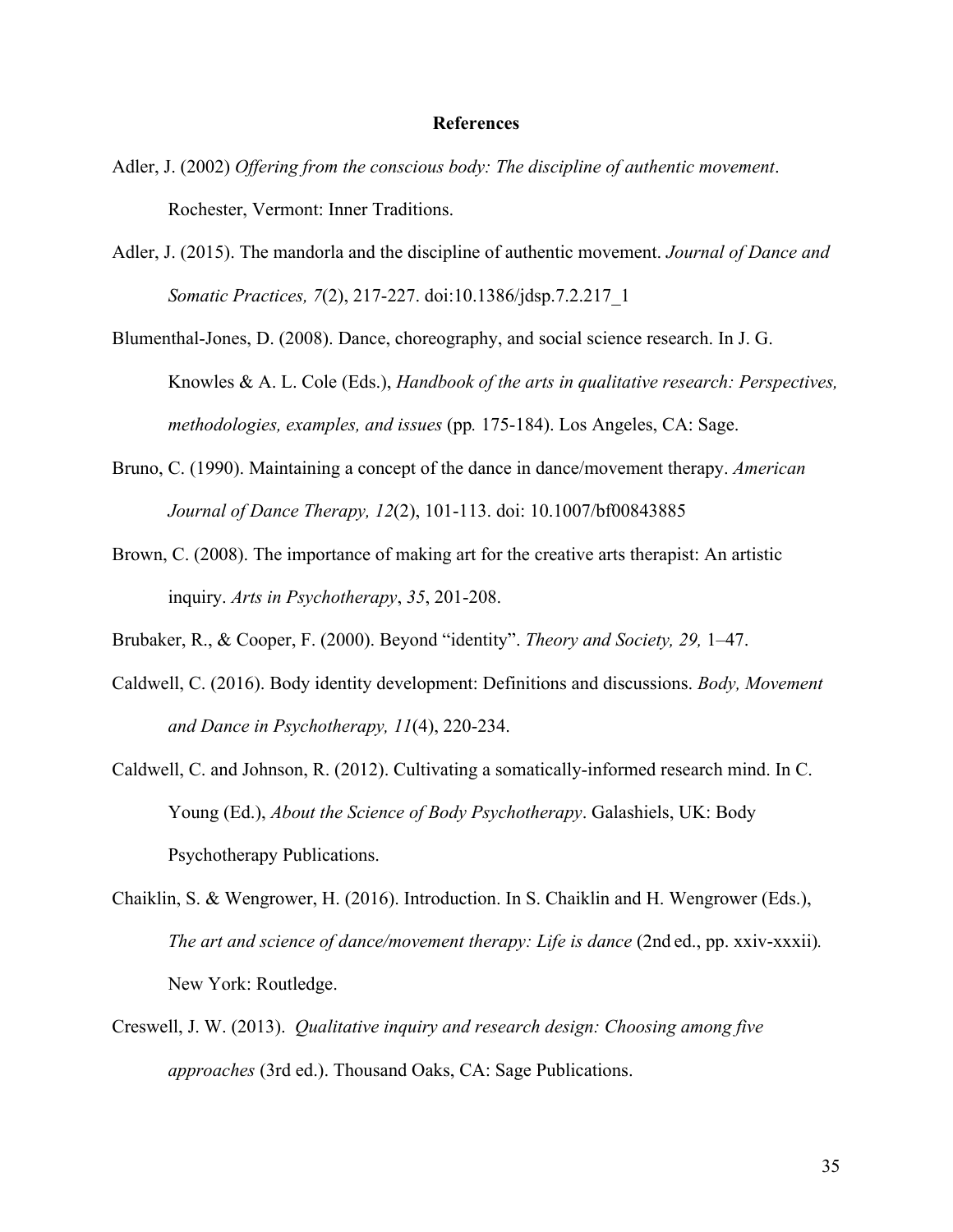- Eisner, E. (2008). Art and knowledge. In J. G. Knowles & A. L. Cole (Eds.), *Handbook of the arts in qualitative research: Perspectives, methodologies, examples, and issues* (pp*.* 3- 12). Los Angeles, CA: Sage.
- Finley, S. (2008). Arts-based research. In J. G. Knowles & A. L. Cole (Eds.), *Handbook of the arts in qualitative research: Perspectives, methodologies, examples, and issues* (pp*.* 71- 82). Los Angeles, CA: Sage.
- Fuchs, T. (2003). The memory of the body. Retrieved from http://www.klinikum.uniheidelberg.de/fileadmin/zpm/psychatrie/ppp2004/manuskript/fuchs.pdf.
- Hackney, P. (2003). *Making connections: Total body integration through Bartenieff fundamentals*. Abingdon, UK: Taylor & Francis.
- Hammack, P. L. (2015). Theoretical foundations of identity. In K.C. McLean & M. Syed (Eds.), *The oxford handbook of identity development* (pp. 11-30)*.* New York, NY: Oxford University Press.
- Hanna, T. (1980). *To dance is human: A theory of nonverbal communication*. Austin: University of Texas Press.
- Hervey, L. W. (2000). *Artistic inquiry in dance/movement therapy: Creative alternatives for research.* Springfield, IL: Charles C. Thomas Publisher, LTD.
- Hervey, L. W. (2012). Embodied artistic inquiry in dance/movement therapy. In R. F. Cruz & C. F. Berrol (Eds.), *Dance/movement therapists in action: A working guide to research options* (2nd ed., pp. 205-232)*.* Springfield, IL: Charles C. Thomas Publisher, LTD.
- Hervey, L.W. (2015). Bindings, boundaries and pathways: Dancing on the edge: The 2014 Marian Chace Foundation lecture. *American Journal of Dance Therapy, 37*(1), 5-15.
- Higgs, G. E. (2008). Psychology: Knowing the self through arts. In J. G. Knowles & A. L. Cole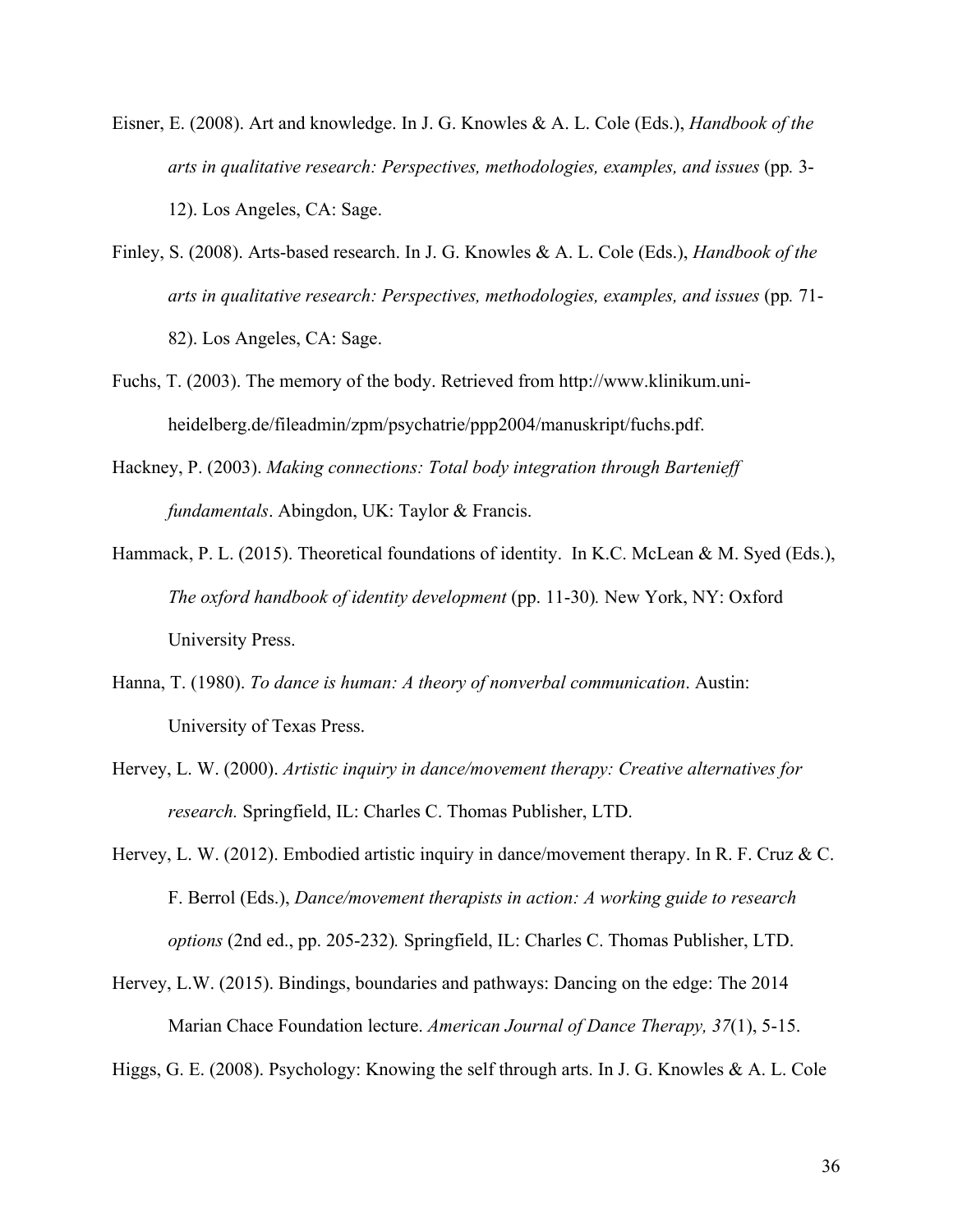(Eds.), *Handbook of the arts in qualitative research: Perspectives, methodologies, examples, and issues* (pp*.* 545-556). Los Angeles, CA: Sage.

- Huynh, Q., Nguyen, A. D., & Benet-Martinex, V. (2011). Bicultural Identity Integration. In S. J. Schwartz, K. Luyckx, & V. L. Vignoles (Eds). *Handbook of identity theory and research*  (pp. 827-842). New York: Springer.
- Jue, J. (2017). The extent of engagement in art making and exhibition by art therapy practitioners and students. *The Arts in Psychotherapy, 55*, 32-39. doi:10.1016/j.aip.2017.04.004

Kroger, J. (2007). *Identity: The balance between self and other.* London: Routledge.

- LaMothe, K. L. (2015). *Why we dance: A philosophy of bodily becoming.* New York, NY: Columbia University Press.
- McAdams, D. P. (2008). Personal narratives and the life story. In O. John, R. Robins, & L. Pervin (Eds.), *Handbook of personality: Theory and research* (3rd ed., pp. 242–262). New York: Guilford Press.
- McAdams, D. P. (2011). Narrative Identity. In S. J. Schwartz, K. Luyckx, & V. L. Vignoles (Eds). *Handbook of identity theory and research* (pp. 99-116). New York: Springer.
- McAdams, D. P., Bauer, J. J., Sakaeda, A. M., Anyidoho, N. A., Machado, M. A., & Magrino, K., et al. (2006). Continuity and change in the life story: A longitudinal study of autobiographical memories in emerging adulthood. *Journal of Personality*, *74*, 1371– 1400.
- McNiff, S. (2008). Art-based research. In J. G. Knowles & A. L. Cole (Eds.), *Handbook of the arts in qualitative research: Perspectives, methodologies, examples, and issues* (pp*.* 29- 40). Los Angeles, CA: Sage.

Moon, B. L. (1999). The tears make me paint: The role of responsive artmaking in adolescent art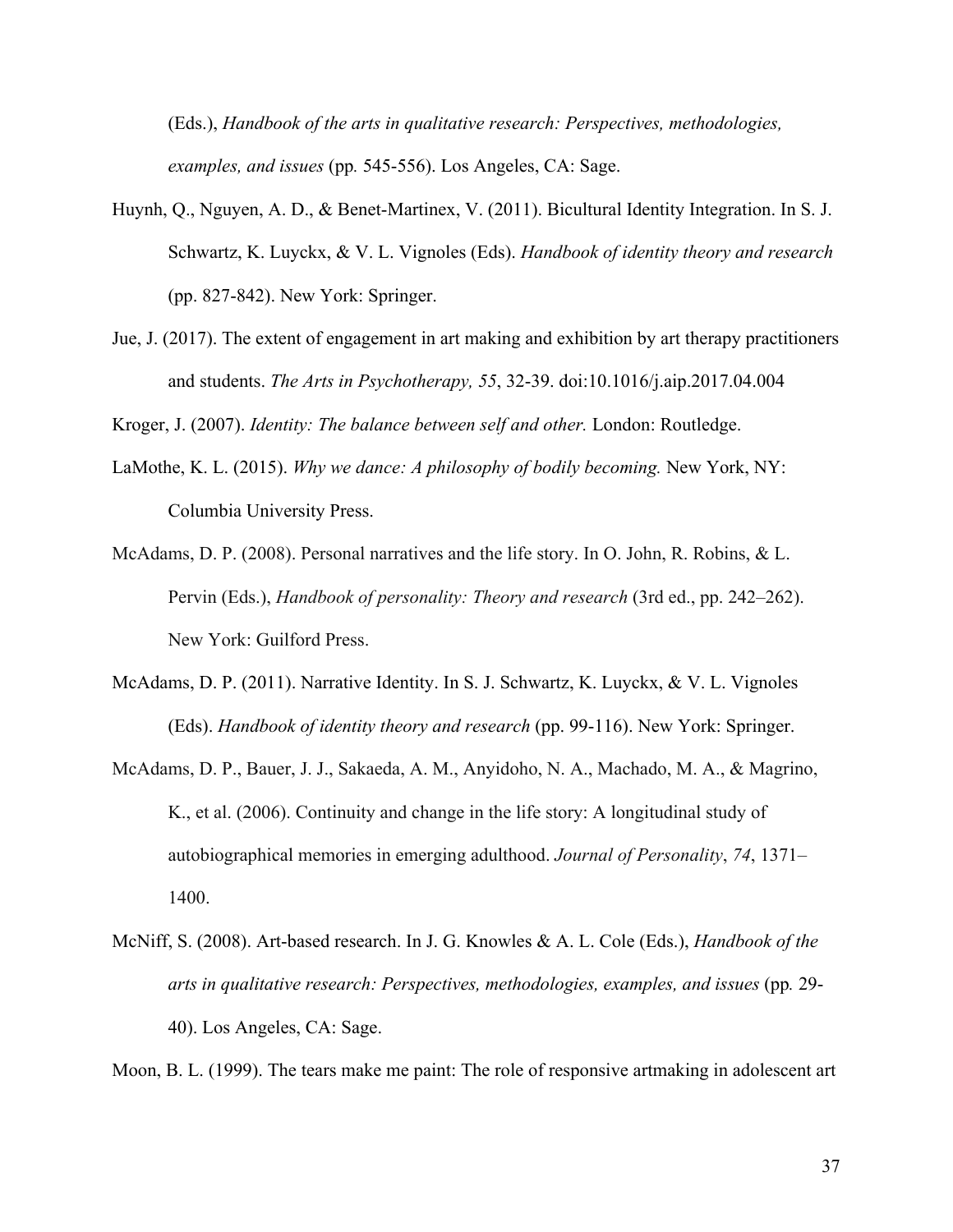therapy. *Art Therapy: Journal of the American Art Therapy association 16*(2), 78-82.

- Moon, B. L. (2003). *Essentials of art therapy education and practice* (2nd ed.). Springfield, IL: C. C. Thomas.
- Olsen, A. & McHose, C. (2014). *The place of dance: A somatic guide to dancing and dance making.* Middletown, CN: Wesleyan University Press.
- Orkibi, H. (2010). Creative arts therapies students' professional identity and career commitment: A brief pilot study report. *The Arts In Psychotherapy, 37*(3), 228-232. doi:10.1016/j.aip.2010.04.008
- Orkibi, H. (2011). Creative arts therapies students' professional development: Mixed methods longitudinal research. *Dissertation Abstracts International: Section A. Humanities and Social Sciences, 72*, 2291.
- Orkibi, H. (2012). Students' artistic experience before and during graduate training. *The Arts In Psychotherapy, 39*(5), 428-435. doi:10.1016/j.aip.2012.06.007
- Orkibi, H. (2012). A field training model for creative arts therapies: Report from a 3-year program evaluation. *Art Therapy, 29*(4), 174-179. doi:10.1080/07421656.2012.730930
- Orkibi, H. (2014). The applicability of a seminal professional development theory to creative arts therapies students. *Clinical Psychology & Psychotherapy, 21*(6), 508-518.
- Orkibi, H. (2016). Highly artistic-social personalities buffer the effects of burnout on career commitment. *The Arts In Psychotherapy, 50*(1),75-83. doi:10.1016/j.aip.2016.06.006
- Pelias, R. J. (2008). Performative inquiry: Embodiment and its challenges. In J. G. Knowles & A. L. Cole (Eds.), *Handbook of the arts in qualitative research: Perspectives, methodologies, examples, and issues* (pp*.* 185-194). Los Angeles, CA: Sage.

Rønnestad, M. H., & Skovholt, T. M. (2003). The journey of the counselor and therapist: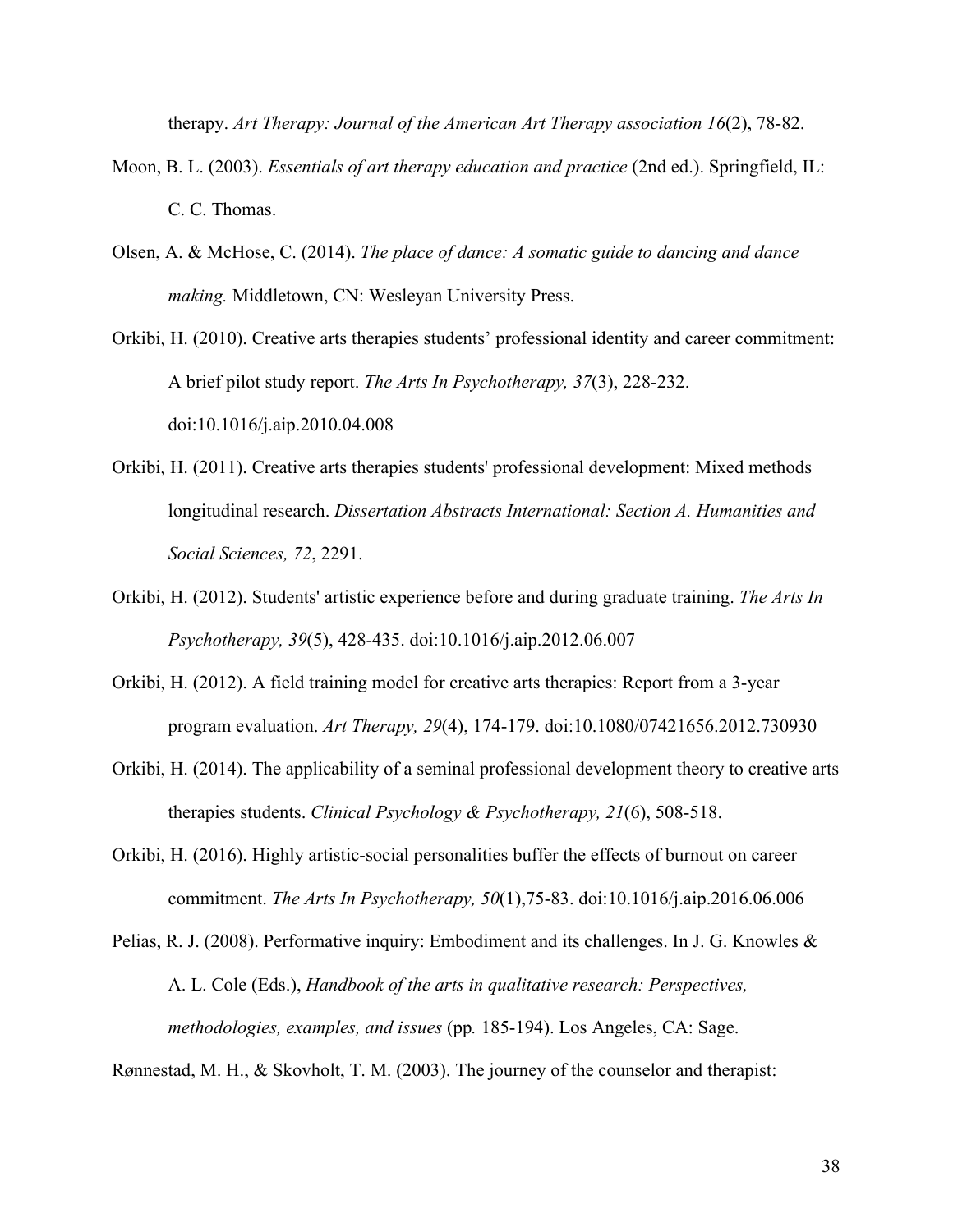Research findings and perspectives on professional development. *Journal of Career Development, 30*(1), 5-44. doi:http://dx.doi.org/10.1023/A:1025173508081

- Shusterman, R. (2012). Pragmatism's embodied philosophy: From immediate experience to somaesthetics. In B. Turner (Ed.), *Routledge handbook of body studies*. New York, NY: Routledge.
- Siegel, D. (1999). *The developing mind: How relationships and the brain interact to shape who we are*. New York, NY: Guilford Press.
- Sigelman, C., & Rider, E. (2006). *Lifespan human development*. Belmont, CA: Thomson Wadsworth.
- Skovholt, T. M., & Rønnestad, M. H. (l995). *The evolving professional self: Stages and themes in therapist and counselor development*. Chichester: John Wiley & Sons.
- Skovholt, T. M., & Rønnestad, M. H. (2003). Struggles of the novice counselor and therapist*. Journal of Career Development, 30*(1), 45-58.
- Snow, A. (2012). *Discovering the crossroads between dance and dance/movement therapy through the process of intentional self reflection: A heuristic study.* (Unpublished master's thesis). Columbia College Chicago, IL.
- Steinken, B. (2016). *Integrating identities as an emerging dance/movement therapist: An embodied artistic inquiry.* (Unpublished master's thesis). Columbia College Chicago, IL.

Turner, B. S. (2012). *The body & society: Explorations in social theory*. Los Angeles, CA: Sage.

Turner, B. S. (2015). Introduction: The turn of the body. In B. S. Turner (Ed.), *Routledge handbook of body studies.* New York, NY: Routledge.

Turner, J. C., & Onorato, R. S. (1999). Social identity, personality, and the self-concept. In T. R.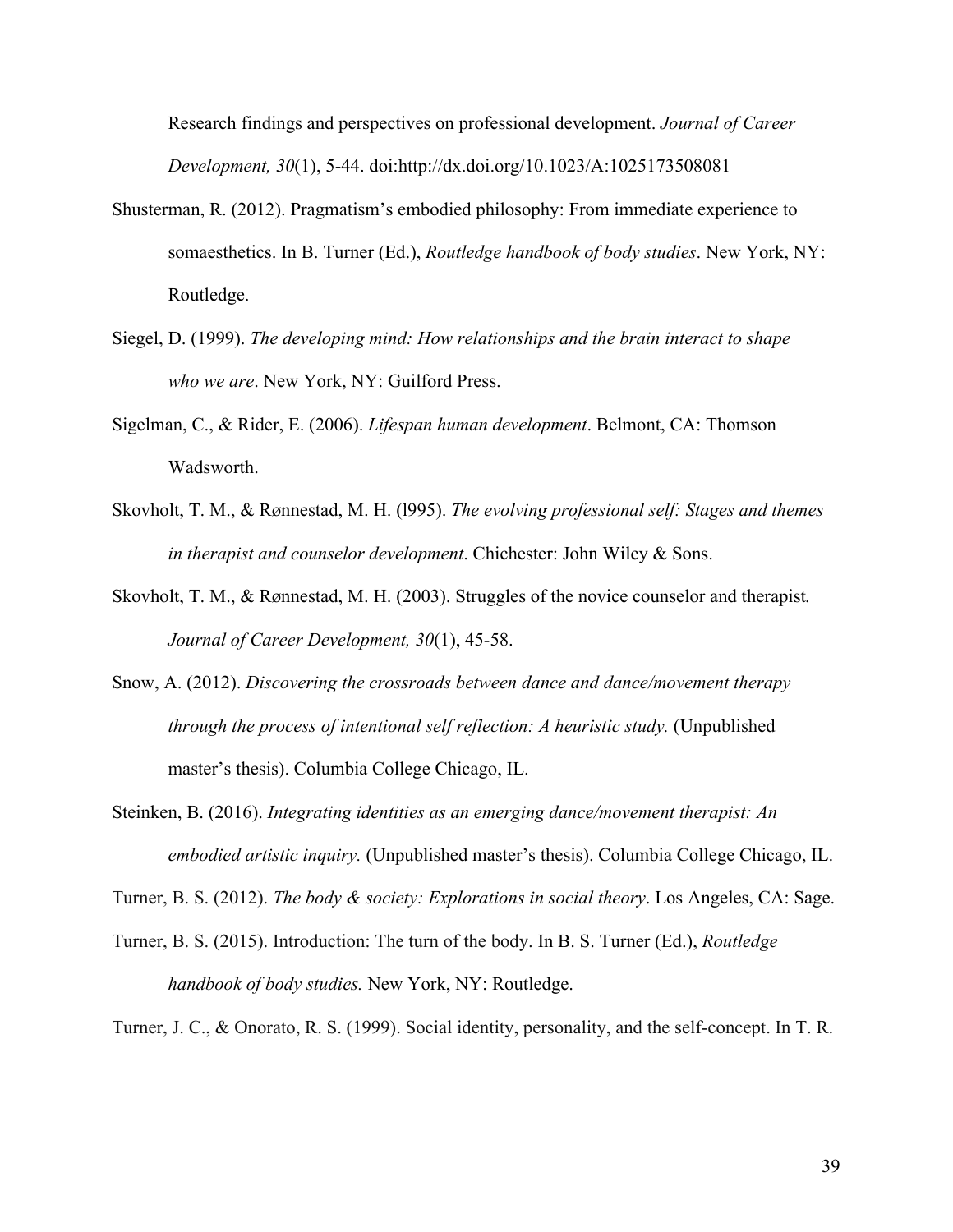Tyler, R. M. Kramer, & O. P. John (Eds.), *The psychology of the social self* (pp. 11–46). Mahwah, NJ: Lawrence Erlbaum Associates.

- The Field. (2018, March). *Fieldwork basics*. Retrieved from https://www.thefield.org/programs/fieldwork.
- Van der Kolk, B. A. (2014). *The body keeps the score: Integration of mind, brain, and body in the treatment of trauma.* Phoenix, AZ: Milton H. Erickson Foundation.
- Vignoles, V. L., Schwartz, S. J., & Luyckx, K. (2011). Introduction: Towards an integrative view of identity. In S.J. Schwartz, K. Luyckx, & V.L. Vignoles (Eds.). *Handbook of identity theory and research* (pp. 1-30). New York: Springer.
- Young, G. (2004). Bodily knowing: Re-thinking our understanding of procedural knowledge. *Philosophical Explorations, 7*(1), 37-54.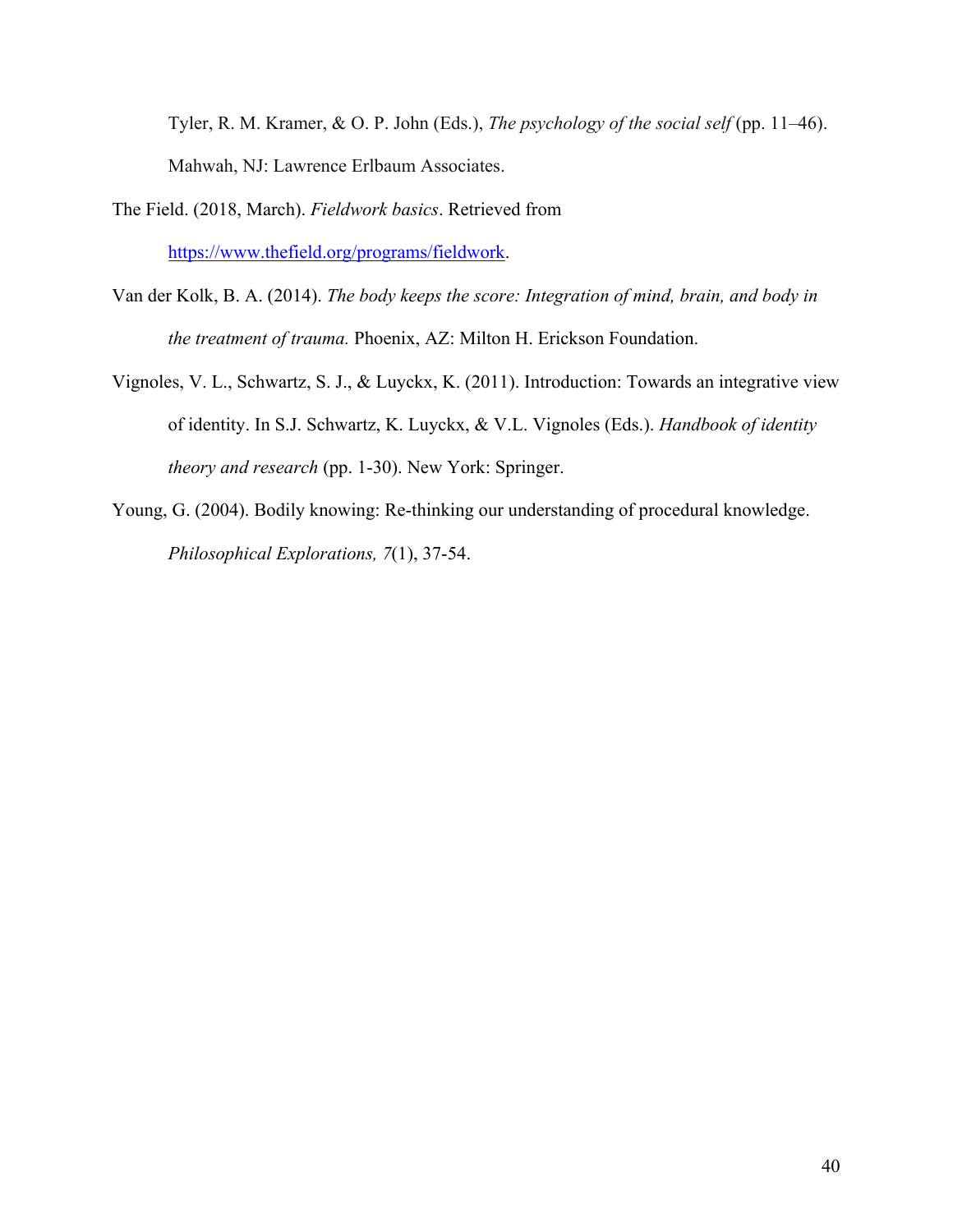#### **Appendix A: Definition of Key Terms**

# **Dance Artist**

An individual who expresses themselves through choreographed or improvised movement of their body. This individual may have codified training in dance performance and dance-making, or develops their kinesthetic ability through mentorship or self-discovery. A dance artist values richly embodied movement as a means of moving and choreographing (Olsen & McHose, 2014).

#### **Dance/Movement Therapy**

The psychotherapeutic use of movement to promote the emotional, social, cognitive, and physical integration of an individual, for the purpose of improving overall holistic health and wellbeing. Dance/Movement Therapy belongs to the Creative Arts Therapies, which includes Art Therapy, Music Therapy, and Drama Therapy, among others (American Dance Therapy Association, 2014).

#### **Emerging Dance/Movement Therapist**

An individual who has completed coursework and practicum and internship for a degree in Dance/Movement Therapy at an accredited domestic or international graduate or alternateroute program, and is entering the workforce as a dance/movement therapist (American Dance Therapy Association, 2014).

#### **Embodiment**

The understanding of body and mind integration through the development of sensory, emotional, and physical awareness of the living body in motion and in stillness. This understanding informs our daily living experiences where oscillation can occur between internal and external awareness (Hanna, 1980; LaMothe, 2015).